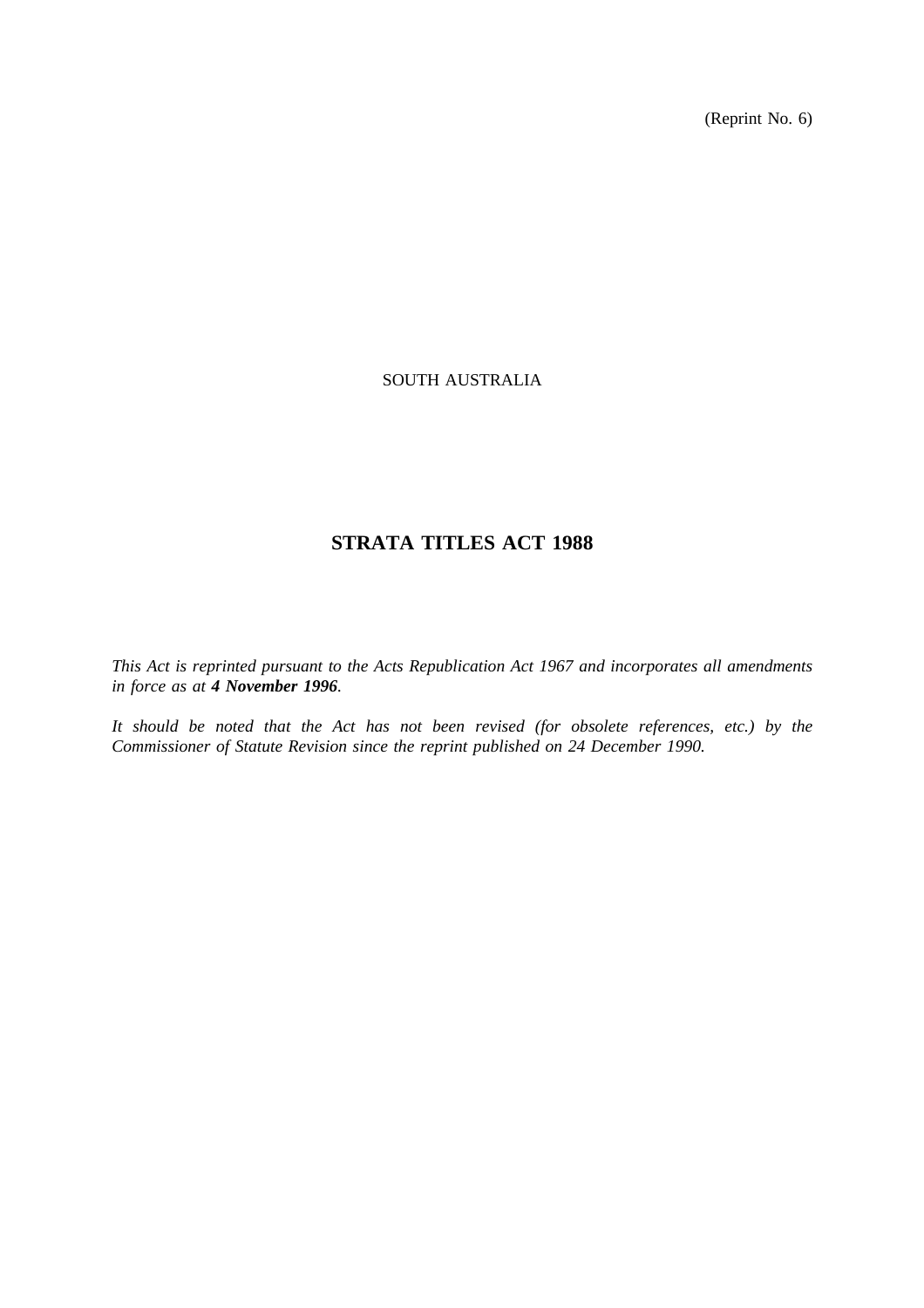# **SUMMARY OF PROVISIONS**

# **PART 1 PRELIMINARY**

- 1. Short title<br>3. Interpretat
- 3. Interpretation<br>4. This Act and
- This Act and the Real Property Act to be read together as a single Act

# **PART 2**

# **DIVISION OF LAND BY STRATA PLAN**

# **DIVISION 1—THE STRATA PLAN**

- 5. Nature of strata plan and requirements with which it must conform<br>6. Unit entitlement
- Unit entitlement

# **DIVISION 2—DEPOSIT OF STRATA PLAN**

- 7. Application for deposit of strata plan
- 8. Deposit of strata plan

### **DIVISION 3—PROPRIETARY INCIDENTS ARISING FROM DEPOSIT OF STRATA PLAN**

- 9. Easements
- 10. Common property
- 11. Vesting of public land in the council

### **DIVISION 4—AMENDMENT OF DEPOSITED STRATA PLAN**

- 12. Application for amendment
- 13. Amendment by order of Court

## **DIVISION 6—AMALGAMATION**

16. Amalgamation of adjacent sites

# **DIVISION 7—CANCELLATION OF STRATA PLAN**

17. Cancellation

## **DIVISION 7A—DIVISION OF SITE UNDER PART 19AB**

17AAA. Application for division

#### **DIVISION 8—SUPPLEMENTARY**

- 17A. Procedure where the whereabouts of certain persons is unknown<br>17B. Creation of easements
- Creation of easements

### **PART 3 THE STRATA CORPORATION**

# **DIVISION 1—CONSTITUTION OF STRATA CORPORATION**

- 18. Name of strata corporation<br>19. The articles
- 19. The articles<br>20. Binding cha
- 20. Binding character of the articles<br>21. Unit holders are guarantors of st
- 21. Unit holders are guarantors of strata corporation's liabilities<br>22. Restriction of payment by strata corporation to its members
- Restriction of payment by strata corporation to its members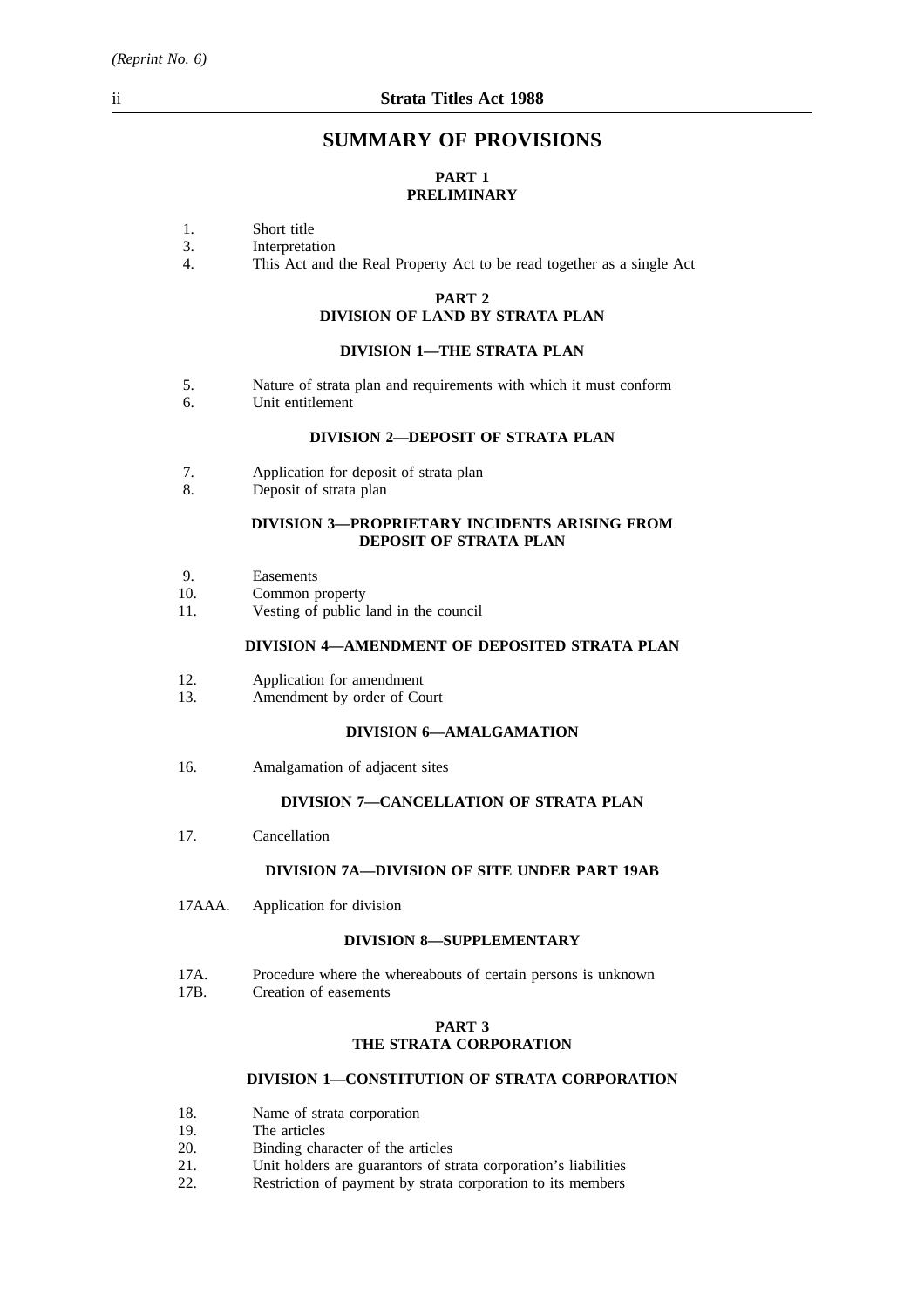- 23. Officers of strata corporation
- 24. Contractual formalities

#### **DIVISION 2—GENERAL FUNCTIONS, POWERS AND DUTIES**

- 25. Functions
- 26. General powers<br>27. Power to raise r
- Power to raise money

## **DIVISION 3—SPECIAL POWERS OF STRATA CORPORATION TO MAINTAIN THE INTEGRITY OF THE STRATA SCHEME**

- 28. Power to enforce duties of maintenance or repair
- 29. Alterations and additions
- 29A. Application of Division

# **DIVISION 4—DUTY TO INSURE**

- 30. Duty to insure
- 31. Duty to insure against liability
- 32. Right of unit holders to satisfy themselves as to insurance

# **DIVISION 5—GENERAL MEETINGS**

- 33. Holding of general meetings<br>34 Voting rights at general mee
- Voting rights at general meetings

# **DIVISION 6—MANAGEMENT COMMITTEE**

- 35. Management committee
- 36. Validity of acts

#### **DIVISION 6A—AGENTS' TRUST ACCOUNTS**

- 36A. Application of Division<br>36B. Interpretation
- **Interpretation**
- 36C. Trust money to be deposited in trust account
- 36D. Withdrawal of money from trust account
- 36E. Authorised trust accounts
- 36F. Application of interest
- 36G. Keeping of records
- 36H. Audit of trust accounts
- 36I. Obtaining information for purposes of audit or examination
- 36J. Banks, etc., to report deficiencies in trust accounts
- 36K. Confidentiality
- 36L. Banks, etc., not affected by notice of trust

#### **DIVISION 7—APPOINTMENT OF ADMINISTRATOR**

37. Administrator of strata corporation's affairs

#### **DIVISION 8—SUPPLEMENTARY**

- 38. Duties of the original proprietor in relation to strata corporation
- 39. Power to require handing over of property
- 40. Record keeping
- 41. Information to be furnished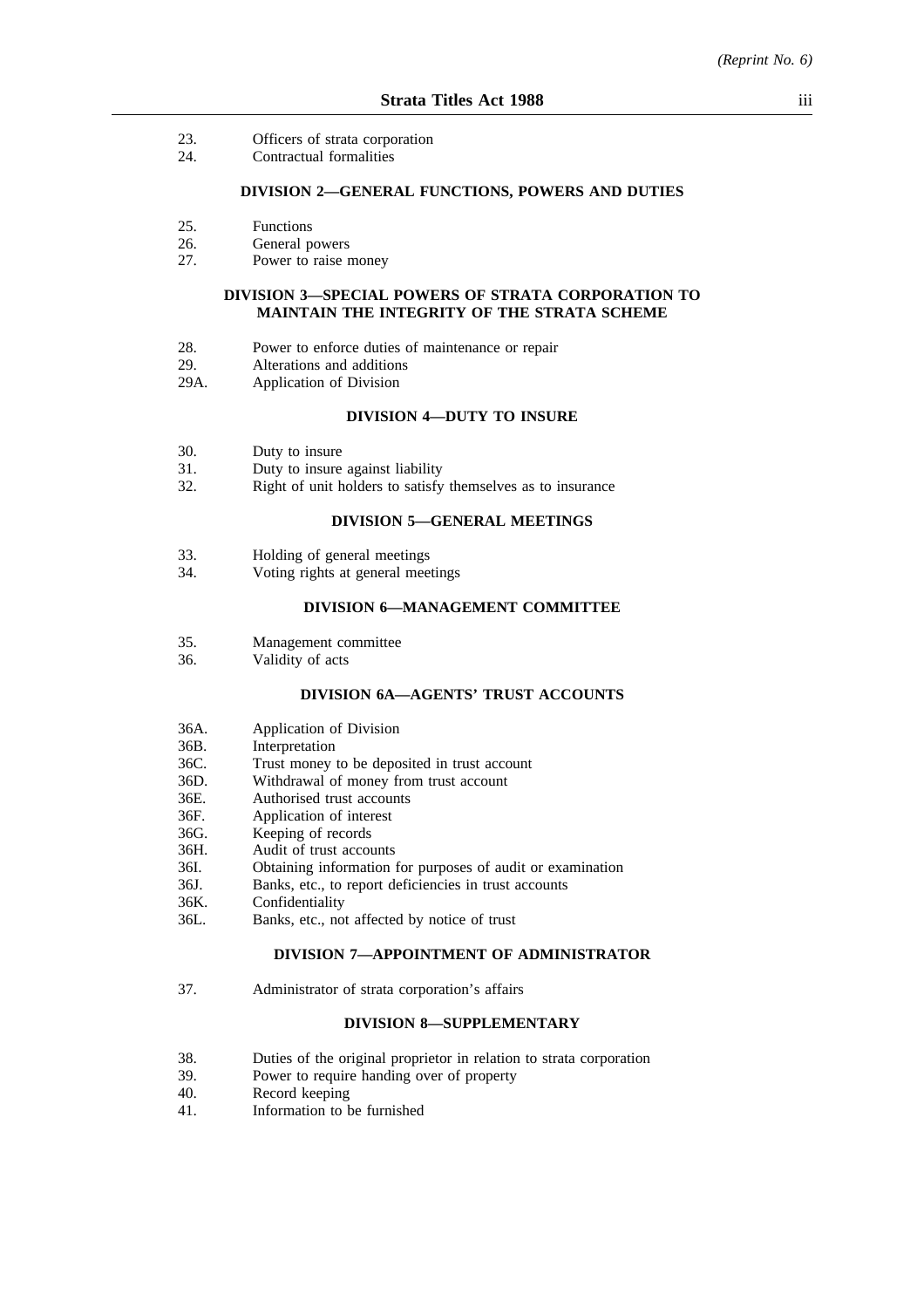#### **PART 3A RESOLUTION OF DISPUTES**

41A. Resolution of disputes, etc.

#### **PART 4 MISCELLANEOUS**

- 42. Unit holder's power of entry<br>43. Insurance by unit holder
- 43. Insurance by unit holder<br>44. Dealing with part of unit
- 44. Dealing with part of unit<br>44A. Body corporate may act a
- 44A. Body corporate may act as officer, etc.<br>45. Persons under disability, etc.
- 45. Persons under disability, etc.<br>46. Relief where unanimous reso
- Relief where unanimous resolution required
- 47. Vicarious liability of management committee members
- 48. Applications, etc.
- 49. Service<br>50. Proceed
- 50. Proceedings for offences<br>51. Regulations
- Regulations

### **SCHEDULE 2**

*Transitional Provisions*

# **SCHEDULE 3**

*Articles of Strata Corporation*

# **APPENDIX 1 LEGISLATIVE HISTORY**

# **APPENDIX 2 DIVISIONAL PENALTIES AND EXPIATION FEES**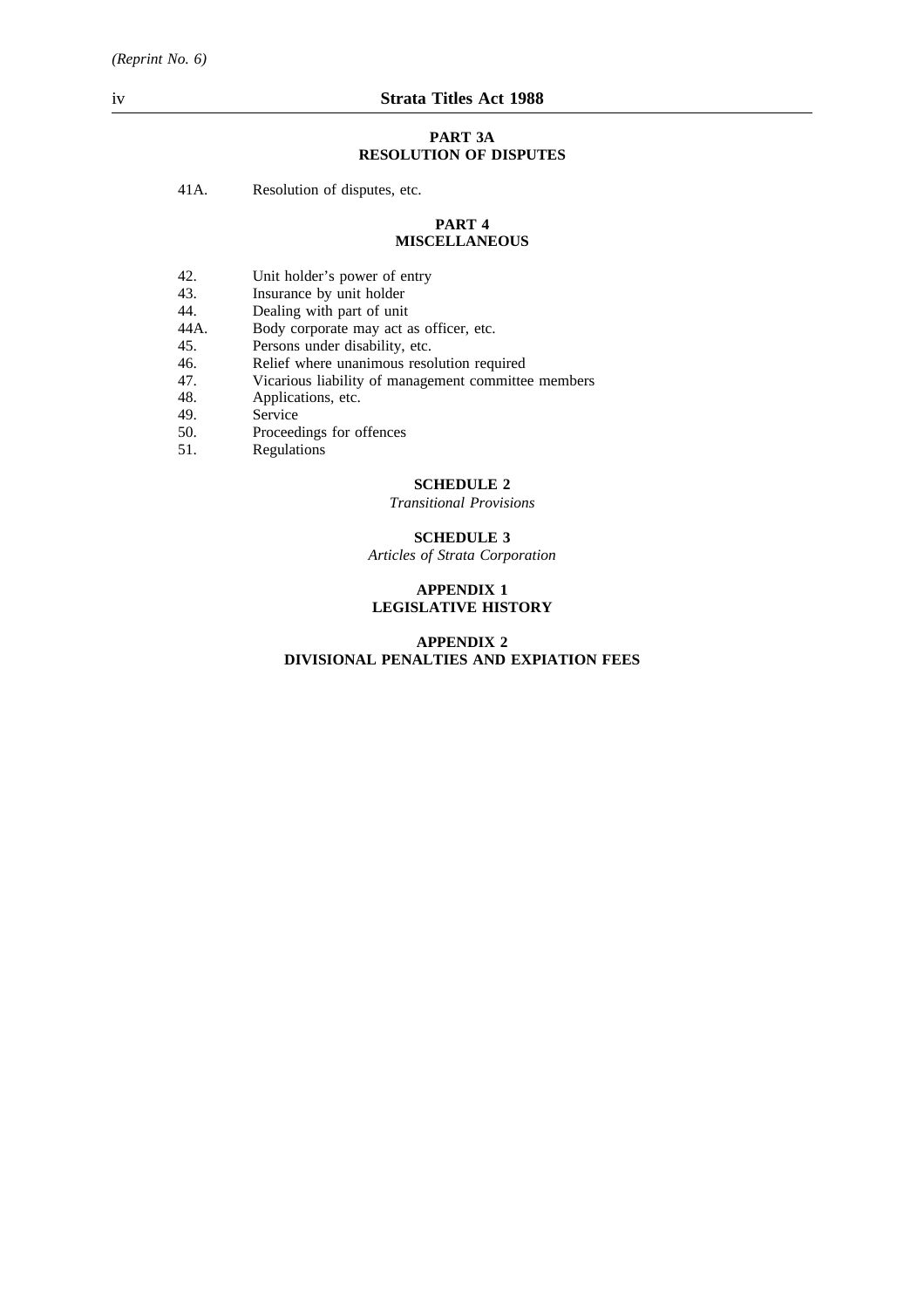# **STRATA TITLES ACT 1988**

being

Strata Titles Act 1988 No. 13 of 1988 [Assented to 7 April  $1988$ ]<sup>1</sup>

as amended by

Strata Titles Act Amendment Act 1989 No. 16 of 1989 [Assented to 20 April 1989]<sup>2</sup> Strata Titles Act Amendment Act 1990 No. 13 of 1990 [Assented to 12 April 1990]<sup>3</sup> Statute Law Revision Act (No. 2) 1990 No. 54 of 1990 [Assented to 22 November 1990]<sup>4</sup> Strata Titles (Resolution of Disputes) Amendment Act 1991 No. 78 of 1991 [Assented to 12 December 1991]<sup>5</sup> Real Property (Transfer of Allotments) Amendment Act 1992 No. 23 of 1992 [Assented to 14 May 1992]<sup>6</sup> Statutes Amendment (Attorney-General's Portfolio) Act 1992 No. 26 of 1992 [Assented to 14 May 1992]<sup>7</sup> Statutes Repeal and Amendment (Development) Act 1993 No. 54 of 1993 [Assented to 27 May 1993]<sup>8</sup> Heritage Act 1993 No. 56 of 1993 [Assented to 27 May 1993]<sup>9</sup> Real Property (Miscellaneous) Amendment Act 1994 No. 11 of 1994 [Assented to 5 May 1994]<sup>10</sup>

Statutes Amendment (Community Titles) Act 1996 No. 38 of 1996 [Assented to 9 May 1996] $^{11}$ 

- <sup>1</sup> Came into operation 1 September 1988: *Gaz.* 21 July 1988, p. 420.
- <sup>2</sup> Came into operation 4 May 1989: *Gaz*. 27 April 1989, p. 1152.
- Ss. 6(b) and 27 came into operation 1 September 1988: s. 2(2); remainder of Act came into operation 2 August 1990: *Gaz*. 26 July 1990, p. 397.
- <sup>4</sup> Came into operation (except Scheds. 2, 3 and 4) 22 November 1990: s. 2(1); Sched. 2 came into operation 1 August 1990: s. 2(2); Sched. 4 came into operation 24 December 1990: *Gaz*. 6 December 1990, p. 1685.
- <sup>5</sup> Came into operation 2 April 1992: *Gaz*. 19 March 1992, p. 876.
- <sup>6</sup> Came into operation 21 May 1992: *Gaz*. 21 May 1992, p. 1468.
- <sup>7</sup> Came into operation 6 July 1992: *Gaz*. 2 July 1992, p. 209.
- <sup>8</sup> Came into operation 15 January 1994: *Gaz*. 27 October 1993, p. 1889.
- <sup>9</sup> Came into operation 15 January 1994: *Gaz*. 27 October 1993, p. 1890.
- <sup>10</sup> Came into operation 8 September 1994: *Gaz*. 8 September 1994, p. 728.
- <sup>11</sup> Came into operation (except s. 41) 4 November 1996: *Gaz*. 31 October 1996, p. 1460; s. 41 had not been brought into operation at the date of, and the amendments effected by that provision have not been included in, this reprint.

#### *NOTE:*

- *Asterisks indicate repeal or deletion of text.*
	- *For the legislative history of the Act see Appendix 1. Entries appearing in the Appendix in bold type indicate the amendments incorporated since the last reprint.*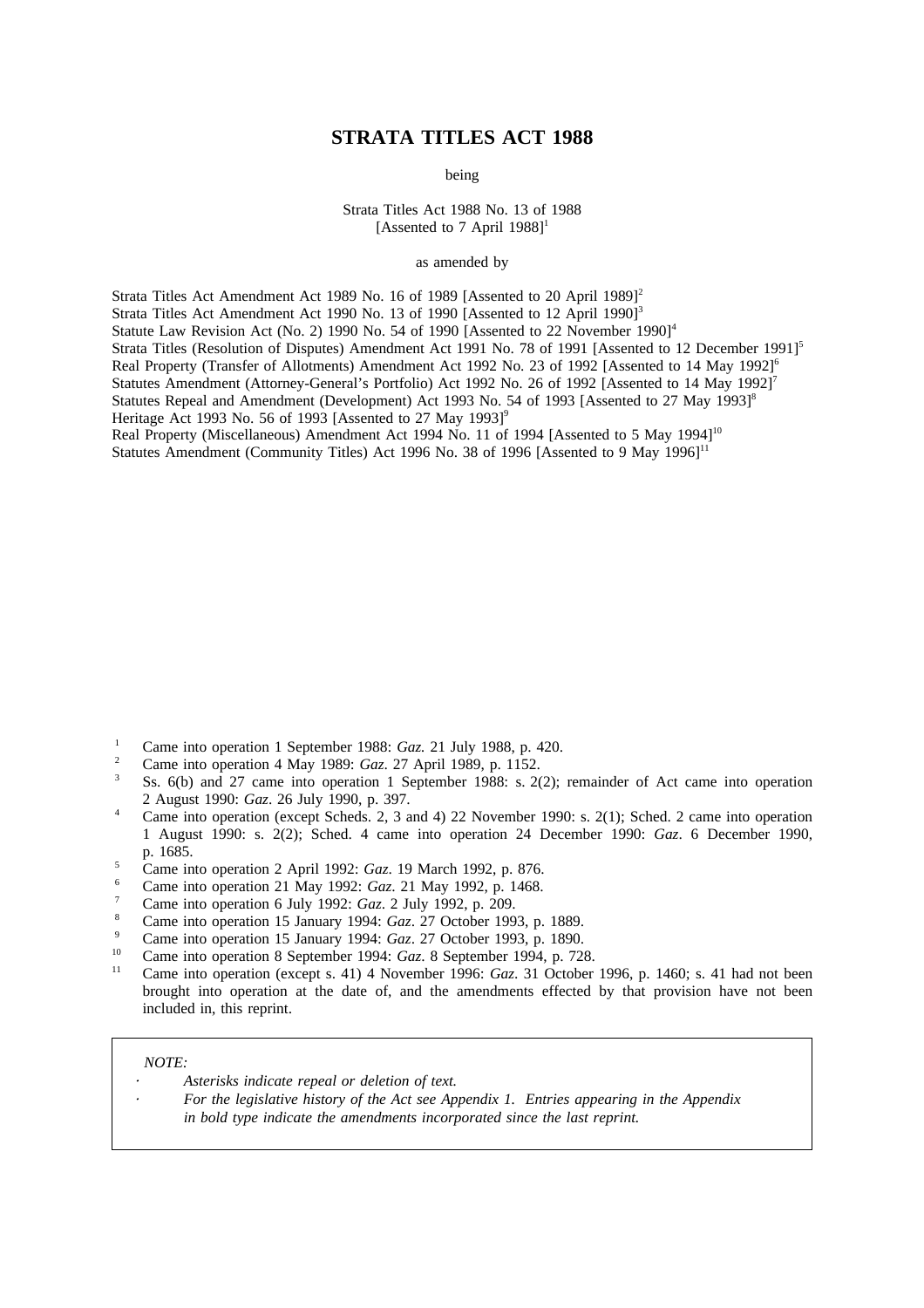# **An Act to provide for the division of land by strata plan; and for other purposes.**

The Parliament of South Australia enacts as follows:

# **PART 1 PRELIMINARY**

## **Short title**

**1.** This Act may be cited as the *Strata Titles Act 1988*.

\*\*\*\*\*\*\*\*\*\*

### **Interpretation**

**3.** (1) In this Act, unless the contrary intention appears—

"**allotment**" means the whole of the land comprised in a certificate of title;

"**building**" includes a fixed structure;

"**ceiling**" includes a false or suspended ceiling;

"**the Commission**" means the Development Assessment Commission constituted under the *Development Act 1993;*

"**council**" means—

- *(a)* in relation to a local government area—a municipal or district council;
- *(b)* in relation to the parts of the State that lie outside local government areas—the Outback Areas Community Development Trust;

"**the Court**" means the Supreme Court of South Australia;

"**deposited**" in relation to a strata plan means deposited in the Lands Titles Registration Office by the Registrar-General;

"**easement**" includes a right of way;

"**encumbrance**" includes—

- *(a)* a life estate or a lease; or
- *(b)* a mortgage or charge; or
- *(c)* a claim or lien; or
- *(d)* an easement; or
- *(e)* a caveat;

"**fence**" includes a gate;

"**floor**" includes a stairway or ramp;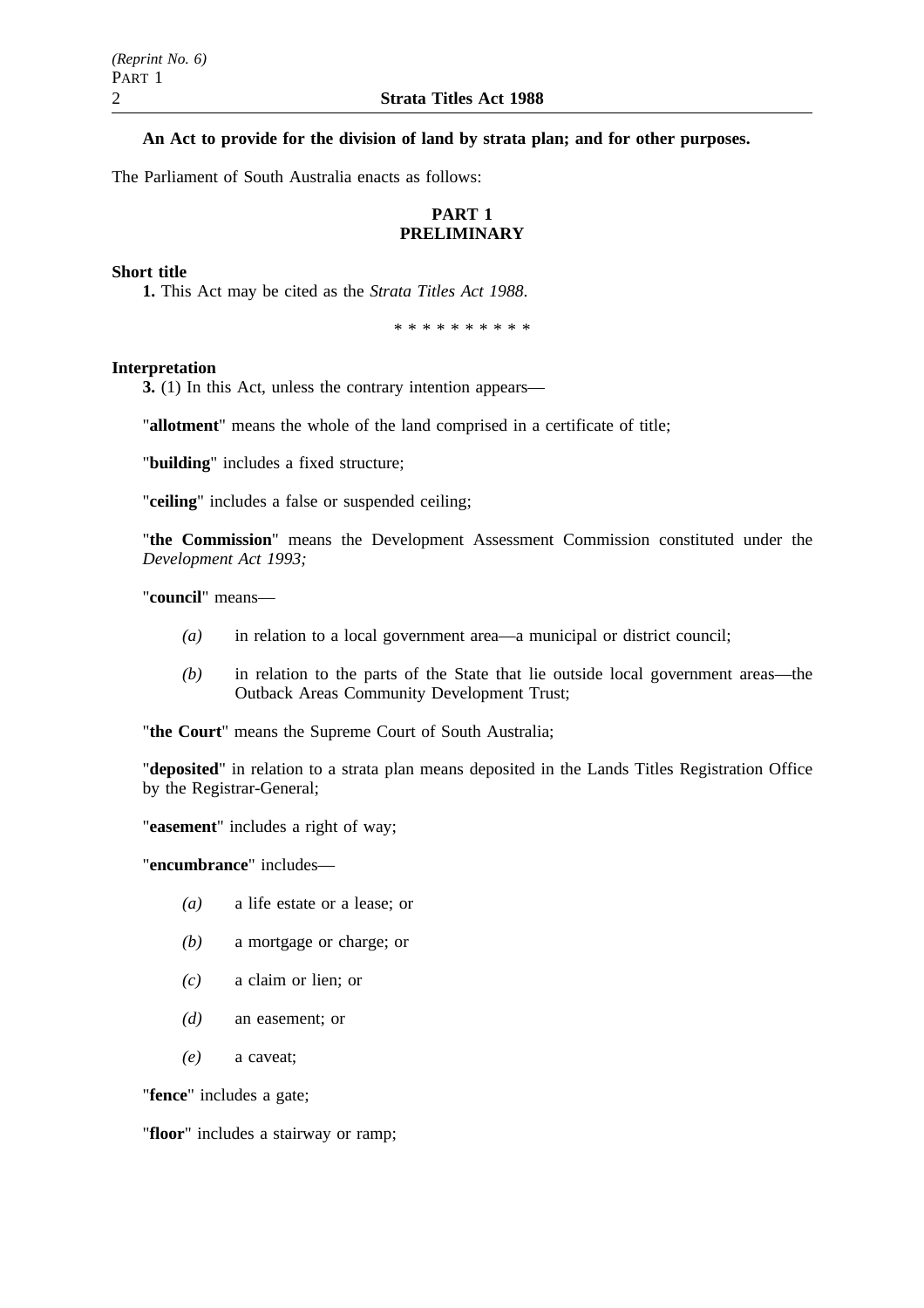"**occupier**" in relation to a unit means a person who occupies the unit on a temporary or permanent basis (either solely or jointly with other persons) and includes a person who is unlawfully in occupation of a unit;

"**original registered proprietor**" in relation to a strata scheme means the person who was, immediately before the deposit of the strata plan, the registered proprietor of an estate in fee simple in the land;

"**owner**" in relation to land means the proprietor of an estate in fee simple in the land;

"**public land**" means—

- *(a)* land vested in a council;
- *(b)* land controlled or managed by a council;

"**registered encumbrance**" means an encumbrance registered or entered on a certificate of title;

"**site**" means the land comprised in a strata plan (as distinct from the buildings and other improvements to that land);

"**special resolution**" in relation to a strata corporation means a resolution as to which the following conditions are satisfied;

- *(a)* at least 14 days' written notice, setting out the terms of the proposed resolution, is given to the unit holders;
- *(b)* the resolution is supported at a duly convened general meeting of the strata corporation by a number of votes equal to, or exceeding, two-thirds of the total number of votes that could be exercised at a general meeting of the corporation assuming that all unit holders attended and exercised their right to vote;

"**statutory encumbrance**" means—

- *(a)* an agreement relating to the management, preservation or conservation of land lodged under Part 5 of the *Development Act 1993*;
- *(b)* any agreement or proclamation registered or noted on the title immediately before the commencement of the *Development Act 1993* that is continued in force by virtue of the provisions of the *Statutes Repeal and Amendment (Development) Act 1993*;

\*\*\*\*\*\*\*\*\*\*

- *(d)* a heritage agreement entered into under the *Heritage Act 1993*;
- *(da)* a heritage agreement entered into under the *Native Vegetation Act 1991*;
- *(db)* an Aboriginal heritage agreement entered into under the *Aboriginal Heritage Act 1988*;
- *(e)* an endorsement relating to a retirement village made on a certificate of title under the *Retirement Villages Act 1987*;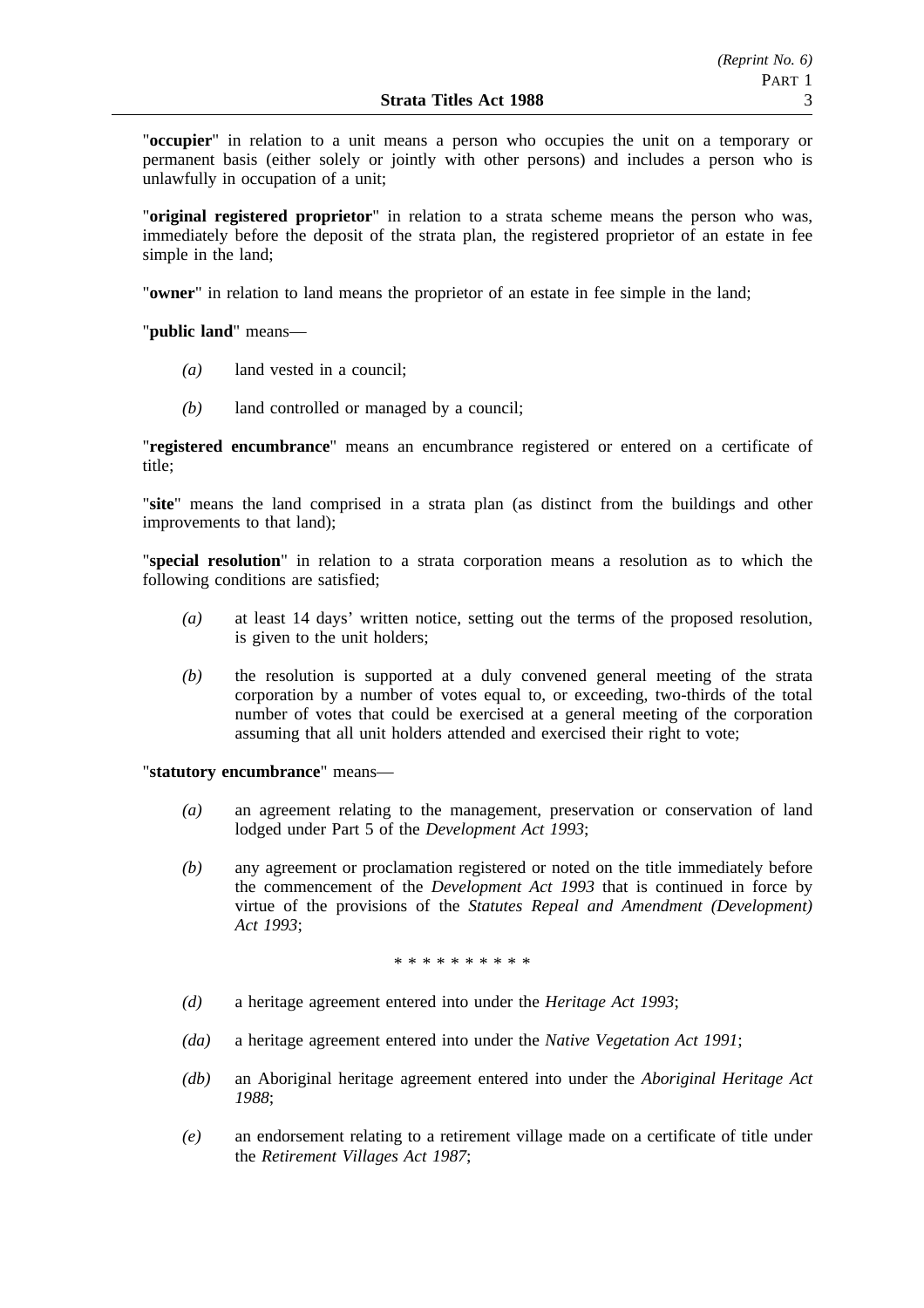*(f)* any other encumbrance created by statute and prescribed by the regulations for the purposes of this definition;

"**the strata community**" means those who reside or work at the units in a strata scheme;

"**strata corporation**" means a body corporate created under this Act on the deposit of a strata plan;

"**strata scheme**" means—

- *(a)* the land comprised in a strata plan; and
- *(b)* the buildings and other improvements on that land;

"**unanimous resolution**" in relation to a strata corporation means a special resolution passed without any dissentient vote at a general meeting of the corporation;

"**unit**" means an area shown on a strata plan as a unit;

"**unit holder**" means—

- *(a)* a person registered as proprietor of an estate in fee simple in the unit;
- *(b)* if the fee simple is divided into a life estate with a remainder or reversionary interest—the person registered as the proprietor of the life estate;

"**wall**" includes a door or window.

(2) For the purposes of this Act, land will be regarded as being adjacent to other land if the land—

- *(a)* abuts on the other land; or
- *(b)* is separated from the other land only by—
	- (i) a road, street, footpath, railway or thoroughfare; or
	- (ii) a reserve or other similar open space.

*Note: For definition of divisional penalties (and divisional expiation fees) see Appendix 2*.

## **This Act and the Real Property Act to be read together as a single Act**

**4.** This Act and the *Real Property Act 1886* will be read together and construed as if the two Acts constituted a single Act.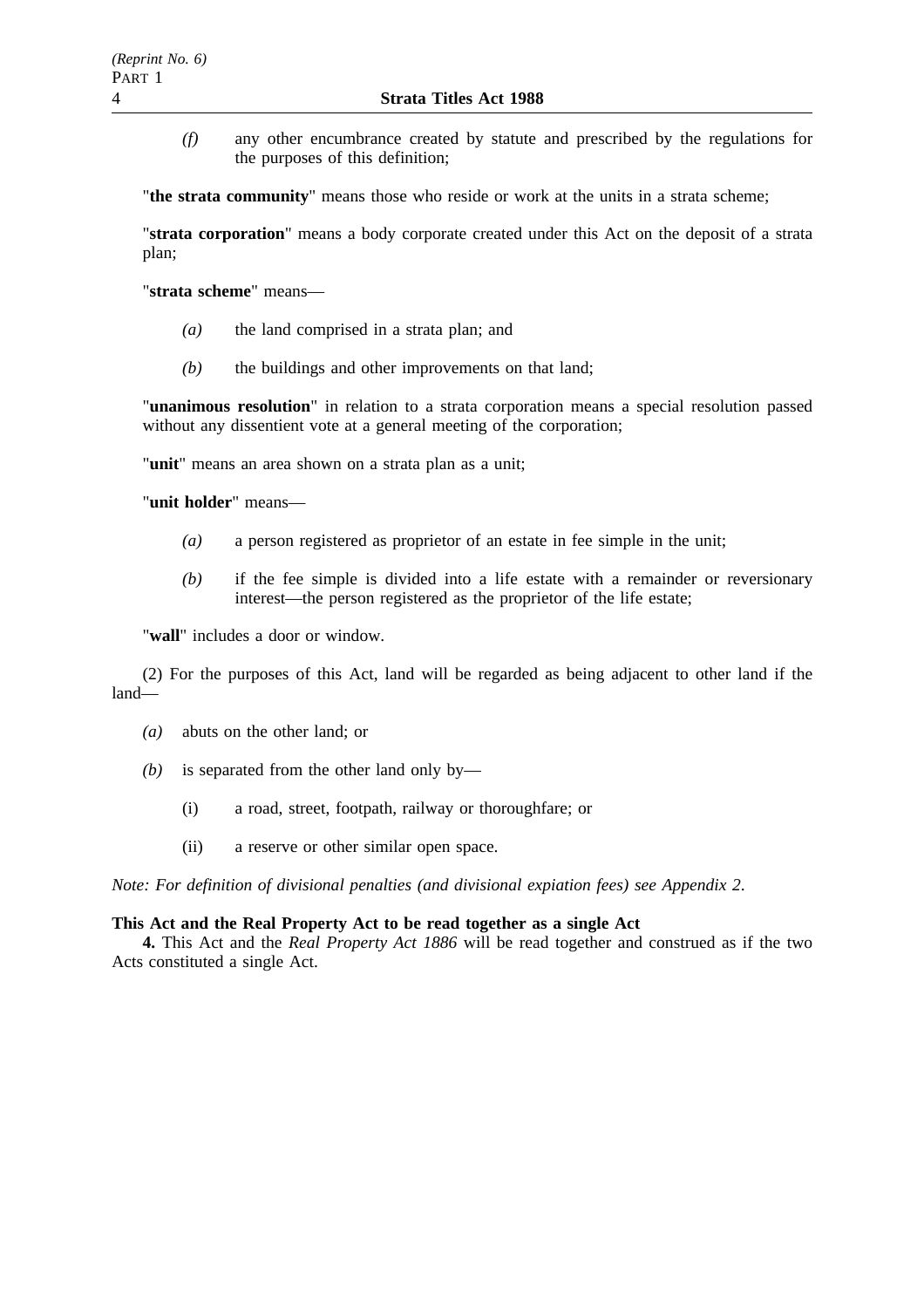# **PART 2 DIVISION OF LAND BY STRATA PLAN**

## **DIVISION 1—THE STRATA PLAN**

**Nature of strata plan and requirements with which it must conform**

**5.** (1) A strata plan is a plan dividing land into—

- *(a)* units (of which there must be at least two); and
- *(b)* common property.
- (2) A strata plan must comprise the whole of one or more allotments.
- (3) A strata plan—
- *(a)* must define the units to be created by the plan in a manner that allows the boundaries of each unit to be ascertained; and
- *(b)* must assign to each unit a distinguishing number; and
- *(c)* must include a schedule of unit entitlements in relation to the units; and
- *(d)* must delineate the boundaries of the land comprised in the plan; and
- *(e)* must delineate in relation to those boundaries the external lateral boundaries of all buildings on the land; and
- *(f)* must comply with any other requirements stipulated by the Registrar-General.
- (4) A unit—
- *(a)* must consist of, or include, the whole or a part of a building;
- *(b)* need not be wholly within one or more buildings;
- *(c)* may be below, on or above the surface of land;
- *(d)* may be wholly on one storey or level or partly on one storey or level and partly on another or others;
- *(e)* may include an area (a "unit subsidiary")—
	- (i) for the separate use of the occupier of the unit; and
	- (ii) appurtenant to the portion of the unit designed for separate occupation.

(5) Subject to any explicit statement to the contrary in a strata plan, the following principles apply to the definition of a unit by strata plan—

- *(a)* where a boundary is defined by reference to a wall or fence—the boundary is the inner surface of the wall or fence;
- *(b)* where a boundary is defined by reference to a floor—the boundary is the upper surface of the floor;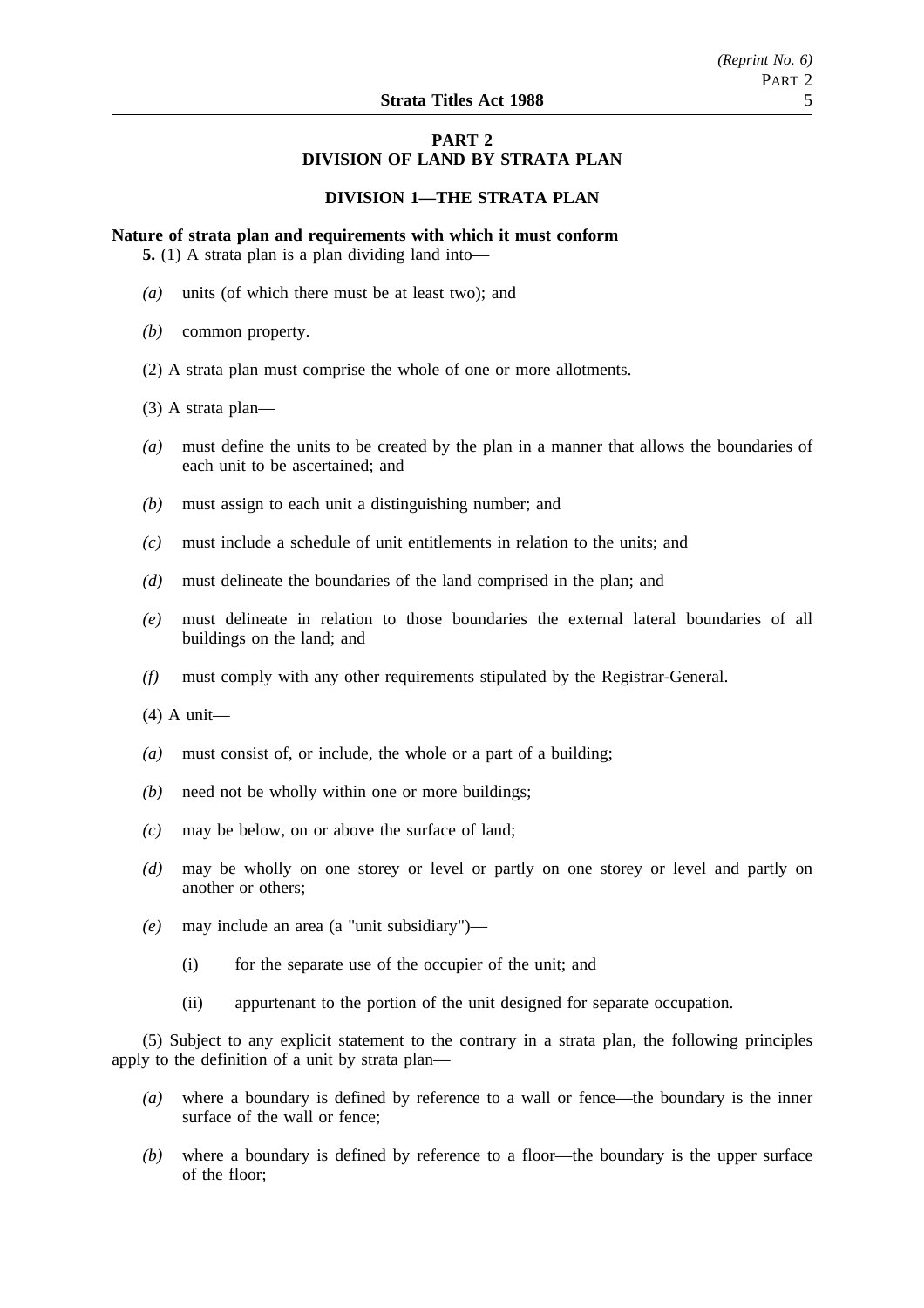- *(c)* where a boundary is defined by reference to a ceiling or roof—the boundary is the under surface of the ceiling or roof.
- (6) The common property comprises—
- *(a)* any land or space that is not within a unit;
- *(b)* any pipe, cable, wire, duct or drain that is not for the exclusive use of a unit;
- *(c)* any structure that is not for the exclusive use of a unit installed before the deposit of the strata plan;
- *(d)* any structure installed by a strata corporation as part of the common property;
- *(e)* any other structure on the site committed to the care of a strata corporation as part of the common property.

(7) Subject to any explicit statement to the contrary in the strata plan, a wall or fence between a building that forms part of a unit and a unit subsidiary to that unit is part of the common property.

(8) The plan must conform with any requirements of the regulations as to the design of the strata scheme.

#### **Unit entitlement**

**6.** (1) The unit entitlement of a unit is a number assigned to the unit that bears in relation to the aggregate unit entitlements of all of the units defined on the relevant strata plan (within a tolerance of  $\pm$  10 per cent) the same proportion that the capital value of the unit bears to the aggregate capital value of all of the units.

(2) The unit entitlement of a unit must be expressed as a whole number.

(3) The aggregate unit entitlements of all units defined on a strata plan must, if the regulations so provide, be a number fixed in the regulations.

# **DIVISION 2—DEPOSIT OF STRATA PLAN**

# **Application for deposit of strata plan**

**7.** (1) Subject to subsection (2), an application for the deposit of a strata plan may only be made by the owner of the land to which the plan relates.

(2) Where a person makes an application under subsection (1) and before the plan is deposited—

- *(a)* title to the land to which the plan relates is transferred; or
- *(b)* a mortgagee becomes entitled to exercise a power of sale in relation to the land,

the successor in title to the land, or the mortgagee, is entitled to proceed with the application and must, within one month of becoming so entitled, inform the Registrar-General of that fact and whether he or she proposes to proceed with the application.

(3) The applicant must provide evidence to the satisfaction of the Registrar-General that any person with an encumbrance registered in relation to the land consents to the application.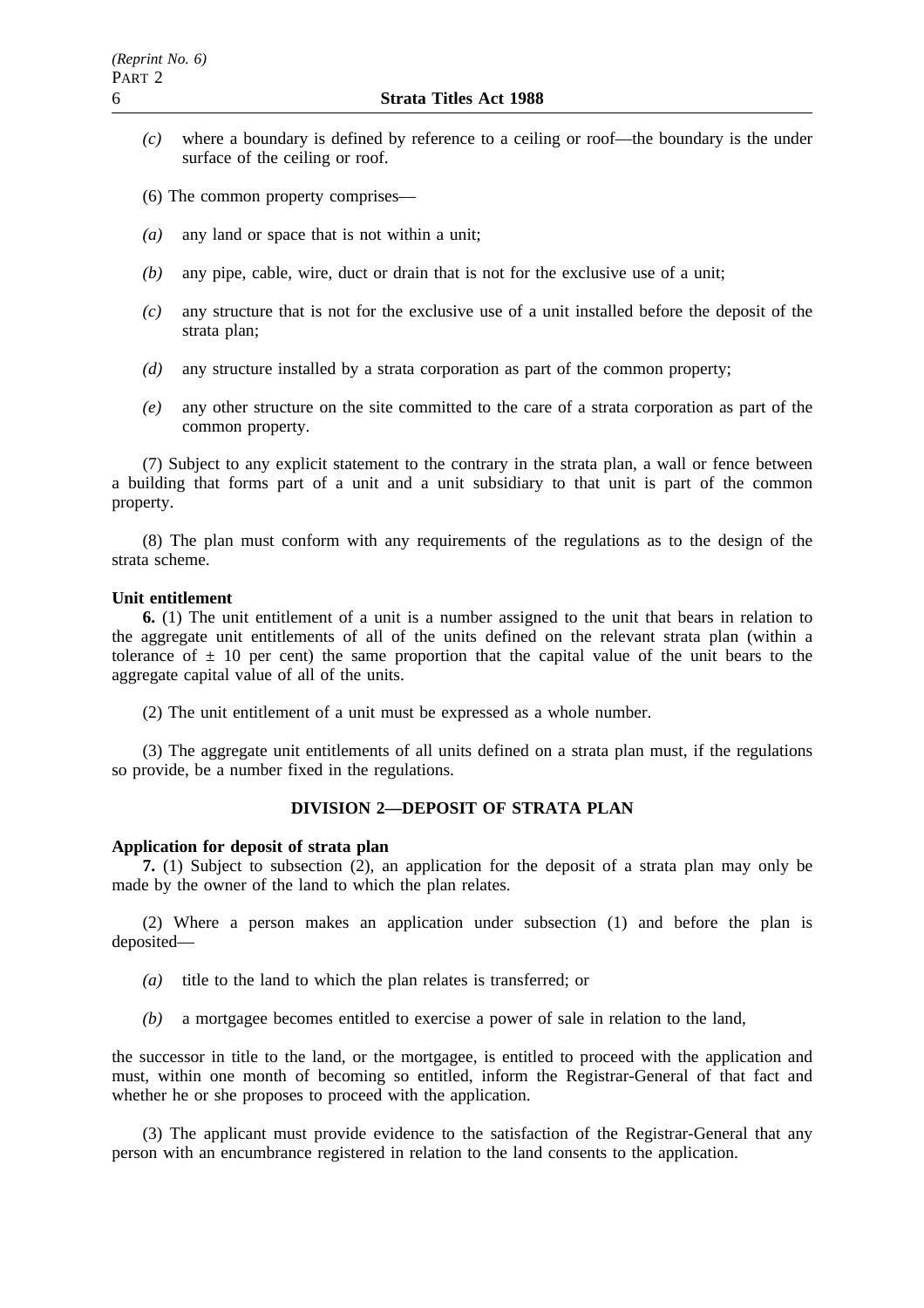- (4) The application must be accompanied by—
- *(a)* the strata plan to which it relates; and
- *(b)* the duplicate certificate of title for the land to which the plan relates; and
- *(c)* the appropriate certificate of approval required under the *Development Act 1993*; and
- *(d)* a certificate by a licensed surveyor in the prescribed form (which may be endorsed on the plan) certifying that the plan has been correctly prepared to a prescribed scale in accordance with this Act; and
- *(e)* a certificate from a licensed valuer certifying that the schedule of unit entitlements is correct; and
- *(f)* any instrument, duly executed, that is to be registered on the deposit of the plan; and
- *(g)* such other documentary material as the Registrar-General may require.

(5) An applicant for the deposit of a strata plan must furnish the Registrar-General with such further information as the Registrar-General may require.

(6) If it appears from a strata plan that any part of a building encroaches over land not included in the site, the application for deposit of the plan can only be accepted if—

- *(a)* no part of a unit to be created by the plan forms part of the encroachment; and
- *(b)* (i) the encroachment is over public land and the council within whose area the land is situated consents to the encroachment; or
	- (ii) the encroachment consists of the protrusion of footings, or footings and associated structures of a prescribed nature, by not more than the prescribed distance beyond the boundaries of the site, and the owner of the land over which the encroachment occurs consents to the encroachment; or
	- (iii) it is established to the Registrar-General's satisfaction that the encroachment is otherwise authorised by law.
- (7) Where an application affected by an encroachment is accepted by the Registrar-General—
- *(a)* unless the encroachment is over public land, the Registrar-General will, on the deposit of the strata plan, enter the encroachment on any relevant certificate of title; and
- *(b)* any consent given in relation to the encroachment is binding on present and subsequent owners and occupiers of the land.

# **Deposit of strata plan**

**8.** (1) Where—

- *(a)* application is made for the deposit of a strata plan in accordance with this Act; and
- *(b)* the requirements made by or under this Act in relation to the application have been satisfied; and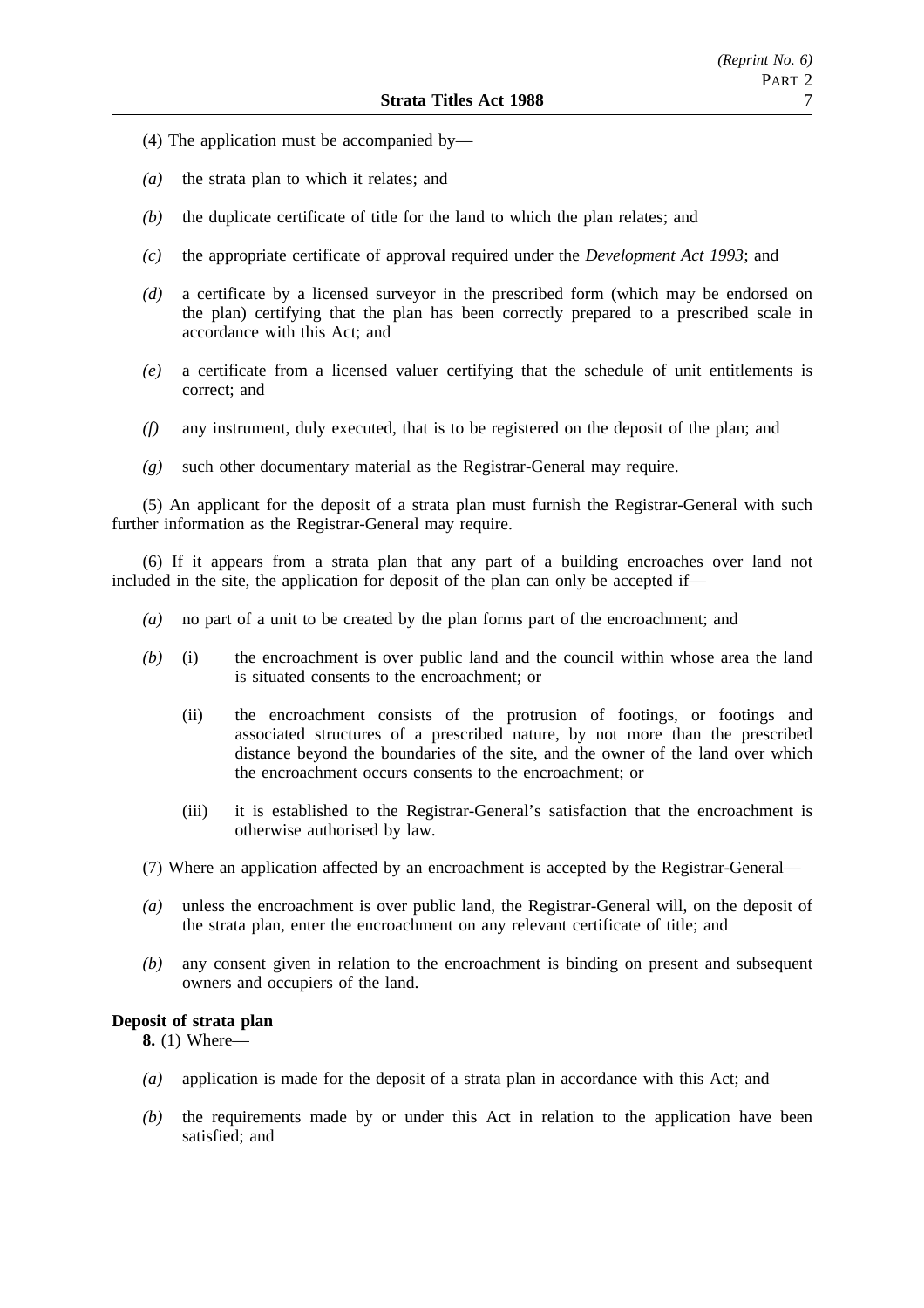*(c)* the plan conforms with the requirements of this Act,

the Registrar-General will deposit the plan in the Lands Titles Registration Office and assign a number to it.

- (2) On the deposit of a strata plan under subsection  $(1)$ —
- *(a)* an appropriate note must be entered on any certificate of title for the land to which the plan relates; and
- *(b)* the existing certificates for the land must then be cancelled and new certificates issued for the units and common property created by the plan; and
- *(c)* a strata corporation with the powers and functions conferred or assigned by this Act is created.

(3) The certificates of title for the units will be issued in the name of the registered proprietor of the land to which the plan relates and the certificate for the common property will be issued in the name of the strata corporation.

(4) Where land to which a strata plan relates is subject to a registered easement, the easement will be registered on the relevant certificates of title issued under this section.

\*\*\*\*\*\*\*\*\*\*

(6) Subject to subsection (7), where land to which a strata plan relates is subject to a registered encumbrance (other than an easement) that is to continue after the deposit of the plan, the encumbrance—

- *(a)* will be registered on the certificate of title for each unit; but
- *(b)* will not be registered on the certificate for the common property (and the encumbrance will be taken to be discharged to the extent to which the encumbrance is not registered on that certificate).

(7) The Registrar-General must, in relation to a statutory encumbrance, make such notes or other endorsements on the certificate of title for any unit, or for the common property, as may be appropriate according to the nature and extent of the encumbrance.

# **DIVISION 3—PROPRIETARY INCIDENTS ARISING FROM DEPOSIT OF STRATA PLAN**

# **Easements**

**9.** The following easements exist, to the extent required by the nature of the strata scheme, between the units and between the units and common property:

- *(a)* easements of support and shelter;
- *(b)* easements allowing for the establishment and maintenance of pipes, ducts, cables and other equipment so that—
	- (i) a unit may be supplied with water, gas, electricity, heating oil, or air-conditioned air;
	- (ii) a unit may be connected to the telephone or to a radio or television antenna;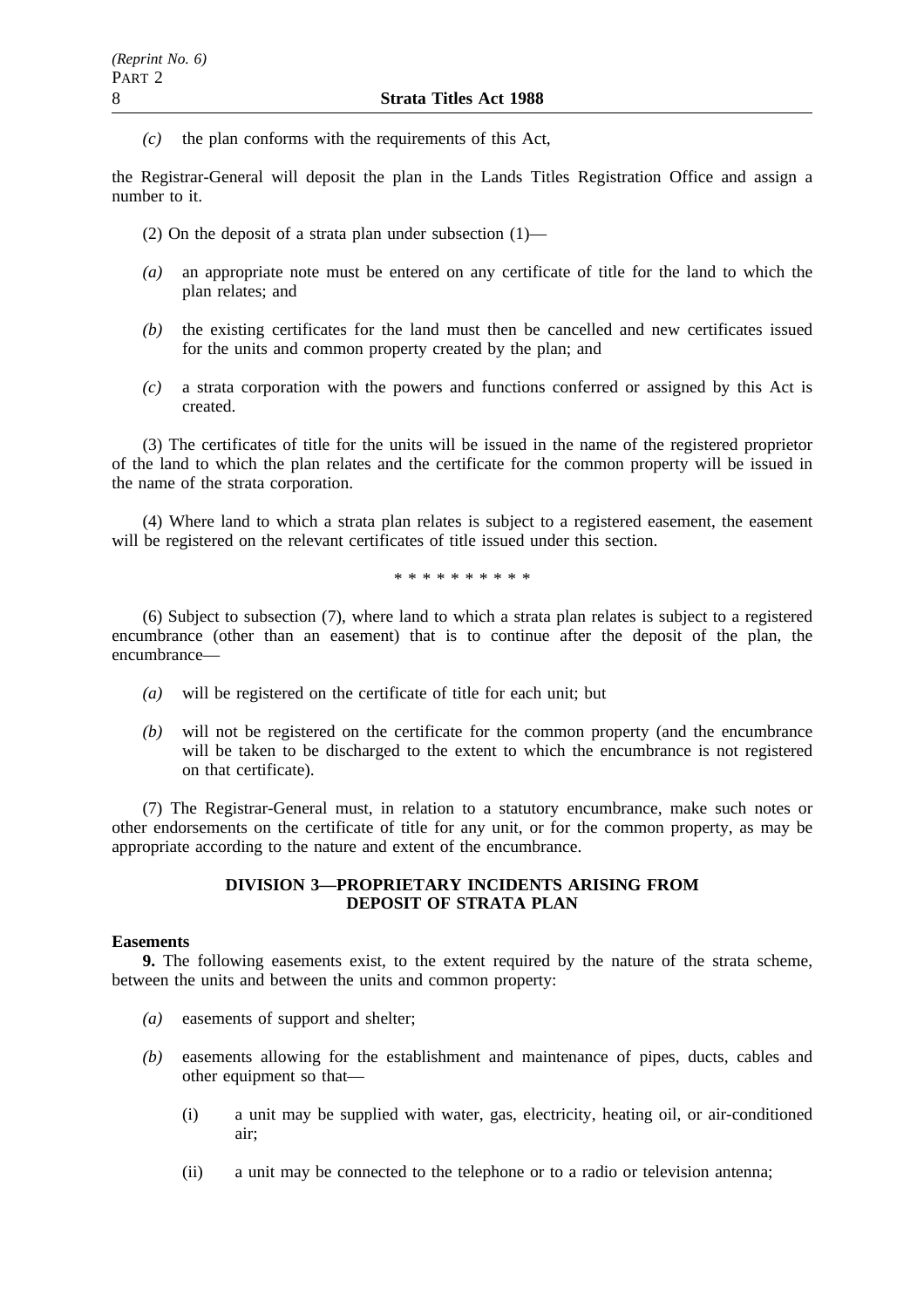(iii) a unit may be connected to sewerage, garbage, drainage or other similar services.

# **Common property**

**10.** (1) The common property is held by the strata corporation in trust for the unit holders.

(2) An equitable share in the common property attaches to each unit and cannot be alienated or dealt with separately from the unit.

(3) The extent of the share is proportioned to the unit entitlement of the unit.

## **Vesting of public land in the council**

**11.** (1) Any land shown on a deposited strata plan as a road, street, thoroughfare, reserve or similar open space (except any such land shown on the plan as an easement or excluded by regulation from the application of this section) is vested in the council in fee simple free of any encumbrance.

(2) Any road, street or thoroughfare that vests in a council under subsection (1) will be regarded, for all purposes, as a public road, street or thoroughfare.

# **DIVISION 4—AMENDMENT OF DEPOSITED STRATA PLAN**

## **Application for amendment**

**12.** (1) An application for the amendment of a deposited strata plan may be made only by the strata corporation.

- (2) The applicant must provide evidence to the satisfaction of the Registrar-General—
- *(a)* that the application is made in pursuance of a unanimous resolution duly passed at a properly convened meeting of the strata corporation;
- *(b)* that any person with an encumbrance registered in relation to units or common property affected by the proposed amendment consents to the amendment.
- (3) The application must be accompanied by—
- *(a)* any duplicate certificates of title affected by the amendment; and
- *(b)* if the amendment affects the delineation of units or common property—the appropriate certificate of approval required under the *Development Act 1993*; and
- *(c)* if the amendment affects the delineation of units, common property or any buildings on the site—
	- (i) a plan indicating the changes to be effected by the amendment;
	- (ii) a certificate from a licensed surveyor in the prescribed form (which may be endorsed on the plan) certifying that the plan correctly delineates the units, the common property and the buildings on the site;
	- (iii) a certificate from a licensed valuer certifying the amount (if any) by which the value of any unit or the common property would be varied by the amendment; and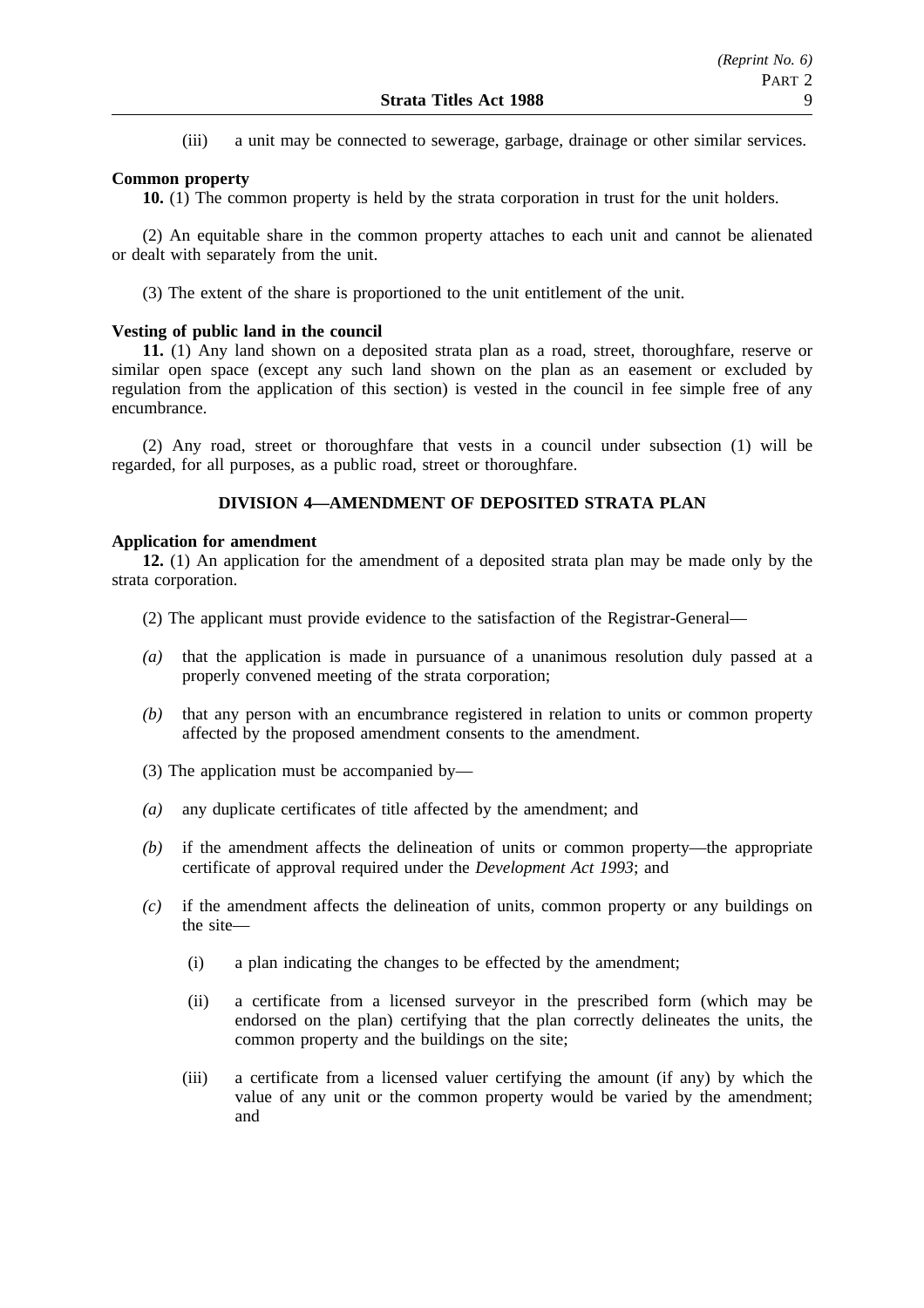- *(d)* if the amendment—
	- (i) consists of a variation of the unit entitlements of the units; or
	- (ii) affects the relative value of the units,

a fresh schedule of unit entitlements certified correct by a licensed valuer; and

- *(e)* an instrument providing for the discharge of any registered encumbrance shown on the original certificate or certificates of title of the units that should, in the opinion of the Registrar-General, be discharged; and
- *(f)* such other documentary material as the Registrar-General may require.
- (3a) Where—
- *(a)* the erection or alteration of a building on the site causes an encroachment on land not included in the site; and
- *(b)* the application for amendment relates (wholly or in part) to the erection or alteration of that building,

the application can only be accepted if—

- *(c)* no part of a unit would, if the amendment were made, form part of the encroachment; and
- *(d)* (i) the encroachment is over public land and the council within whose area the land is situated consents to the encroachment; or
	- (ii) the encroachment consists of the protrusion of footings, or footings and associated structures of a prescribed nature, by not more than the prescribed distance beyond the boundaries of the site, and the owner of the land over which the encroachment occurs consents to the encroachment; or
	- (iii) it is established to the Registrar-General's satisfaction that the encroachment is otherwise authorised by law.

(4) Where due application is made for the amendment of a strata plan, the Registrar-General will, so far as the nature of this amendment requires—

- *(a)* amend the plan in accordance with the application, or substitute a fresh strata plan;
- *(b)* amend or endorse any certificate of title affected by the amendment, or cancel any such certificate and issue a new certificate or new certificates;
- *(c)* substitute a fresh schedule of unit entitlements.
- (4a) Where an application affected by an encroachment is accepted by the Registrar-General—
- *(a)* unless the encroachment is over public land, the Registrar-General will, on the amendment of the plan, enter the encroachment on any relevant certificate of title; and
- *(b)* any consent given in relation to the encroachment is binding on present and subsequent owners and occupiers of the land.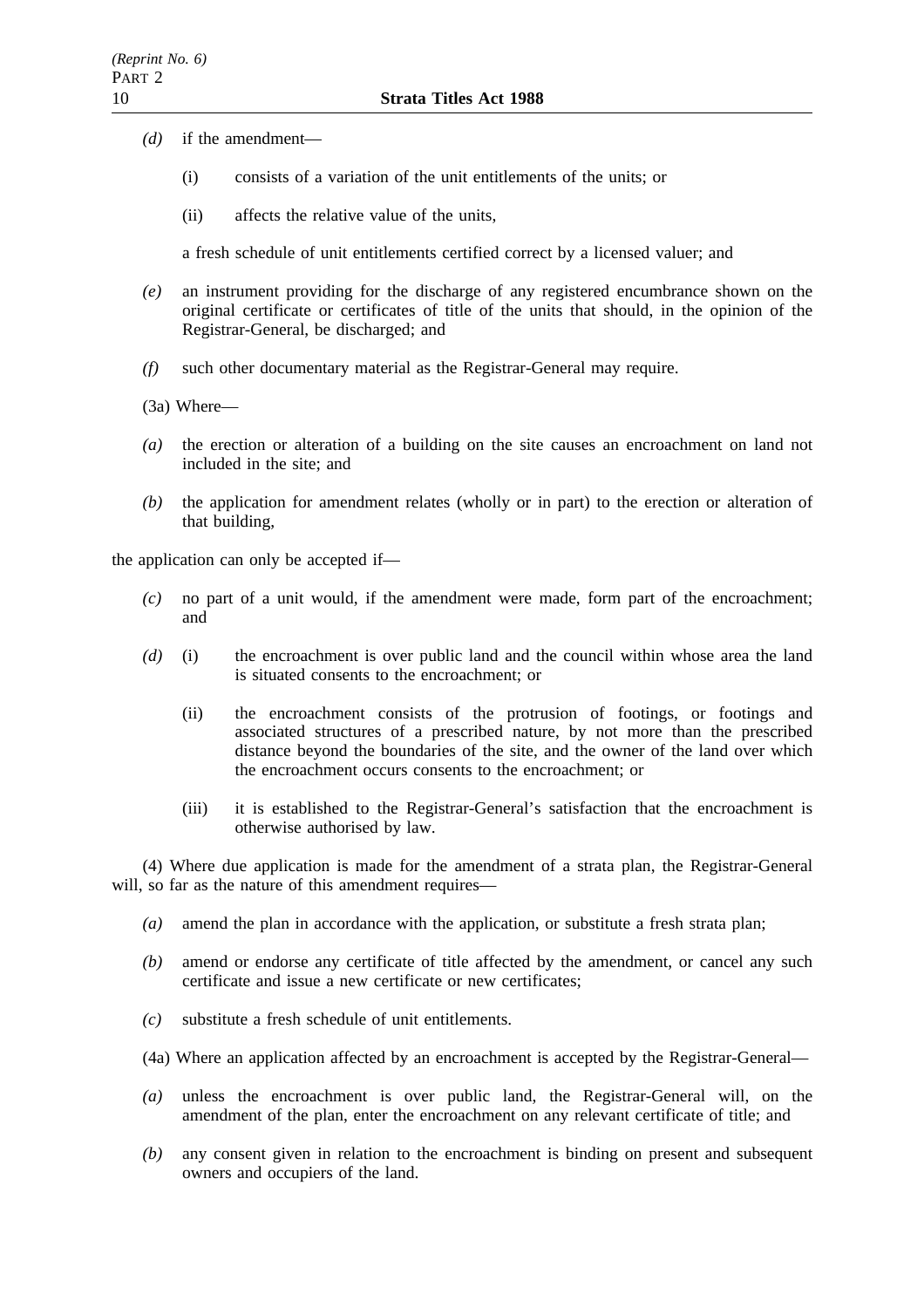(5) Where part of a unit is, on the amendment of the strata plan by the Registrar-General, transferred to another unit or to common property, then—

- *(a)* the part is discharged from any encumbrance (other than an easement) registered over the unit from which it is transferred; and
- *(b)* if the part is being transferred to another unit—the part will be held subject to any encumbrance registered over the whole of that unit.

(5a) Where part of the common property is, on the amendment of the strata plan by the Registrar-General, transferred to a unit, then—

- *(a)* the part is discharged from any encumbrance (other than an easement) registered over the common property; and
- *(b)* the part will be held subject to any encumbrance registered over the whole of the unit.
- (6) Where an amendment provides for—
- *(a)* the division of a unit into two or more units; or
- *(b)* the consolidation of two or more units into one unit,

any unit created by the amendment will be held subject to any registered encumbrance shown on the original certificate or certificates of title (unless an instrument providing for the discharge of the encumbrance is lodged with the Registrar-General).

\*\*\*\*\*\*\*\*\*\*

(7) An application for the amendment of a deposited strata plan that effects the transfer of an interest in land is a conveyance.

(8) If, on amendment of a deposited strata plan, part, but not the whole, of an allotment within the meaning of Part 19AB of the *Real Property Act 1886* is to be included in the site or land is to be removed from the site, the application under this section will be taken to be an application for division under Part 19AB of the *Real Property Act 1886* as well as being an application under this section and accordingly—

- *(a)* both this section and Part 19AB apply to and in relation to the application; and
- *(b)* if part of an allotment is to be included from outside the site, the application must be made jointly by the strata corporation and the registered proprietor of the allotment to be divided; and
- *(c)* the Registrar-General may direct that a combined plan or two separate plans be lodged with the application.

## **Amendment by order of Court**

**13.** (1) The Court may, on application under this section, order the amendment of a strata plan.

- (2) An application may be made under this section by—
- *(a)* the strata corporation; or
- *(b)* a unit holder; or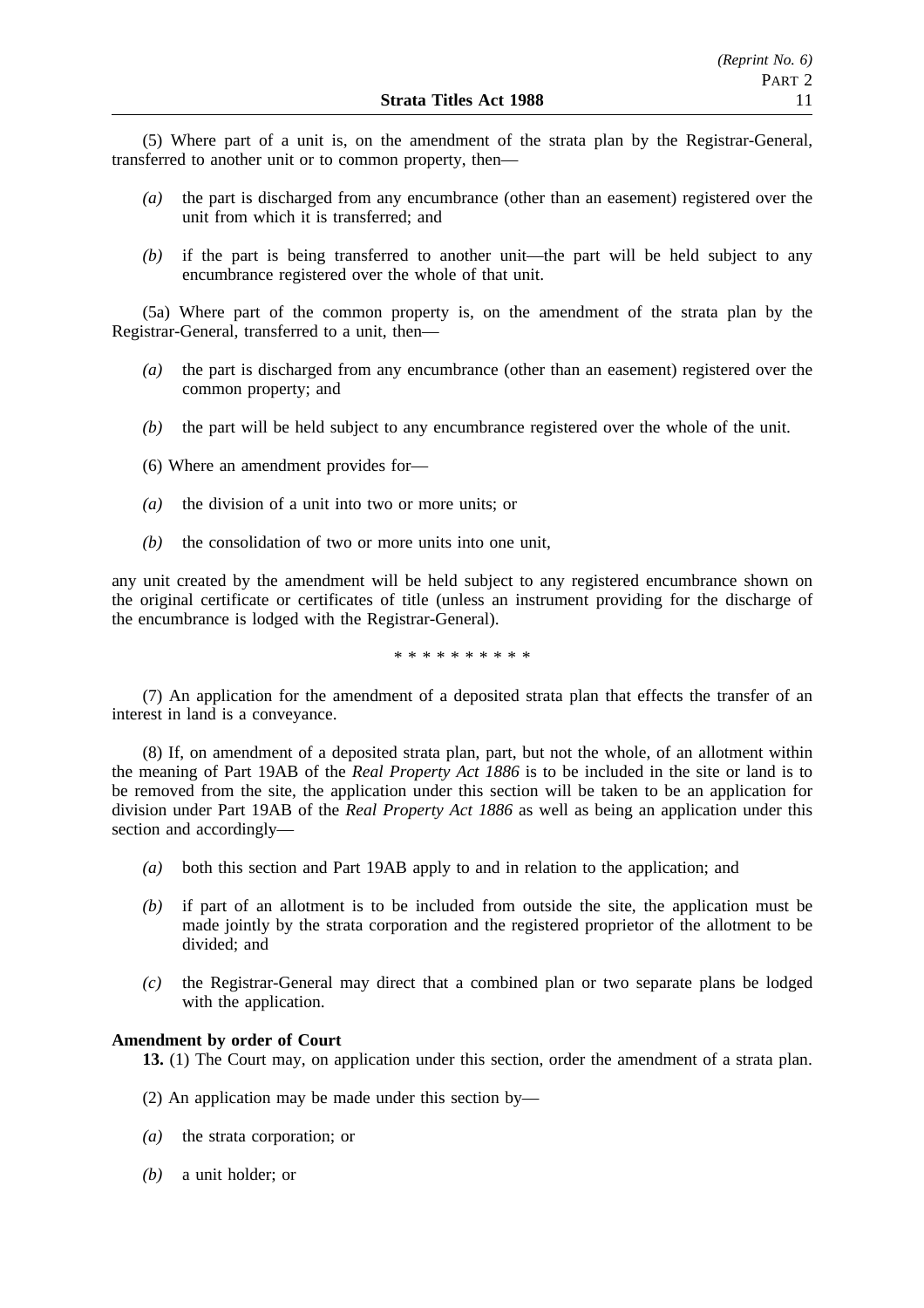- *(c)* any other person who has a registered interest in a unit; or
- *(d)* an insurer of a unit or any of the common property.
- (3) Such an application may only be made—
- *(a)* for the purpose of correcting an error in the plan;
- *(b)* for the purpose of varying the unit entitlements of the units;
- *(c)* for the purpose of achieving amendments that have become desirable in view of damage to buildings within the strata scheme;
- *(d)* for the purpose of achieving any other amendments that are desirable in the circumstances of the particular case.
- (4) The Court may, on an application under this section, make—
- *(a)* an order for amendment of the strata plan;
- *(b)* any further orders that may be necessary to achieve justice between those affected by the amendment;
- *(c)* incidental or ancillary orders.

(5) Where an order for the amendment of a strata plan is made, the Registrar-General will, on lodgement of the order and any other documentary material the Registrar-General requires, amend the plan in accordance with the order.

# \*\*\*\*\*\*\*\*\*\*

## **DIVISION 6—AMALGAMATION**

## **Amalgamation of adjacent sites**

**16.** (1) Where the sites comprised in two or more deposited strata plans are adjacent to each other, the strata plans may be amalgamated to form a single strata plan.

- (2) An application for amalgamation—
- *(a)* must be under the common seals of the strata corporations affected by the proposed amalgamation; and
- *(b)* must be endorsed with a statement to the effect that the application is made in pursuance of unanimous resolutions duly passed at properly convened meetings of the strata corporations; and
- *(c)* must be endorsed with the consent of all persons (other than unit holders) with registered interests in the units; and
- *(d)* must be accompanied by—
	- (i) a fresh strata plan prepared in accordance with this Act covering the proposed new site; and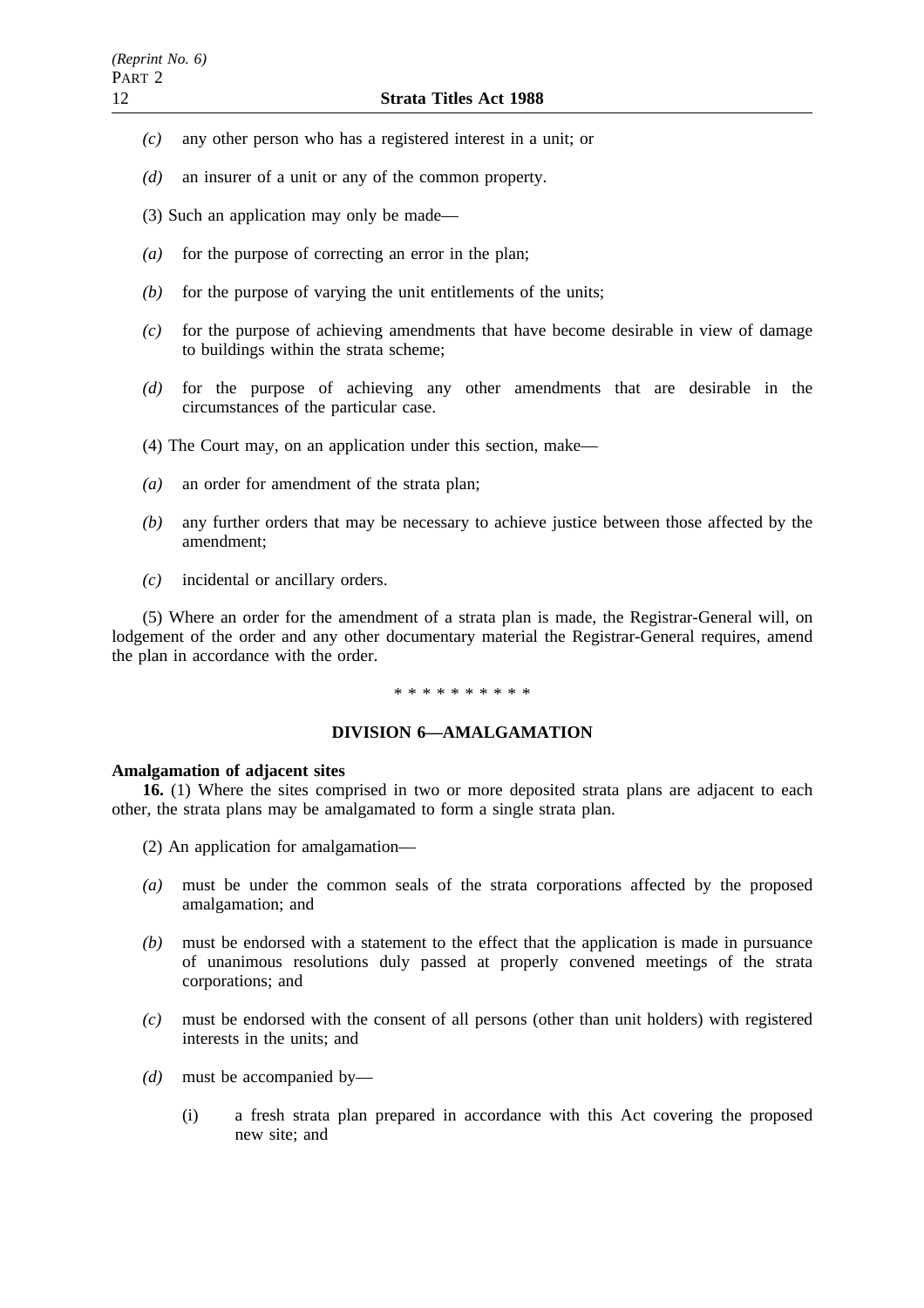- (ia) a certificate from a licensed valuer certifying that the schedule of unit entitlements included in the fresh strata plan is correct; and
- (ii) the duplicate certificates for all of the units and common properties; and
- (iii) the articles proposed for the corporation to be created by the proposed amalgamation (unless the articles are to be in accordance with schedule 3); and
- (iv) such other documentary material as the Registrar-General may require.

(3) If the Registrar-General deposits the fresh strata plan in pursuance of an application under this section—

- *(a)* the existing deposited strata plans will be cancelled and the fresh plan deposited in substitution for them;
- *(b)* a new number will be assigned to the fresh plan;
- *(c)* appropriate amendments will be made to the certificates for the units, or new certificates issued;
- *(d)* a new certificate will be issued for the common property;
- *(e)* the existing strata corporations will be dissolved and a new strata corporation created;
- *(f)* the assets and liabilities of the strata corporations will vest in or attach to the strata corporation created on deposit of the fresh plan.

# **DIVISION 7—CANCELLATION OF STRATA PLAN**

## **Cancellation**

**17.** (1) A deposited strata plan may be cancelled—

- *(a)* by lodging an instrument of cancellation with the Registrar-General; or
- *(b)* by order of the Court.

(2) An instrument of cancellation must be under the seal of the strata corporation and endorsed with the approval of—

- *(a)* all unit holders;
- *(b)* all other persons with registered interests in a unit or the common property.
- (3) An instrument of cancellation must be accompanied by—
- *(a)* unless the Registrar-General otherwise directs—the duplicate certificate of title for every unit and the common property and any duplicate instrument for any registered interest in a unit or the common property; and
- *(b)* such other documentary material as the Registrar-General may require.
- (4) An application for an order of the Court cancelling a strata plan may be made by—
- *(a)* the strata corporation;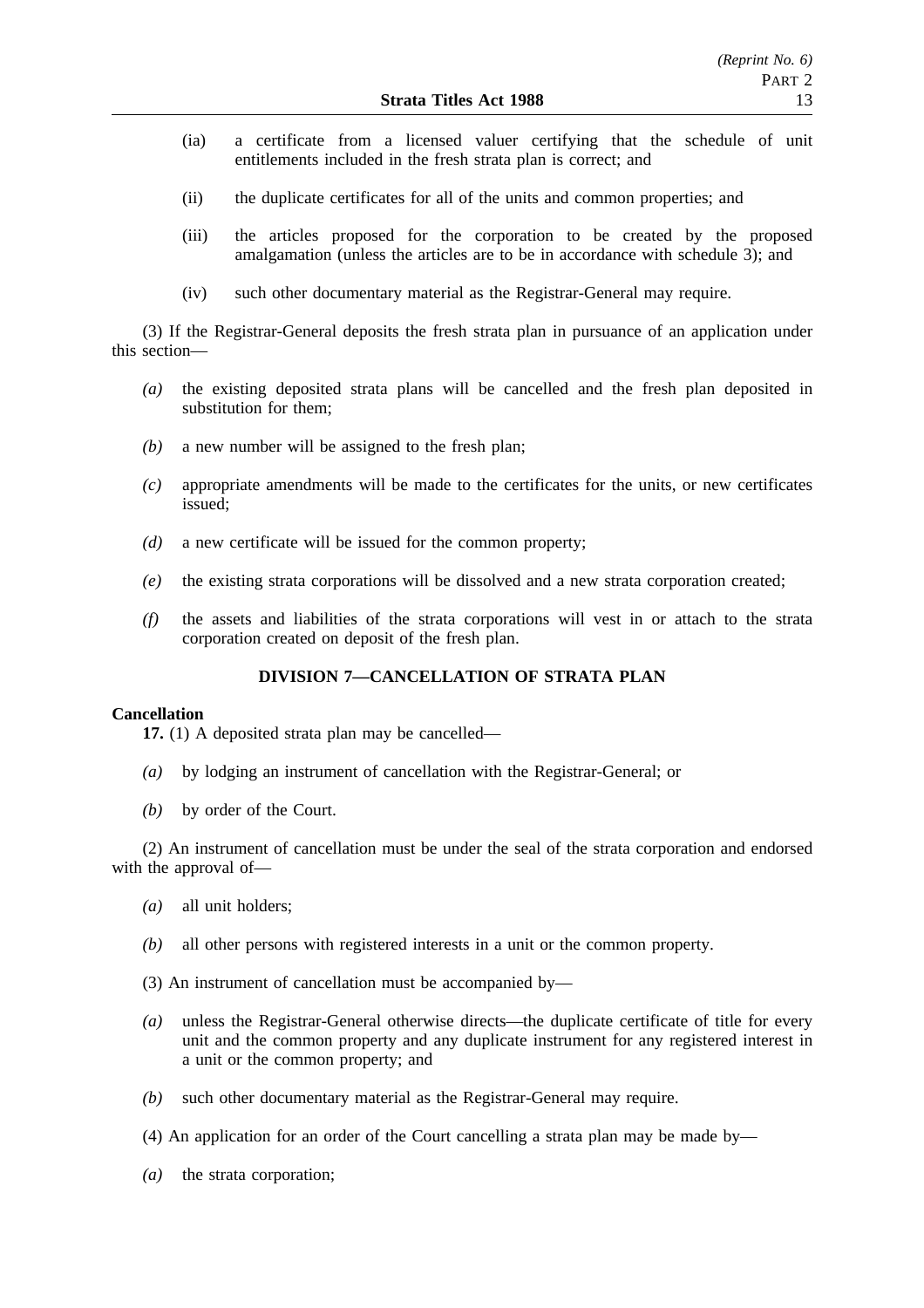- *(b)* a unit holder;
- *(c)* any other person who has a registered interest in a unit.

(5) If the Court makes an order for the cancellation of a strata plan, the strata corporation must lodge with the Registrar-General—

- *(a)* a copy of the order together with an application to note the order;
- *(b)* the duplicate certificates of title for the units and common property and any duplicate instruments relating to registered interests in the units and common property (except any such duplicate certificates and instruments exempted from production by the Court).

(6) The Registrar-General must, if satisfied that all terms of the order that are to be complied with before the cancellation of the plan (if any) have been complied with, cancel the strata plan by making an endorsement to that effect on the strata plan and making a note of the cancellation in the Register Book on every certificate affected by the cancellation.

- (7) On cancellation of a strata plan—
- *(a)* all land comprised in the plan (other than land vested in the council) vests in fee simple in the former registered proprietors of the units as tenants in common in proportions fixed by reference to the unit entitlements of their respective units;
- *(b)* the strata corporation is dissolved;
- *(c)* the liabilities of the former strata corporation will attach directly to the former registered proprietors jointly and severally (but they will be entitled to contribution amongst each other in proportions determined by reference to the unit entitlements of the former units);
- *(d)* subject to any order of the Court, the assets of the former strata corporation will be divided between the former registered proprietors in proportions determined by reference to the unit entitlements of the former units.

(7a) The estate vested in a former registered proprietor of a unit under subsection (7)*(a)* will be subject to—

- *(a)* any estate or interest that was, immediately prior to the cancellation of the strata plan, entered on the original certificate of his or her unit; and
- *(b)* at the request of the registered proprietor of the servient tenement and the dominant tenement (if any)—any easement that was discharged when the strata plan was originally deposited in the Lands Titles Registration Office.

(8) For the purposes of subsection (7), the former registered proprietor of a unit is the person who was the registered proprietor of the unit immediately before the cancellation of the plan.

(9) On cancellation of a deposited strata plan, the site becomes an allotment for the purposes of Part 19AB of the *Real Property Act 1886* but if that land had been comprised of two or more allotments before division under this Act those allotments are not revived.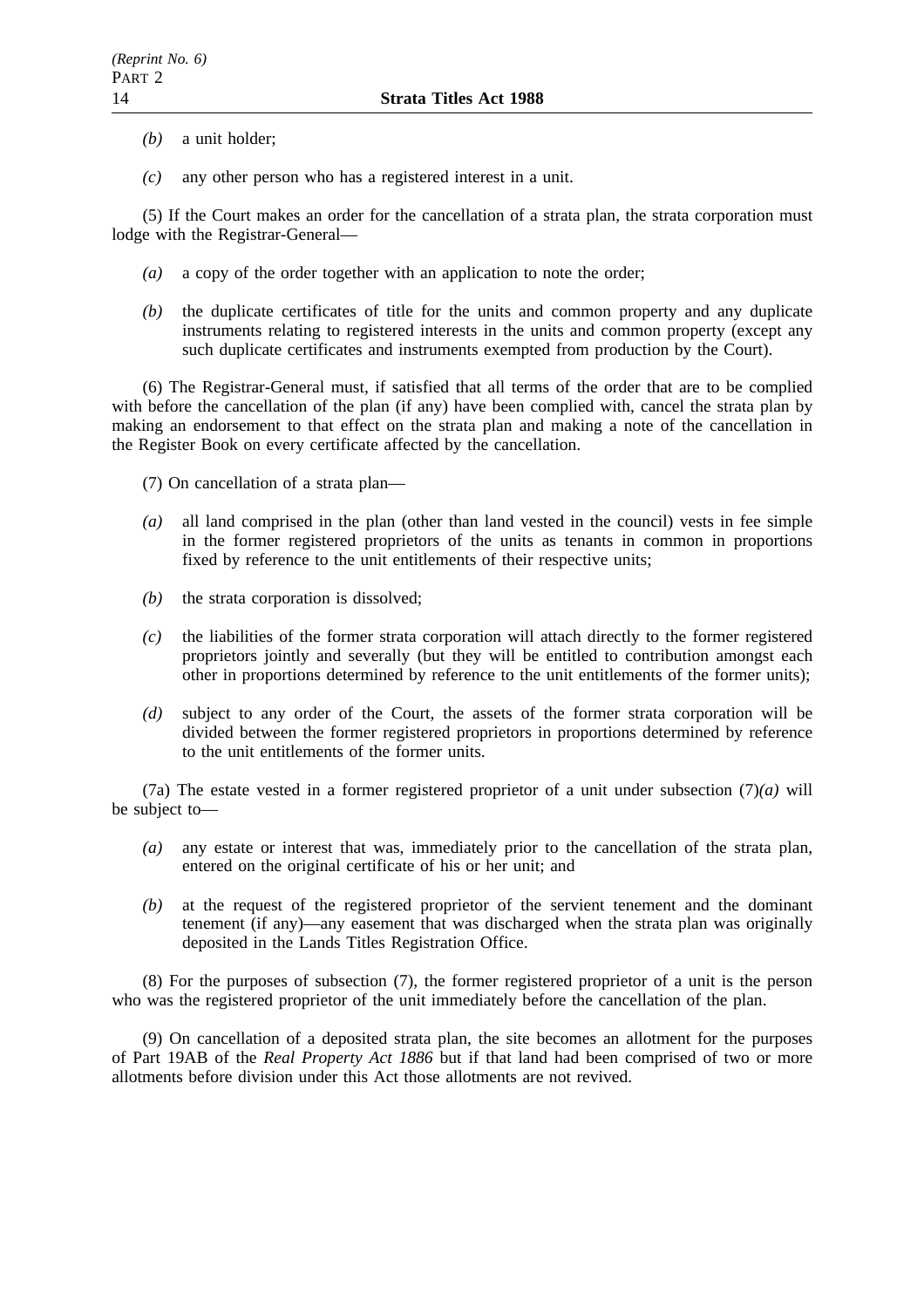# **DIVISION 7A—DIVISION OF SITE UNDER PART 19AB**

#### **Application for division**

**17AAA.** (1) A strata corporation may apply to the Registrar-General for the division of the site under Part 19AB of the *Real Property Act 1886* and for that purpose the site will be taken to be an allotment within the meaning of Part 19AB and the strata corporation will be taken to be the registered proprietor of the site.

(2) The plan of division lodged with the application must be endorsed with the consent of the owners of the units comprising the site as well as the consents of the other persons required by Part 19AB Division 2 of the *Real Property Act 1886*.

(3) On deposit of the plan of division under Part 19AB the strata plan is cancelled, the strata corporation is dissolved and—

- *(a)* the liabilities of the former corporation attach directly to the owners of the former units jointly and severally (but they will be entitled to contribution amongst each other in proportions determined by reference to the unit entitlements of the former units);
- *(b)* the assets of the former strata corporation (excluding the common property) will be divided between the owners of the former units in proportions determined by reference to the unit entitlements of the former units.

(4) The cancellation of a strata plan on the deposit of a plan of division under Part 19AB revokes the articles of the strata corporation.

(5) If, on the division of a site under this Division, the land comprising the former site is transferred to the owners of the former units in the same shares as if the strata plan had been cancelled under Division 7, no duty is payable under the *Stamp Duties Act 1923* in respect of the transfer.

# **DIVISION 8—SUPPLEMENTARY**

### **Procedure where the whereabouts of certain persons is unknown 17A.** (1) Where—

- *(a)* application is made to the Registrar-General under Division 2 or 4; and
- *(b)* a person's consent to the application, or in respect to some other related matter under the relevant Division, is required; and
- *(c)* the Registrar-General is satisfied by such evidence as the Registrar-General may require—
	- (i) that the applicant has been unable, after making reasonable inquiries, to ascertain the whereabouts of the person; and
	- (ii) that the applicant has complied with the notice requirements under subsection (2); and
	- (iii) that at least 28 days have elapsed since the applicant complied with those requirements; and
	- (iv) that no objection has been lodged by the person; and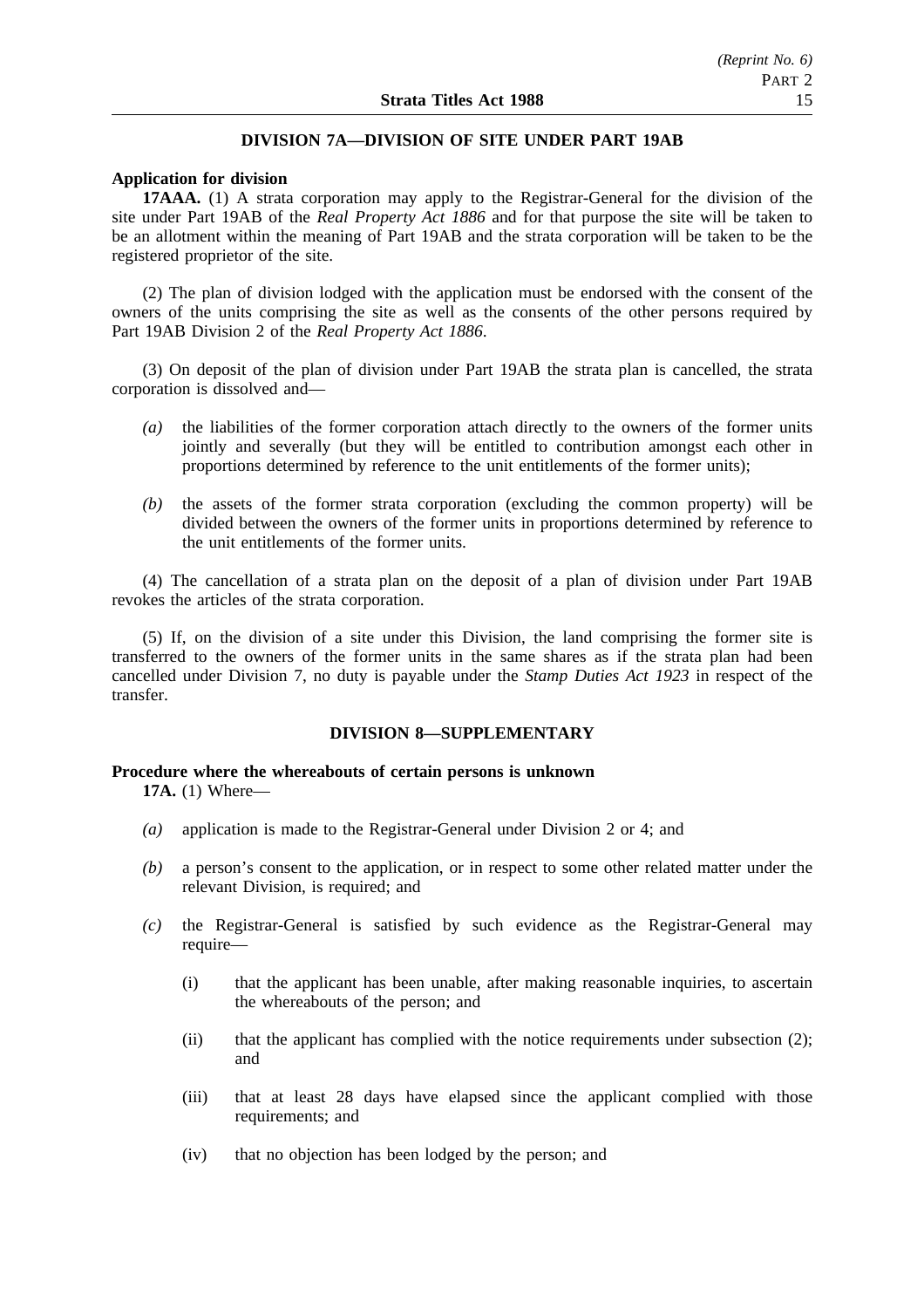*(d)* the Registrar-General determines (in his or her absolute discretion) that it is reasonable to proceed without the consent,

the person will be taken to have given his or her consent, and, notwithstanding the *Real Property Act 1886*, the Registrar-General may, if he or she thinks fit, dispense with the requirement that a duplicate certificate of title be produced for the purpose of any dealing to which the person's consent is taken to have been given if the duplicate certificate of title would normally be produced by that person.

- (2) The notice requirements referred to in subsection  $(1)(c)(ii)$  are that the applicant has—
- *(a)* posted to the person whose consent is required, at the last address of the person appearing in the Register Book, a notice containing the prescribed information; and
- *(b)* published a copy of the notice in a newspaper circulating generally throughout the State; and
- *(c)* in a case involving an encroachment, left a copy of the notice in a conspicuous place on or near the land over which the encroachment has occurred.

# **Creation of easements**

**17B.** (1) Where it appears that land within a site is intended to be the dominant or servient tenement of an easement created on the deposit or amendment of a strata plan, the applicant for the deposit or amendment of the plan must lodge with the Registrar-General an instrument, in a form approved by the Registrar-General—

- *(a)* describing the land (if any) to which the easement will be appurtenant; and
- *(b)* describing the land that will be subject to the easement; and
- *(c)* setting out the terms of the easement.

(2) The instrument referred to in subsection (1) must be executed by the registered proprietor of the land that will be subject to the easement and—

- *(a)* where the easement will be appurtenant to land—the registered proprietor of that land; or
- *(b)* where the easement will not be appurtenant to any land—the person who will be entitled to exercise rights conferred by the easement.

(3) On the deposit or amendment of the strata plan (as the case may be), the easement vests in—

- *(a)* where the easement will be appurtenant to land—the registered proprietor of that land; or
- *(b)* where the easement will not be appurtenant to any land—the person who will be entitled to exercise rights conferred by the easement.

\*\*\*\*\*\*\*\*\*\* \*\*\*\*\*\*\*\*\*\* \*\*\*\*\*\*\*\*\*\*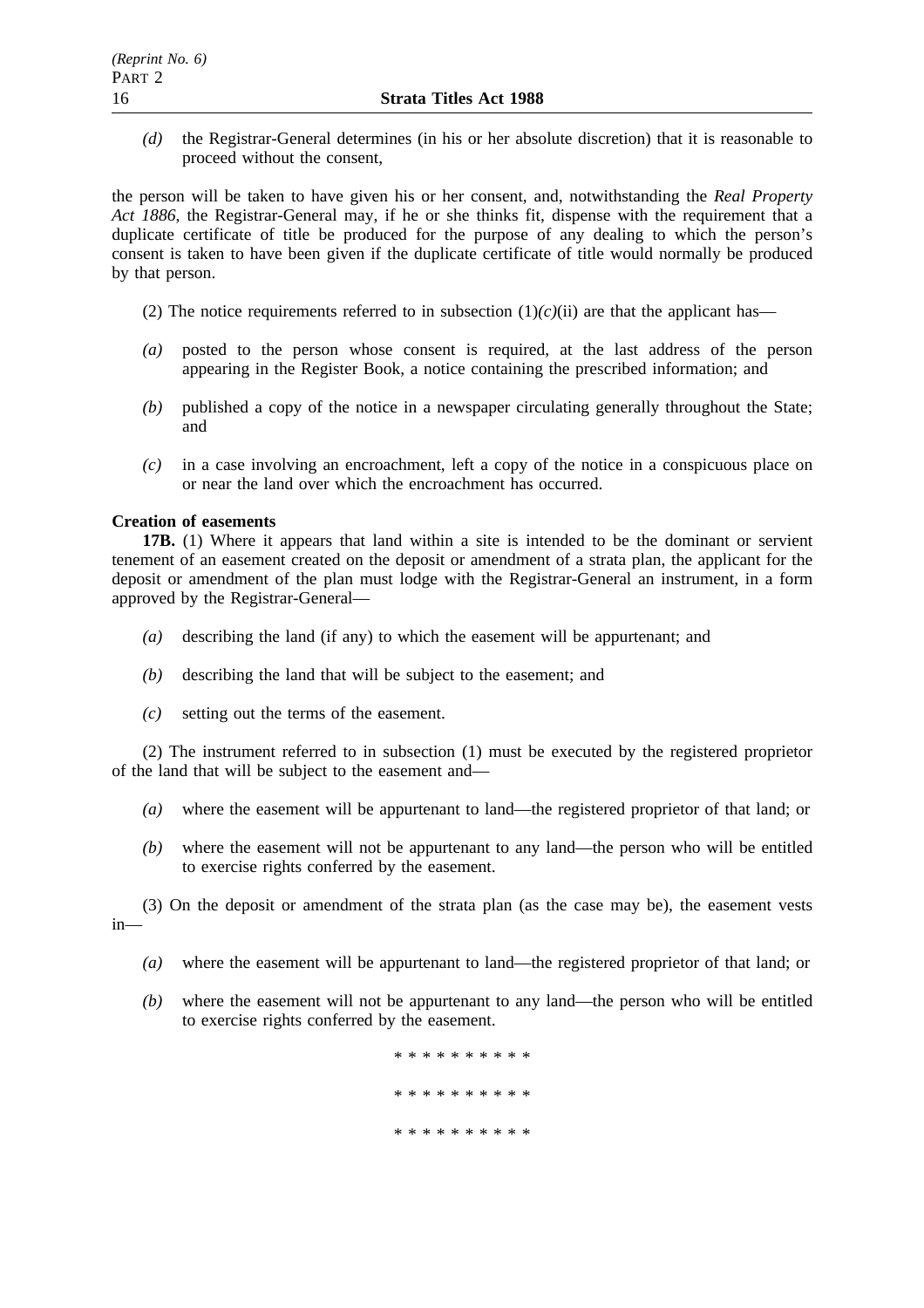# **PART 3 THE STRATA CORPORATION**

# **DIVISION 1—CONSTITUTION OF STRATA CORPORATION**

#### **Name of strata corporation**

**18.** (1) The name of a strata corporation is "Strata Corporation No. Incorporated" (the number being the number of the deposited strata plan).

- (2) The abbreviation "Inc." may be used in place of the word "Incorporated".
- (3) The strata corporation must have a common seal bearing its name.
- (4) All the unit holders of the units are members of the strata corporation.

#### **The articles**

**19.** (1) Subject to this section, the articles of a strata corporation will be as set out in schedule 3.

(2) A strata corporation may by special resolution—

- *(a)* adopt articles in substitution for those set out in schedule 3; or
- *(b)* revoke or vary articles previously so adopted.

(3) A resolution under subsection (2) has no effect until a copy of the resolution certified in the prescribed manner and accompanied (where appropriate) by the substituted articles, or the variation to the articles, is lodged with the Registrar-General.

- (4) The articles of a strata corporation cannot—
- *(a)* prevent or restrict alienation of a unit by a unit holder;
- *(b)* prevent or restrict a unit holder from leasing or granting rights of occupation in respect of a unit;
- *(c)* prevent an occupier of a unit who is blind or deaf from keeping a guide dog at the unit, or restrict the use of a guide dog by such a person.

#### **Binding character of the articles**

**20.** (1) The articles of a strata corporation are binding on—

- *(a)* the corporation; and
- *(b)* the unit holders; and
- *(c)* insofar as they affect the use of units or the common property—occupiers of units who are not unit holders.

(2) A unit holder or mortgagee in possession of a unit must take reasonable steps to ensure that an occupier of the unit who is not a unit holder complies with the articles of the strata corporation.

\*\*\*\*\*\*\*\*\*\*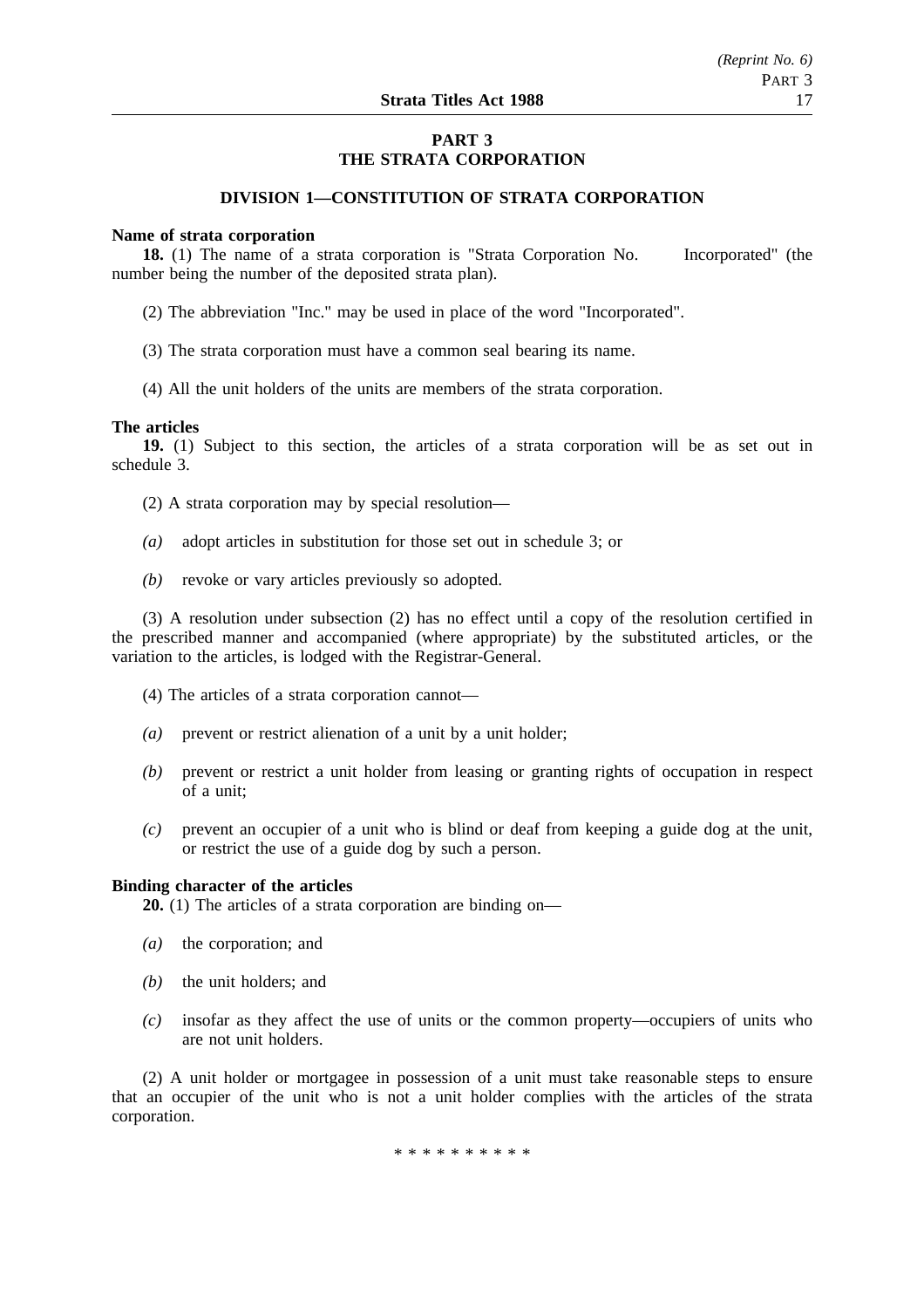# **Unit holders are guarantors of strata corporation's liabilities**

**21.** (1) If a strata corporation defaults in payment of a pecuniary liability, the liability is enforceable against the unit holders jointly and severally.

(2) The unit holders have amongst themselves a right of contribution determined by reference to the respective unit entitlements of the various units.

# **Restriction of payment by strata corporation to its members**

**22.** (1) Except as authorised by or under this Act, or by order of the Court, a strata corporation must not make any payment to any of its members.

(2) Subsection (1) does not prevent—

- *(a)* reasonable payments to a member for services provided to the strata corporation by that member;
- *(b)* the reimbursement of costs or expenses incurred by a member on behalf of the strata corporation.

# **Officers of strata corporation**

**23.** (1) A strata corporation must have the following officers:

- *(a)* a presiding officer (to preside at meetings of the corporation); and
- *(b)* a secretary; and
- *(c)* a treasurer.

(1a) Unless all of the units comprised in the strata scheme consist of non-residential premises, the officers of a strata corporation must be unit holders.

(2) Any two or more of the above offices may be held simultaneously by the same person.

(3) Until the first appointments are made to the above offices, they will be held by the original proprietor (or, if the original proprietor is a body corporate, by its nominee or in the absence of a nominee, by its secretary).

(4) Appointments to the above offices must be made by the strata corporation at a general meeting of the corporation.

(5) A strata corporation must not allow any of the above offices to remain vacant for more than six months.

(6) A strata corporation may appoint or engage a person to assist any person appointed under this section as an officer of the corporation.

# **Contractual formalities**

**24.** A strata corporation contracts as follows:

- *(a)* a contract may be entered into under the common seal of the corporation; or
- *(b)* a contract may be entered into by an officer or agent authorised by the corporation to enter into the contract on its behalf.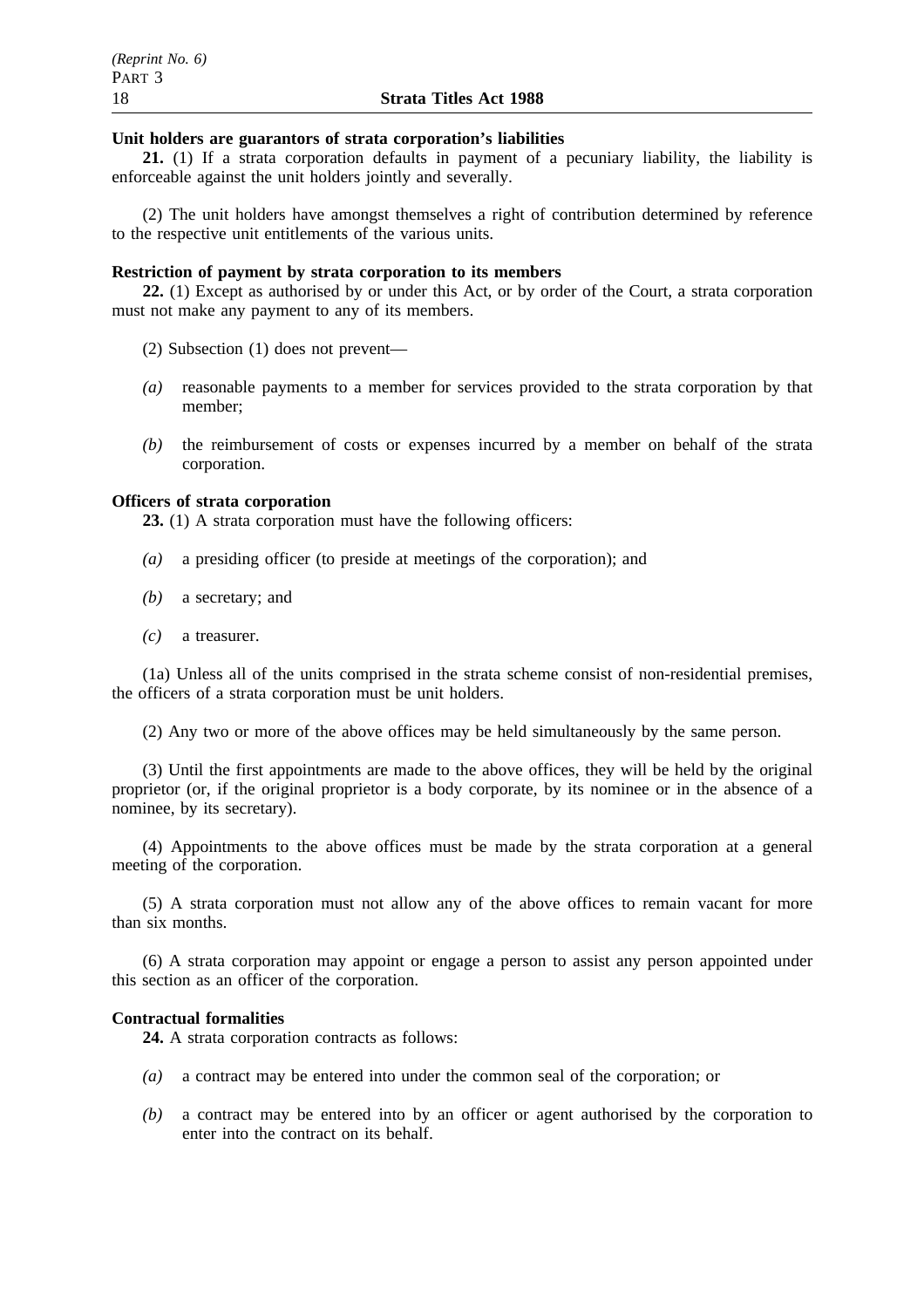# **DIVISION 2—GENERAL FUNCTIONS, POWERS AND DUTIES**

### **Functions**

**25.** The functions of the strata corporation are as follows:

- *(a)* to administer and maintain the common property for the benefit of the unit holders and, to such extent as may be appropriate, other members of the strata community; and
- *(b)* to administer all other property of the corporation; and
- *(c)* to enforce the articles of the corporation.

#### **General powers**

**26.** (1) For the purpose of carrying out its functions, a strata corporation may—

- *(a)* acquire, deal with and dispose of real and personal property (including an interest in a unit) and rights in relation to real and personal property;
- *(b)* borrow money and obtain other forms of financial accommodation;
- *(c)* open and maintain accounts at banks, building societies and credit unions;
- *(d)* invest money not immediately required for its purposes—
	- (i) in investments in which trustees are authorised by statute to invest trust funds; or
	- (ii) in any prescribed investment;
- *(e)* enter into any kind of contract or arrangement;
- *(f)* do anything reasonably incidental to its functions under this Act.
- (2) A strata corporation cannot acquire property unless—
- *(a)* the property is reasonably required for the purposes of the corporation or for the use or benefit of the strata community;
- *(b)* in the case of real property, the property is a unit within the site or is adjacent to the site.

(3) A strata corporation cannot acquire, deal with or dispose of real property unless authorised by unanimous resolution of the corporation.

(4) The strata corporation may, if authorised to do so by unanimous resolution of the corporation, grant to a unit holder an exclusive right to occupy part of the common property for a specified period.

(5) A strata corporation may only dispose of real property that has been held as common property if the property no longer forms part of the site.

(6) If a strata corporation sells real property, any money received in respect of the sale must, after paying the costs of the sale and any associated expenses, be paid into the funds of the corporation and used to meet any outstanding administrative expenses or other liabilities of the corporation and any remaining balance may then, by unanimous resolution of the corporation, be divided between the unit holders in proportion to the unit entitlements of their respective units.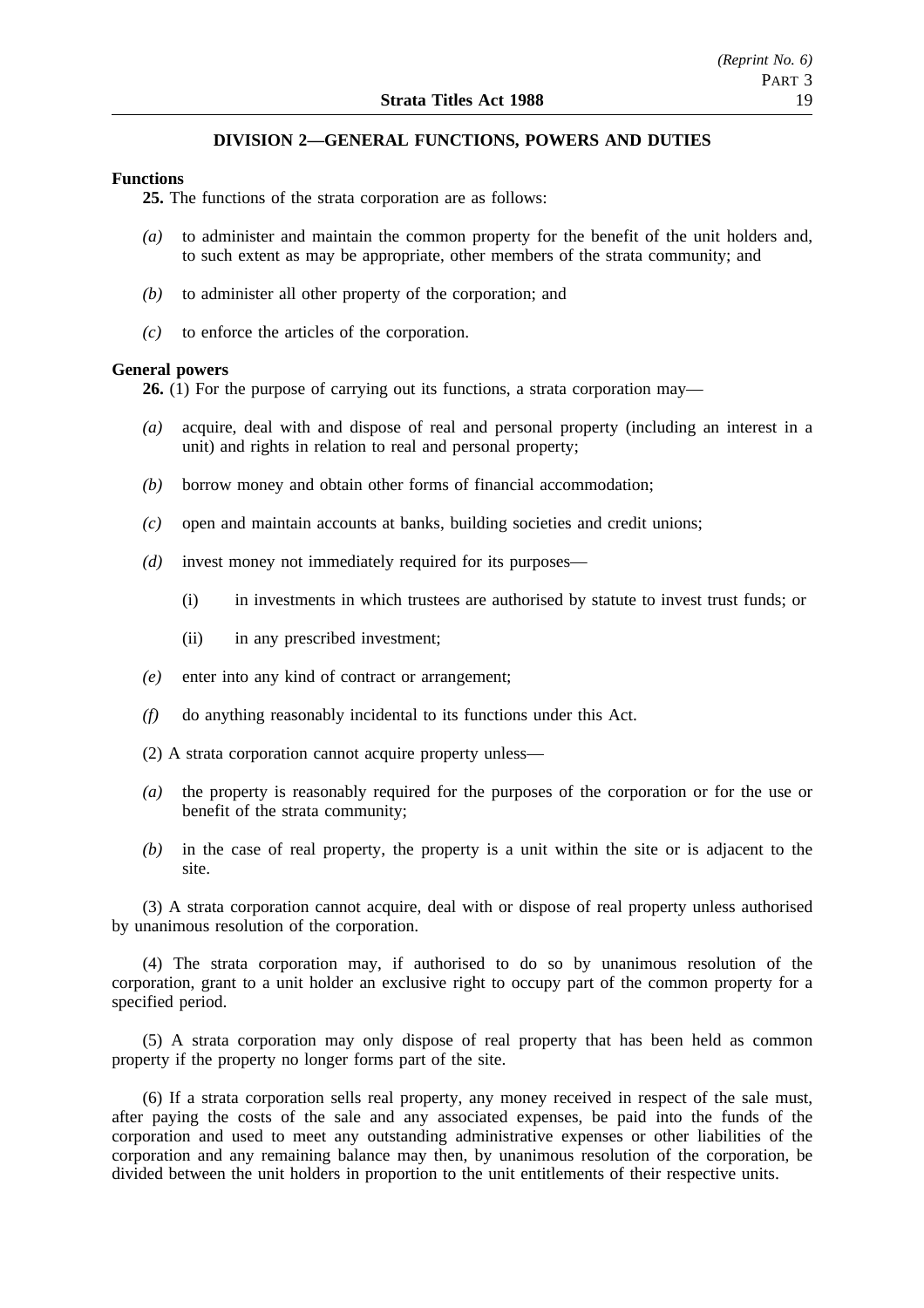#### **Power to raise money**

**27.** (1) A strata corporation may raise such funds (including reserve funds for future expenditure of a capital nature) as it thinks necessary.

(2) For the purpose of raising funds the strata corporation may, by resolution, levy contributions against all unit holders.

- (3) The contributions—
- *(a)* will be proportional to the unit entitlements of the various units; or
- *(b)* will be determined on such other basis as the strata corporation decides by unanimous resolution.

(4) If a contribution is not paid on or before the date on which it becomes due and payable in accordance with a resolution of the strata corporation, it bears interest at a rate fixed by the corporation.

(5) The strata corporation may recover an unpaid contribution (and interest on any such contribution), as a debt, from the unit holder of the unit in respect of which the contribution is payable (whether or not that person was the unit holder when the liability arose).

(6) If the strata corporation carries out work that wholly or substantially benefits a particular unit or group of units, the corporation may, subject to any agreement to the contrary, recover the cost of that work as a debt from the unit holder or unit holders of the unit or units.

(7) Where the cost referred to in subsection (6) is recoverable from two or more unit holders, the extent of their liability will be proportioned according to the unit entitlements of their respective units.

(8) An amount paid by a person under this section is not recoverable by the person from the strata corporation when he or she ceases to be a unit holder.

# **DIVISION 3—SPECIAL POWERS OF STRATA CORPORATION TO MAINTAIN THE INTEGRITY OF THE STRATA SCHEME**

# **Power to enforce duties of maintenance or repair**

**28.** (1) A strata corporation may, by notice in writing to a unit holder, require the unit holder—

- *(a)* to carry out specified work in pursuance of a duty of maintenance or repair imposed on the unit holder by the articles;
- *(b)* to carry out specified work to remedy a breach of this Act or the articles on the part of the unit holder, a former unit holder, or an occupier or former occupier of the unit;
- *(c)* to carry out specified work required to be carried out on the unit by a public authority or council.

(2) If the unit holder does not comply with a requirement imposed under this section within the time allowed in the notice, a person or persons authorised by the strata corporation may (using such force as may be reasonably necessary in the circumstances) enter the unit and carry out the specified work.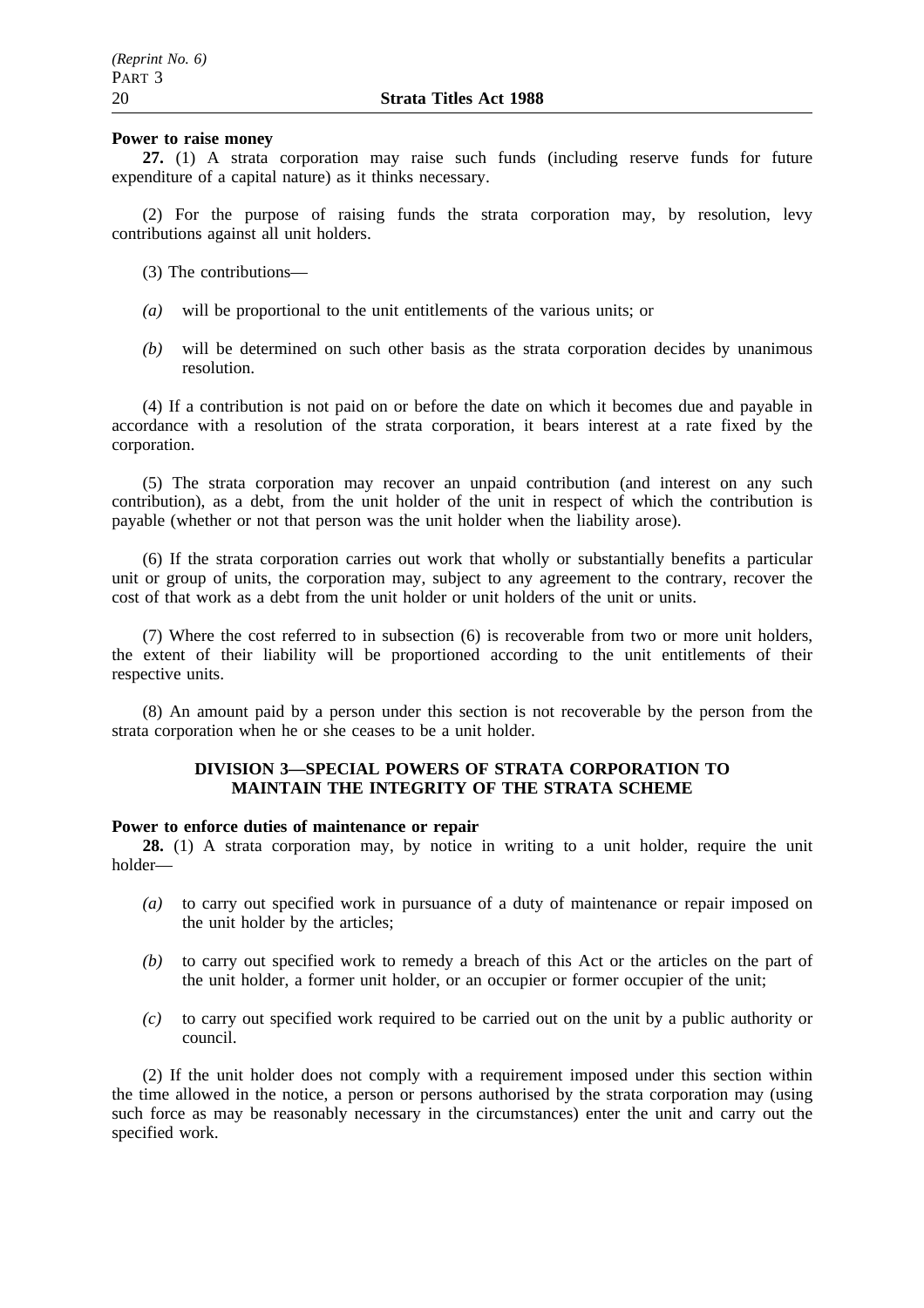(3) A power of entry must not be exercised under subsection (2) unless the unit holder has been given reasonable notice of the proposed entry.

(4) Any cost reasonably incurred by the strata corporation in having work carried out under this section may be recovered as a debt from the unit holder.

(5) Where—

- *(a)* the strata corporation recovers costs from a unit holder under subsection (4); and
- *(b)* the circumstances out of which the work was required are attributable to the act or default of another person,

the unit holder may in turn recover those costs from that other person as a debt.

#### **Alterations and additions**

**29.** (1) A person must not carry out prescribed work in relation to a unit unless the person is authorised to do so—

- *(a)* where all of the units comprised in the strata scheme consist of non-residential premises—under the articles of the strata corporation; or
- *(b)* in any case—by special resolution of the strata corporation.

(2) Where a person acts in contravention of this section, the strata corporation may, by notice in writing to the unit holder, require him or her to carry out, within a reasonable period fixed in the notice, specified work—

- *(a)* to remedy any structural deficiency caused by the work; or
- *(b)* to restore the unit to its previous state.

\*\*\*\*\*\*\*\*\*\* \*\*\*\*\*\*\*\*\*\* \*\*\*\*\*\*\*\*\*\*

(6) In this section—

"**prescribed work**" in relation to a unit means—

- *(a)* the erection, alteration, demolition or removal of a building or structure;
- *(b)* the alteration of the external appearance of a building or structure.

#### **DIVISION 4—DUTY TO INSURE**

#### **Application of Division**

**29A.** This Division does not apply to a strata corporation if all units comprised in the strata scheme are held by the same registered proprietor and no unit comprised in the strata scheme is subject to a contract for sale.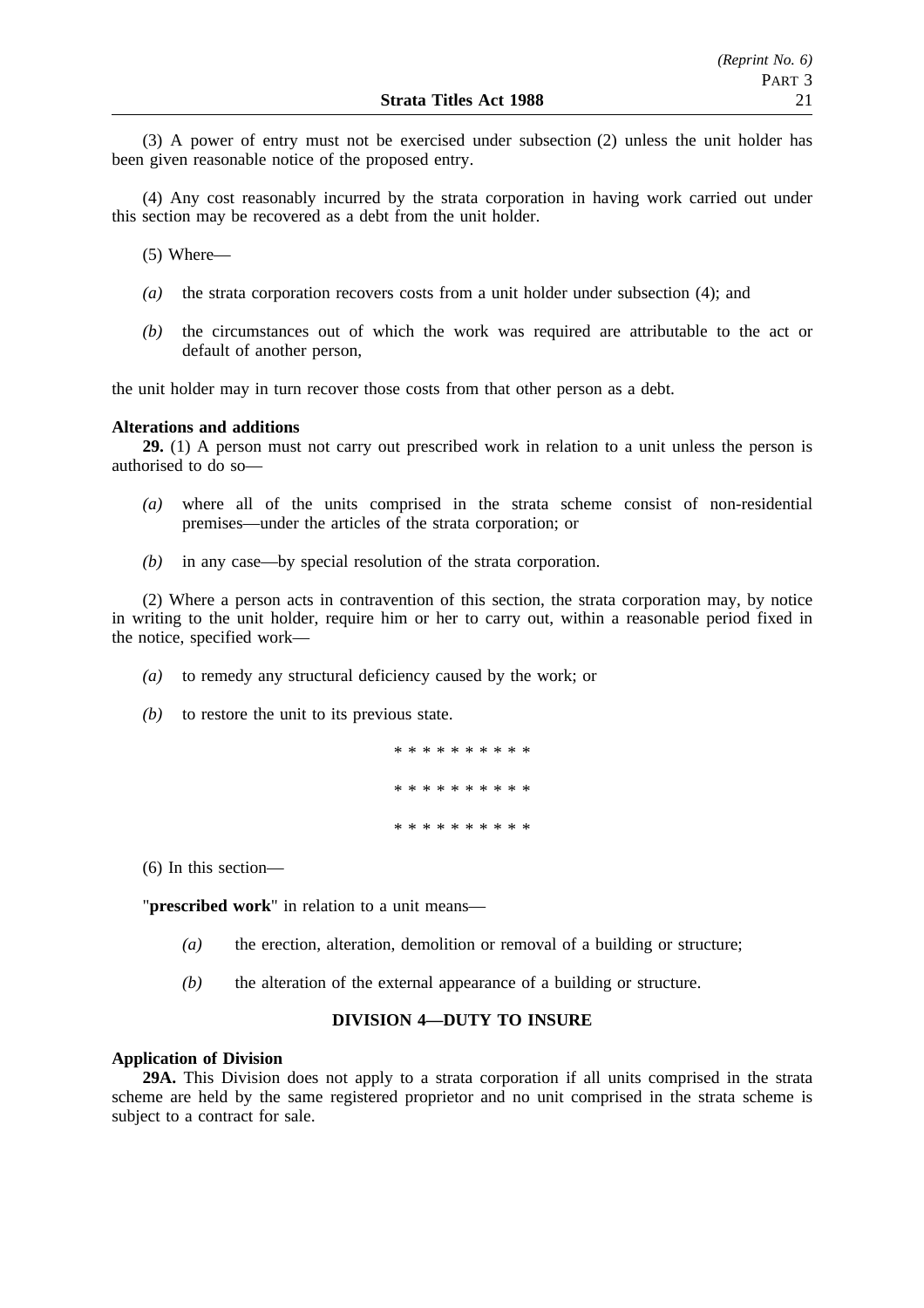## **Duty to insure**

**30.** (1) A strata corporation must keep all buildings and building improvements on the site insured to their replacement value.

(2) The replacement value of buildings and building improvements is the cost of their complete replacement including the cost of any necessary preliminary demolition work, any necessary surveying, architectural or engineering work and any other associated or incidental costs.

(3) The insurance must be against—

- *(a)* risks of damage caused by events (other than subsidence) declared to be prescribed events in relation to home building insurance under Part 5 of the *Insurance Contracts Act 1984* of the Commonwealth; and
- *(b)* risks against which insurance is required by the regulations.

(4) Any money to which a strata corporation is entitled under a contract of insurance in relation to damage to buildings or building improvements must, subject to any contrary order of the Court, be applied by it in reinstating or repairing those buildings or building improvements.

# **Duty to insure against liability**

**31.** (1) A strata corporation must keep itself insured against liability in tort.

(2) The insurance cover must be for at least \$5 000 000 or such greater amount as the regulations may prescribe.

(3) A strata corporation must keep itself insured against any other liability—

- *(a)* determined by special resolution of the corporation; or
- *(b)* prescribed by the regulations.

## **Right of unit holders to satisfy themselves as to insurance**

**32.** (1) A strata corporation must, at the request of a unit holder, produce for inspection all current policies of insurance taken out by the corporation.

(2) A request under subsection (1) may be addressed to the secretary.

# **DIVISION 5—GENERAL MEETINGS**

## **Holding of general meetings**

**33.** (1) A strata corporation may hold a meeting of its members (a "general meeting") at any time.

(2) Such a meeting may be convened by—

- *(a)* the secretary; or
- *(b)* if the corporation has a management committee—any two members of the committee; or
- *(c)* the unit holders of one-fifth or more of the total number of units; or
- *(d)* in the case of the first such meeting—the original registered proprietor.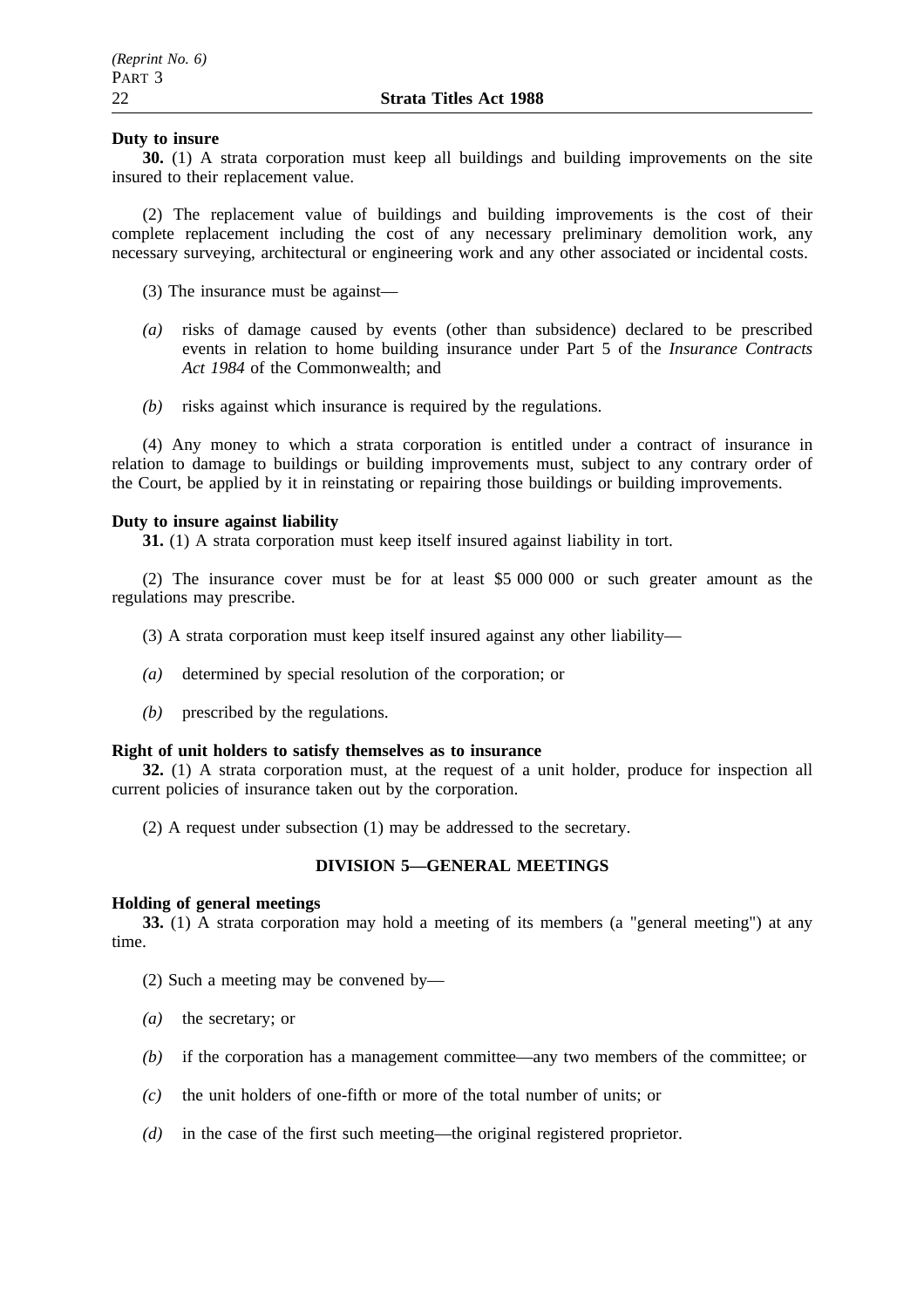(3) A meeting is convened by giving written notice of the day, time and place of the meeting to all unit holders at least 14 days before the date of the meeting.

(3a) A person or group of persons proposing to convene a meeting of the members of a strata corporation should take reasonable steps to ensure that the proposed day, time and place are reasonably convenient to a majority of members of the corporation.

(4) The corporation must hold at least one such meeting (the "annual general meeting") in every calendar year and no more than 15 months after the last such meeting.

(5) Subject to subsection (6), no business may be transacted at a general meeting of the corporation unless a quorum, consisting of persons entitled to exercise the voting power in respect of not less than one-half of the units, is present at the time when the meeting proceeds to business.

(6) If a quorum is not formed within half an hour of the time appointed for a general meeting of the corporation—

- *(a)* the unit holders present must appoint another day for the meeting, being a day at least seven days but not more than 14 days away; and
- *(b)* the meeting then stands adjourned to that day at the same place and time; and
- *(c)* if the quorum is not formed at the adjourned meeting within half an hour of the relevant time, the persons who are present and entitled to vote constitute a quorum.

(7) Where a meeting of the corporation is adjourned under subsection (6), the secretary of the corporation must cause reasonable notice of the day, place and time of the adjourned meeting to be given, in writing, to the unit holders.

(8) In the absence of the presiding officer at a meeting of the corporation, another person who is entitled to vote at the meeting must be chosen to preside.

#### **Voting rights at general meetings**

**34.** (1) Subject to this section, at a general meeting of a strata corporation, one vote may be exercised in respect of each unit on any matter arising for decision.

 $(2)$  If—

- *(a)* all of the units comprised in the strata scheme consist of non-residential premises; and
- *(b)* the strata corporation has, by unanimous resolution, decided to adopt the voting system provided by this subsection,

then a number of votes is exercisable in respect of each unit equivalent to the unit entitlement of the unit.

- (3) A vote may be exercised as follows:
- *(a)* it may be exercised (subject to paragraph *(b)*) by the unit holder or a proxy of the unit holder;
- *(b)* if there are two or more unit holders in respect of the same unit, the following provisions apply:
	- (i) if only one attends the meeting—the vote is exercisable by that unit holder;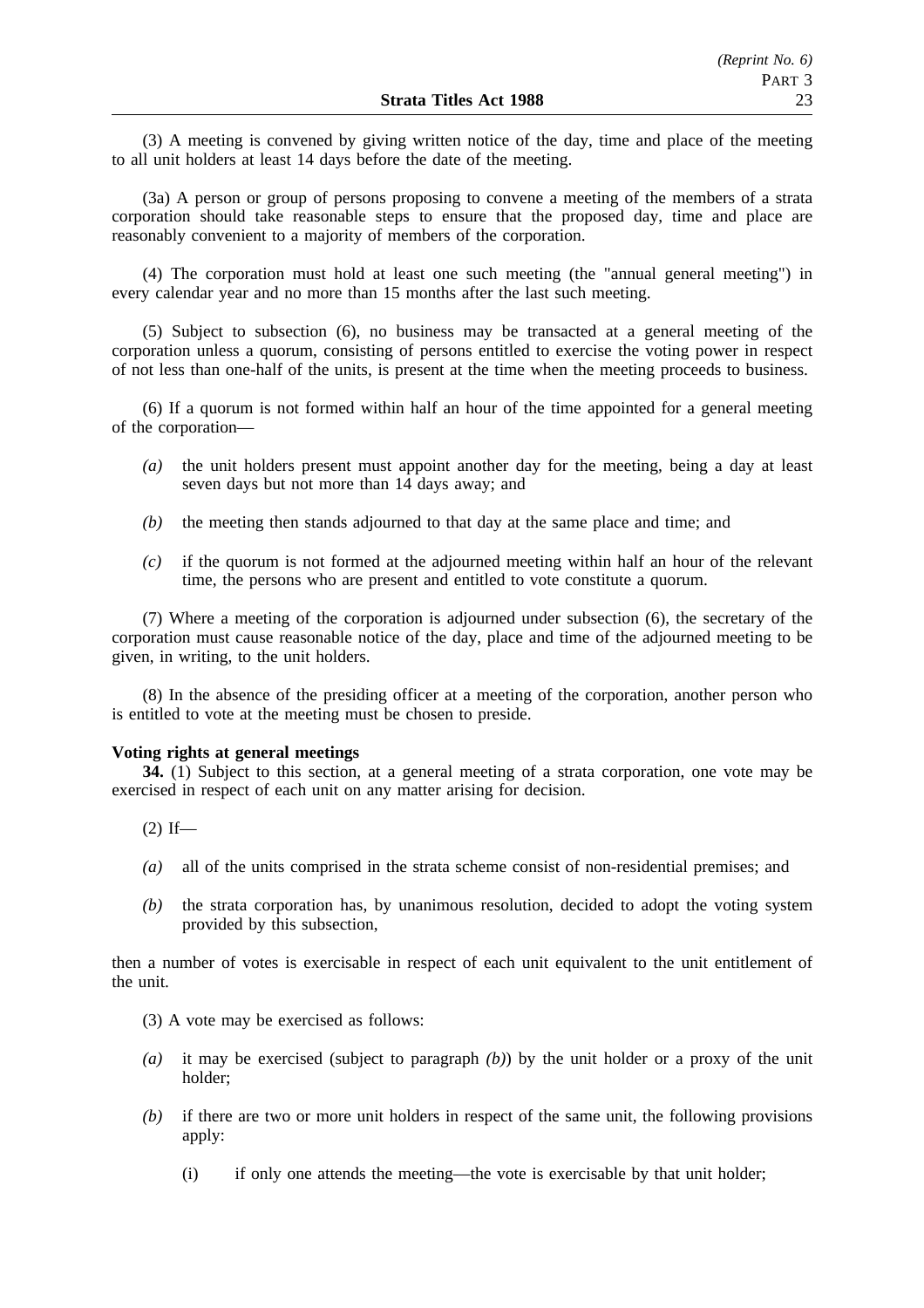(ii) if two or more attend the meeting—the vote is exercisable by one of them on behalf of all in accordance with an agreement between them or, if there is no such agreement, by the unit holder whose name appears first on the certificate of title for the unit.

(4) A unit holder may exercise an absentee vote on a proposed resolution by giving the secretary written notice of the proposed vote at least six hours before the time of the meeting.

(5) A written ballot may be demanded by a unit holder (or a proxy of a unit holder) attending a meeting.

(6) Such a ballot will be taken amongst the unit holders (or proxies of unit holders) attending the meeting in such manner as the person presiding at the meeting thinks fit.

(7) Except where a unanimous resolution is required, a vote is not exercisable in relation to a unit unless all amounts due and payable to the strata corporation in respect of the unit have been paid.

(8) A decision supported by the majority of votes cast at a duly convened meeting of the corporation will be taken to be a decision of the corporation (unless a special or unanimous resolution is required).

# **DIVISION 6—MANAGEMENT COMMITTEE**

#### **Management committee**

**35.** (1) Subject to subsection (1a), a strata corporation may, by resolution, appoint a management committee of unit holders.

(1a) Where all of the units comprised in the strata scheme consist of non-residential premises, the management committee may consist of, or include, persons who are not unit holders.

(2) A management committee will, subject to any limitation imposed by the strata corporation, have full power to transact any business of the corporation.

(3) A management committee does not have power to do anything for which a special or unanimous resolution of the strata corporation is required by this Act or by the articles of the corporation.

(4) The prescribed number of members of a management committee constitute a quorum of the committee and no business may be transacted at a meeting of the committee unless a quorum is present.

(4a) The prescribed number for the purposes of subsection (4) is a number ascertained by dividing the total number of members of the committee by two, ignoring any fraction resulting from the division, and adding one.

(4b) A decision supported by a majority of the members at a meeting of a management committee of which at least three days notice has been given to all members will be taken to be a decision of the committee.

(5) A member of a management committee holds office on terms fixed by the strata corporation and may be removed by resolution of the strata corporation at any time.

(6) A management committee may co-opt a suitable person to fill a casual vacancy in the membership of the committee.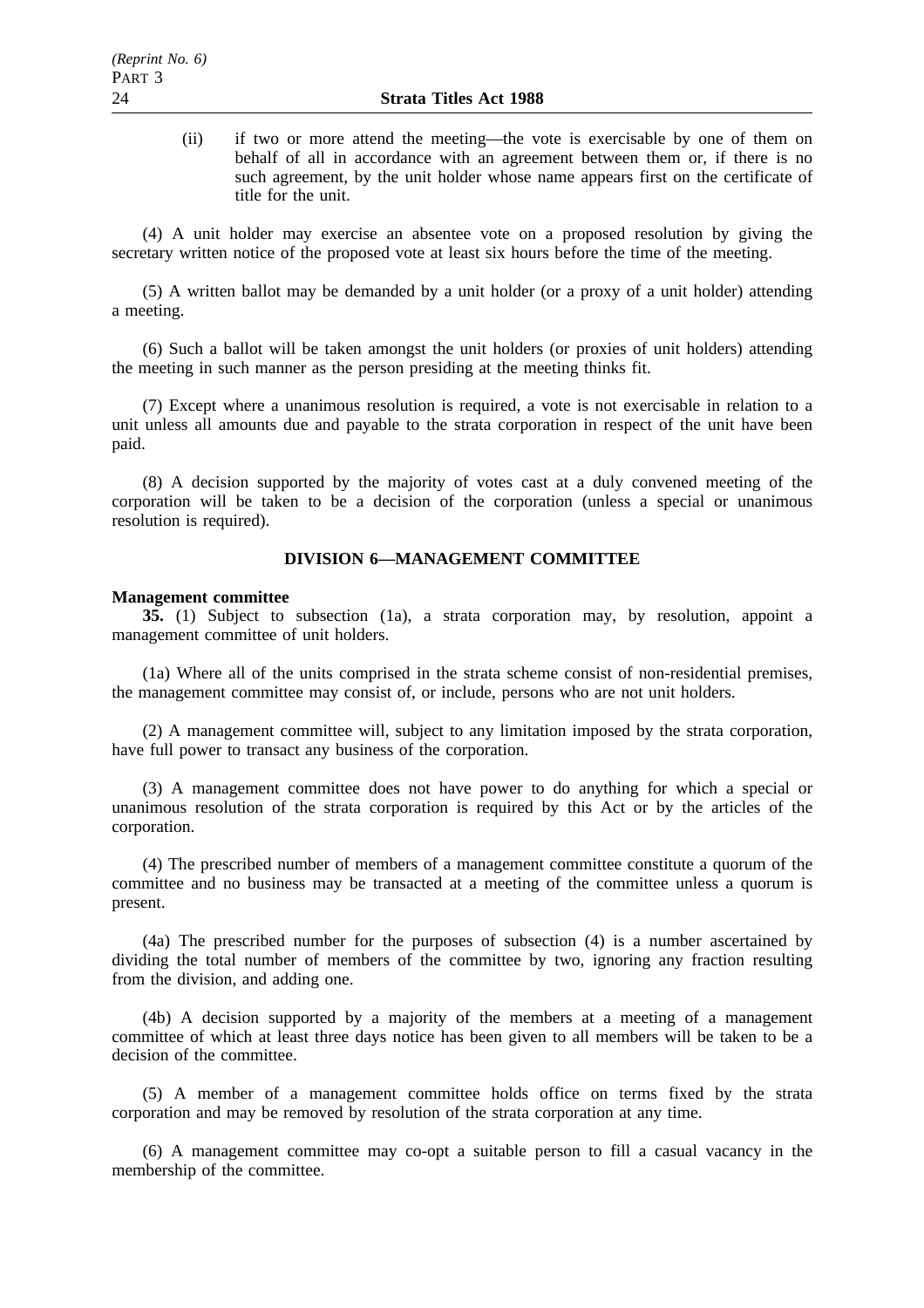(7) A member of a management committee can appoint another person (who must, unless all of the units comprised in the strata scheme consist of non-residential units, be a unit holder) to act as his or her proxy at any meeting of the committee that the member is unable to attend.

(8) A management committee must—

- *(a)* keep minutes of its proceedings; and
- *(b)* cause proper accounting records to be kept in respect of money received and expended by it.

(9) Subject to the articles and any direction of the strata corporation, a committee may otherwise regulate its meetings and proceedings as it thinks fit.

(10) A strata corporation may appoint or engage a person to assist its management committee in the performance of the committee's functions.

#### **Validity of acts**

**36.** Where a management committee acts honestly, the subsequent discovery of some defect affecting the appointment of a member, or the right of a person to act as a member, does not invalidate an act of the committee.

# **DIVISION 6A—AGENTS' TRUST ACCOUNTS**

## **Application of Division**

**36A.** This Division applies where a strata corporation has authorised a person ("**the agent**") (not being a bank, building society, credit union or other financial institution) to receive money from another person (not being the corporation) and to hold the money on behalf of the corporation or to deal with it in accordance with this Division.

## **Interpretation**

**36B.** In this Division, unless the contrary intention appears—

"**agent**" means a person, not being a bank, building society, credit union or other financial institution, who has been authorised by a strata corporation to receive money on its behalf and to hold it or to deal with it in accordance with this Division;

"**auditor**" means a registered company auditor within the meaning of the Corporations Law;

"**financial institution**" means an institution of a kind declared by regulation to be a financial institution;

"**trust account**" means an account in which trust money is required to be deposited by an agent;

"**trust money**" means money received by an agent on behalf of a strata corporation.

## **Trust money to be deposited in trust account**

**36C.** (1) An agent must, as soon as practicable after receiving trust money, deposit the money in an account authorised by this Division in the name of the agent.

Penalty: Division 5 fine.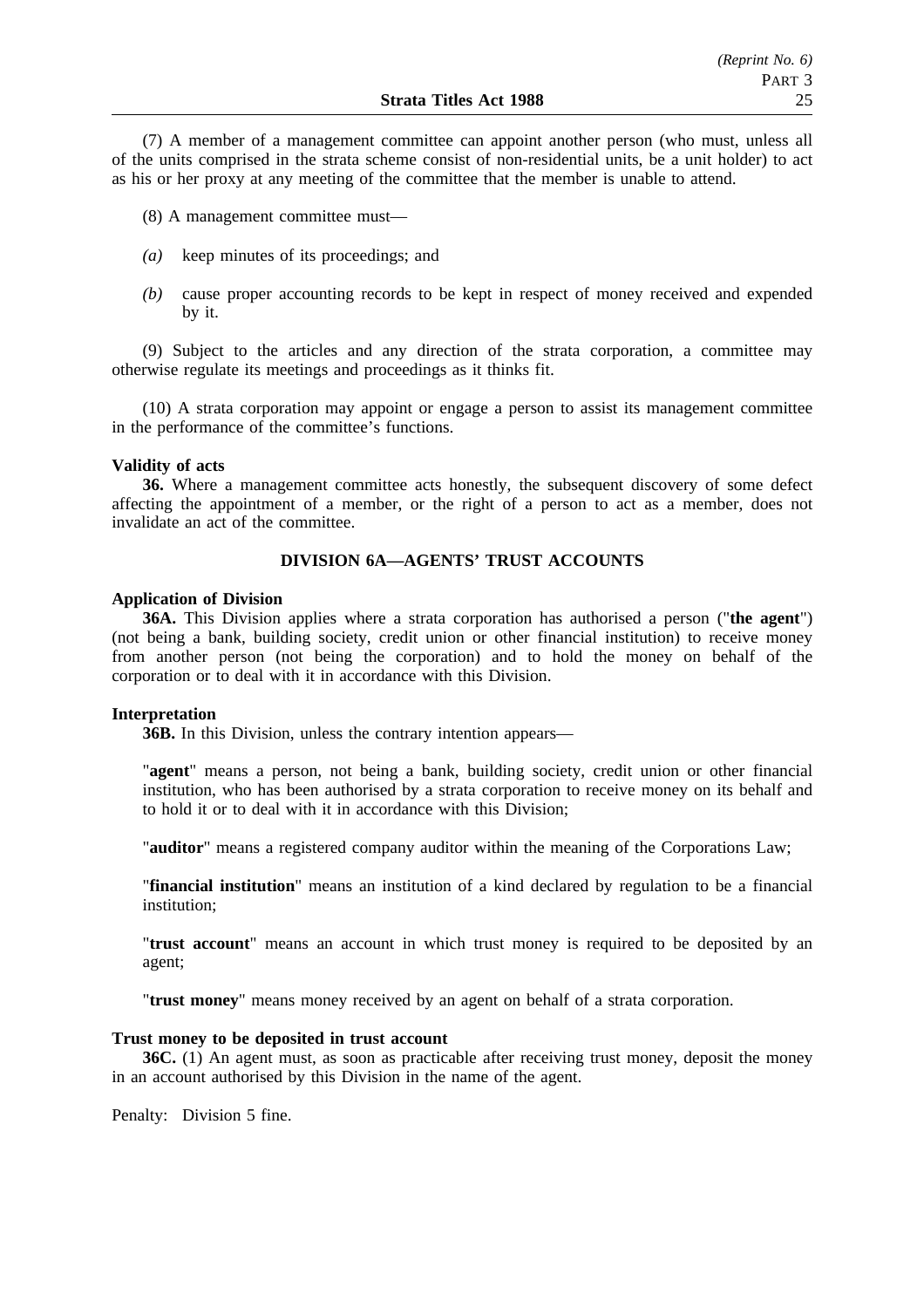(2) An agent must not pay any money except trust money into the agent's trust account.

Penalty: Division 5 fine.

(3) An agent must not withdraw, or permit another person to withdraw, money from a trust account except in accordance with this Part.

Penalty: Division 5 fine.

(4) An agent must, when applying to open a trust account, inform the bank, building society, credit union or other financial institution that the account is to be a trust account for the purposes of this Division.

Penalty: Division 5 fine.

#### **Withdrawal of money from trust account**

**36D.** An agent may withdraw money from a trust account—

- *(a)* in exercise of powers delegated to the agent by the strata corporation; or
- *(b)* in satisfaction of a claim for fees, costs or disbursements (that are authorised by the regulations) that the agent has against the corporation; or
- *(c)* to satisfy an order of a court against the corporation; or
- *(d)* for making any other payment authorised by law.

#### **Authorised trust accounts**

**36E.** An account at a bank, building society or credit union or at any other financial institution prescribed for the purposes of this section by regulation that provides for the payment of interest on money held in the account in accordance with the regulations is authorised for the purposes of this Division.

#### **Application of interest**

**36F.** If money received by an agent on behalf of two or more strata corporations is held in the same trust account, interest credited to the trust account must be credited by the agent proportionately to the strata corporations on whose behalf that money is held.

#### **Keeping of records**

**36G.** (1) An agent must keep detailed records of all trust money received by the agent and of any disbursement of, or other dealing with, that money and must compile detailed accounts of those receipts and disbursements or other dealings that—

- *(a)* accurately disclose the state of the trust account maintained by the agent; and
- *(b)* enable the receipt and disposition of trust money to be conveniently and properly audited; and
- *(c)* comply with all other requirements specified by regulation.

Penalty: Division 5 fine.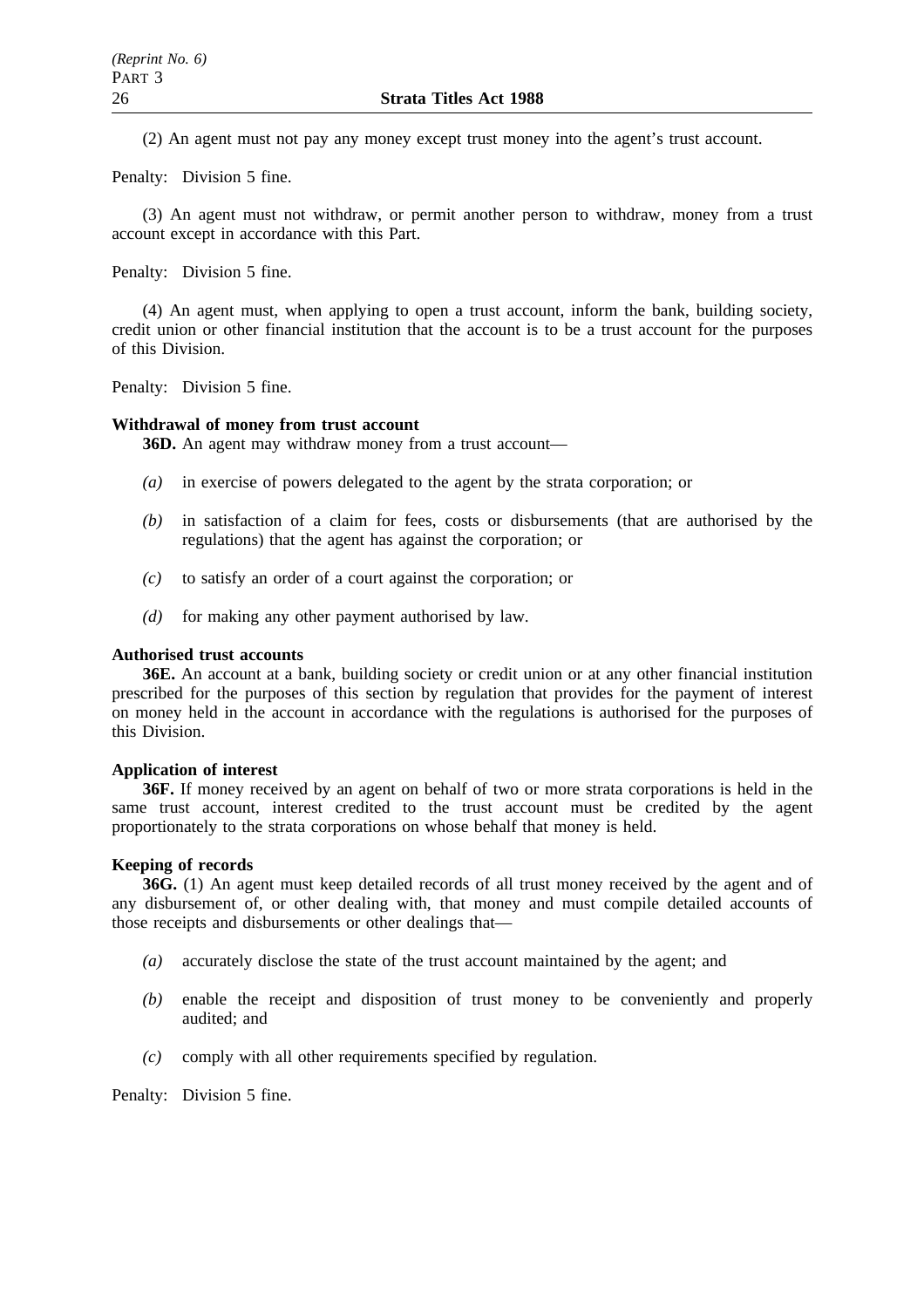- (2) In particular, the agent must, in respect of the receipt of trust money—
- *(a)* make available to the person making payment a receipt that sets out the information specified by regulation in the form specified by regulation; and
- *(b)* make and retain a copy of the receipt as part of the agent's records.

Penalty: Division 5 fine.

(3) An agent must, at the request of a strata corporation provide the corporation with a statement setting out details of dealings by the agent with the corporation's money.

Penalty: Division 5 fine.

(4) An agent must keep the accounts and records referred to in this section in a legible written form, or so as to be readily convertible into such a form, for at least five years.

Penalty: Division 5 fine.

# **Audit of trust accounts**

**36H.** (1) An agent who maintains a trust account must—

- *(a)* have the accounts and records kept under this Division audited by an auditor in respect of each audit period specified by regulation; and
- *(b)* lodge with the community corporation a statement relating to the audit that sets out the information specified by regulation.
- (2) An agent who—
- *(a)* fails to have accounts and records audited as required; or
- *(b)* fails to lodge the audit statement within the time allowed by or under the regulations,

is guilty of an offence.

Penalty: Division 5 fine.

#### **Obtaining information for purposes of audit or examination**

**36I.** An auditor employed by an agent to make an audit of the trust accounts of the agent, may require the agent or any other person in a position to do so—

- *(a)* to produce all the accounts (including accounts that are not trust accounts) relating to the business of the agent and all documents and records relating to those accounts, including written records that reproduce in a readily understandable form information kept by computer, microfilm or other process; and
- *(b)* to provide any relevant information relating to the operation of the accounts.

(2) The manager or other principal officer of a bank, building society, credit union or other financial institution with which an agent has deposited money, whether in his or her own account or in a general or separate trust account, must, on being required to do so by an auditor employed or appointed to make an audit under this Division, disclose every such account (including all deposit slips, cancelled cheques and other documents relating to the operation of the account) to the auditor.

Penalty: Division 5 fine.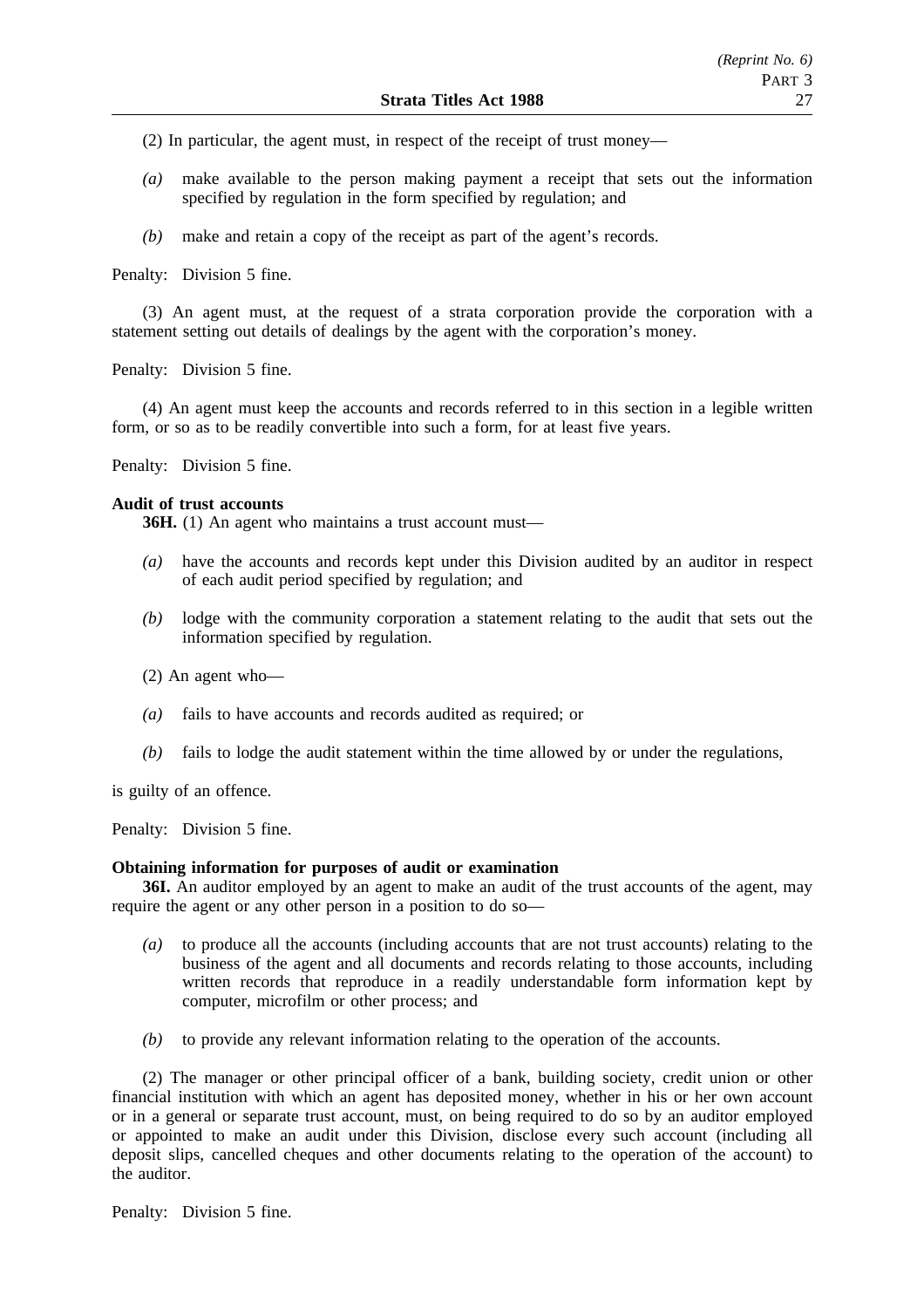(3) A person who is required by this section to produce documents to an auditor must permit the auditor to make a copy of the whole, or any part, of those documents.

Penalty: Division 5 fine.

(4) In this section—

"**account**" includes a record required to be kept under this Division in relation to the receipt of and disbursement of or other dealing with trust money;

"**agent**" includes a former agent.

# **Banks, etc., to report deficiencies in trust accounts**

**36J.** A bank, building society, credit union or other financial institution with which a trust account has been established must, as soon as practicable, and in any event within 14 days, after becoming aware of a deficiency in that account, report the deficiency to the Minister.

Penalty: Division 5 fine.

### **Confidentiality**

**36K.** An auditor must not divulge information that has come to his or her knowledge in the course of performing functions under this Division except—

- *(a)* to the agent; or
- *(b)* to the Minister; or
- *(c)* as otherwise required by law.

Penalty: Division 5 fine.

#### **Banks, etc., not affected by notice of trust**

**36L.** (1) Subject to subsection (2), a bank, building society, credit union or other financial institution is not affected by notice of a specific trust to which money deposited in a trust account is subject, and is not bound to satisfy itself of the due application of that money.

(2) This section does not relieve a bank, building society, credit union or other financial institution of liability for negligence.

## **DIVISION 7—APPOINTMENT OF ADMINISTRATOR**

### **Administrator of strata corporation's affairs**

**37.** (1) The Court may, on application by—

- *(a)* a strata corporation;
- *(b)* a creditor of a strata corporation;
- *(c)* a person with a registered interest in a unit,

appoint an administrator of the strata corporation, or remove or replace an administrator previously appointed.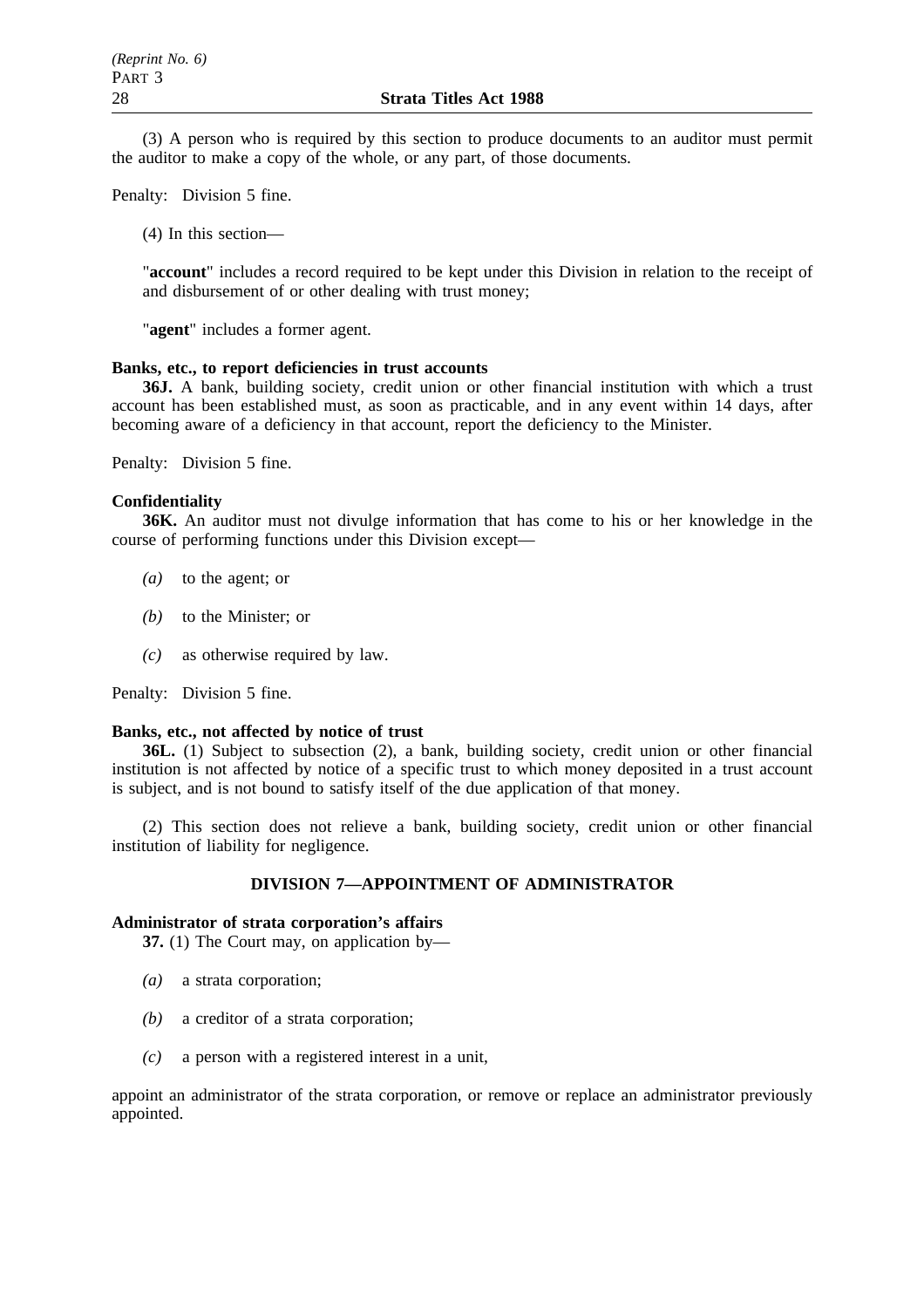(2) An administrator has, while the appointment remains in force, full and exclusive power to administer the affairs of the strata corporation (including power to do anything for which a special or unanimous resolution of the strata corporation is required).

(3) The administrator must comply with any directions that the Court may give from time to time.

(4) The remuneration of an administrator will be fixed by the Court and payable from the strata corporation's funds.

(5) The administrator may, by written instrument, delegate any of his or her powers.

- (6) A delegation under subsection (5)—
- *(a)* may be made on such conditions as the administrator thinks fit; and
- *(b)* is revocable at will; and
- *(c)* does not derogate from the power of the administrator to act in any matter personally.
- (7) Where a person—
- *(a)* is appointed as an administrator; or
- *(b)* is removed or replaced as an administrator,

that person must, within 14 days, give the Registrar-General written notice of his or her appointment, removal or replacement.

# **DIVISION 8—SUPPLEMENTARY**

#### **Duties of the original proprietor in relation to strata corporation**

**38.** (1) The original registered proprietor must ensure that a general meeting of the strata corporation is convened within three months after the relevant date.

Penalty: Division 7 fine.

(2) The relevant date is the first date on which there are two or more members of the corporation holding different units.

(3) The original registered proprietor must, at the first general meeting of the strata corporation, place it in possession of—

- *(a)* the duplicate certificate of title for the common property;
- *(b)* a copy of all plans, drawings, specifications and reports in his or her possession relating to the design and construction of buildings and building improvements on the site;
- *(c)* a copy of any other notice, order or document in his or her possession relating to the strata scheme of which the strata corporation will need to know in order to carry out its statutory functions.

Penalty: Division 7 fine.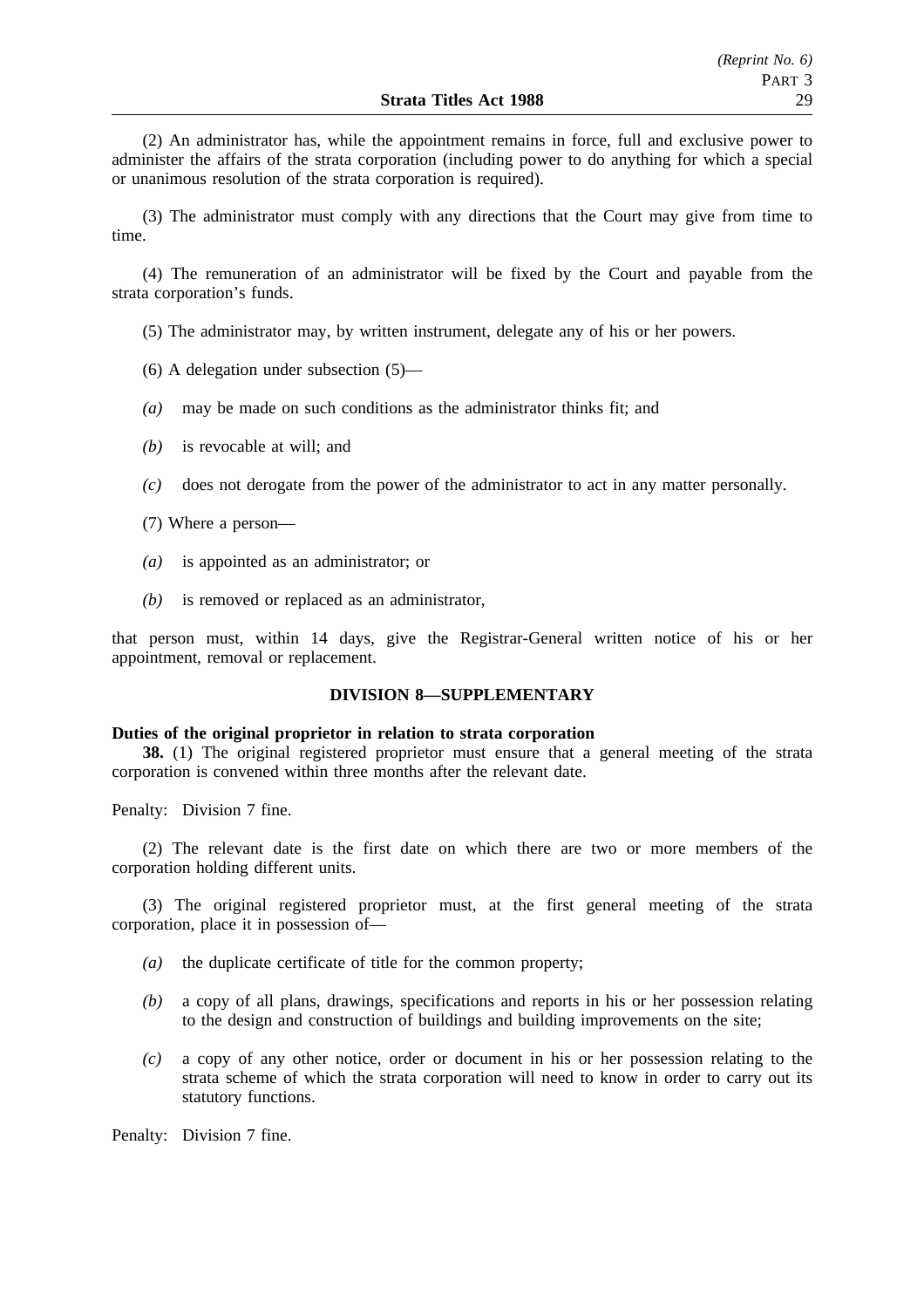#### **Power to require handing over of property**

**39.** (1) A strata corporation may by notice in writing to a person who has possession of any record, key, or other property of the corporation, require that person to deliver it to an officer of the corporation named in the notice on or before a specified time.

(2) A person who fails to comply with a requirement under subsection (1) is guilty of an offence.

Penalty: Division 7 fine.

# **Record keeping**

**40.** (1) A strata corporation must—

- *(a)* keep—
	- (i) a minute book containing minutes of its meetings; and
	- (ii) proper accounting records in respect of its receipts and expenditure;
- *(b)* ensure that a proper statement of accounts is prepared in respect of each accounting period;
- *(c)* keep a record of any notice or order served on the corporation;
- *(d)* retain for such period as may be prescribed—
	- (i) the minute book and accounting records kept under paragraph *(a)*;
	- (ii) a copy of any statement of account prepared under paragraph *(b)*;
	- (iii) any notice or order referred to in paragraph *(c)*;
	- (iv) a copy of any correspondence received or sent by the corporation;
	- (v) notices of meetings of the corporation and its management committee;
	- (vi) such other documentary material as may be prescribed.

(2) An accounting period for a strata corporation is—

- *(a)* a period—
	- (i) commencing on the commencement of this Act, the date of incorporation of the corporation or the end of a previous accounting period (whichever is the later); and
	- (ii) ending on the following 30 June; or
- *(b)* a period of not less than 9 months and not more than 18 months fixed by the corporation as an accounting period (but the corporation's accounting periods must be consecutive, following immediately one upon the other).

#### **Information to be furnished**

**41.** (1) A strata corporation must, on application by or on behalf of the owner or a mortgagee of a unit, or by or on behalf of a prospective purchaser or mortgagee of a unit—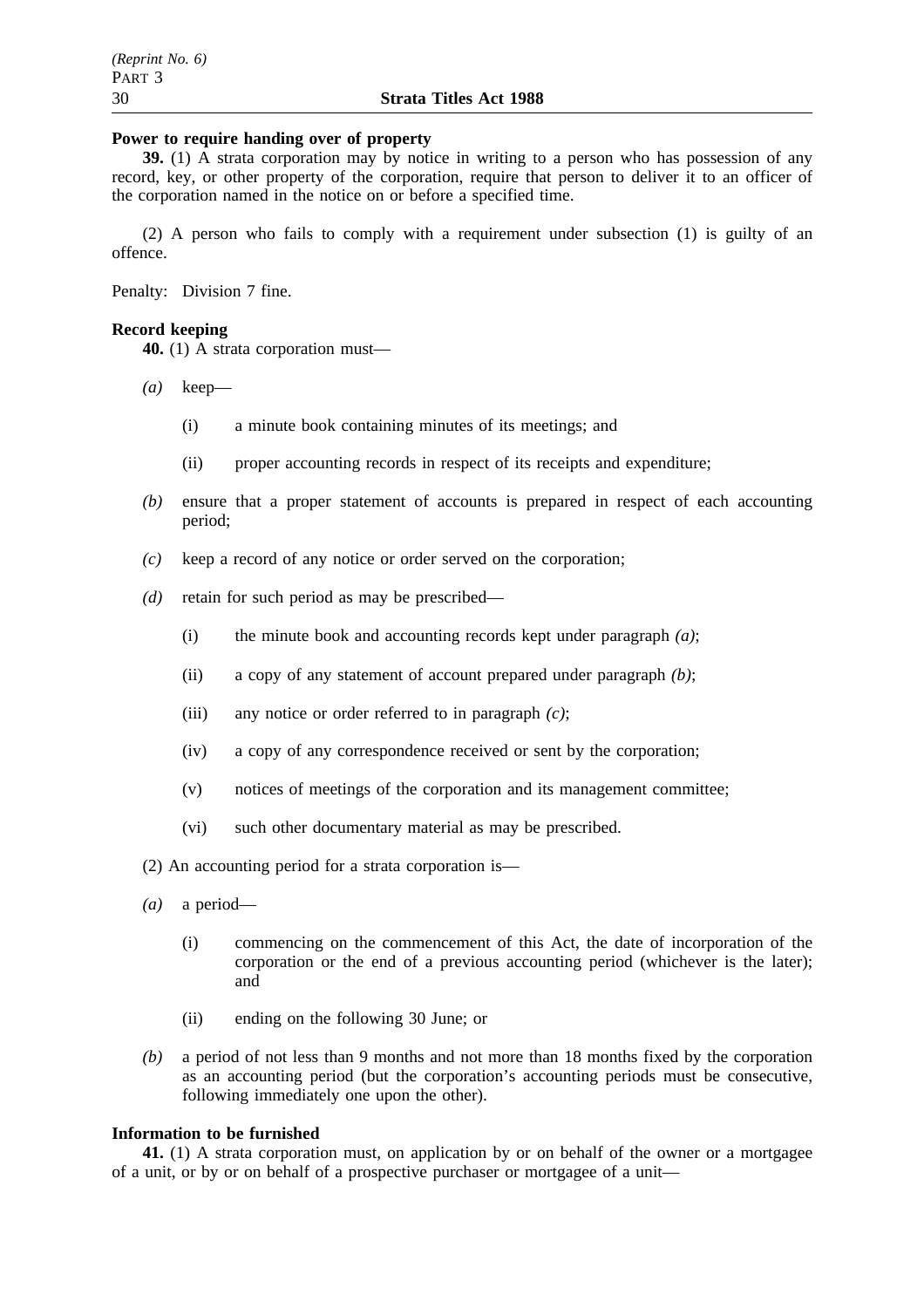- *(a)* furnish—
	- (i) particulars of any contribution payable in relation to the unit (including details of any arrears of contribution related to the unit);
	- (ii) particulars of the assets and liabilities of the corporation;
	- (iii) particulars of any expenditure that the corporation has incurred, or has resolved to incur, and to which the unit holder of the unit must contribute, or is likely to be required to contribute;
	- (iv) particulars in relation to any prescribed matter;
- *(b)* provide copies of—
	- (i) the minutes of general meetings of the corporation and meetings of its management committee for such period, not exceeding two years, specified in the application;
	- (ii) the statement of accounts of the corporation last prepared by the corporation;
	- (iii) the articles for the time being in force;
	- (iv) current policies of insurance taken out by the corporation;
- *(c)* make available for inspection—
	- (i) a copy of the accounting records of the corporation;
	- (ii) the minute books of the corporation;
	- (iii) any other prescribed documentary material.

Penalty: Division 9 fine.

(2) An application under this section must be accompanied by the prescribed fee.

(2a) A strata corporation must not charge more than the prescribed fee in respect of a service provided in pursuance of an application under this section.

Penalty: Division 9 fine.

- (3) The application is duly made if given or sent to—
- *(a)* the secretary of the strata corporation;
- *(b)* if the strata corporation has a management committee—any member of the management committee.

(4) A statement of a strata corporation provided for the purposes of subsection  $(1)(a)$  is, in favour of the person to whom it is provided and as against the corporation, conclusive evidence (as at the date of the statement) of the matters contained in the statement.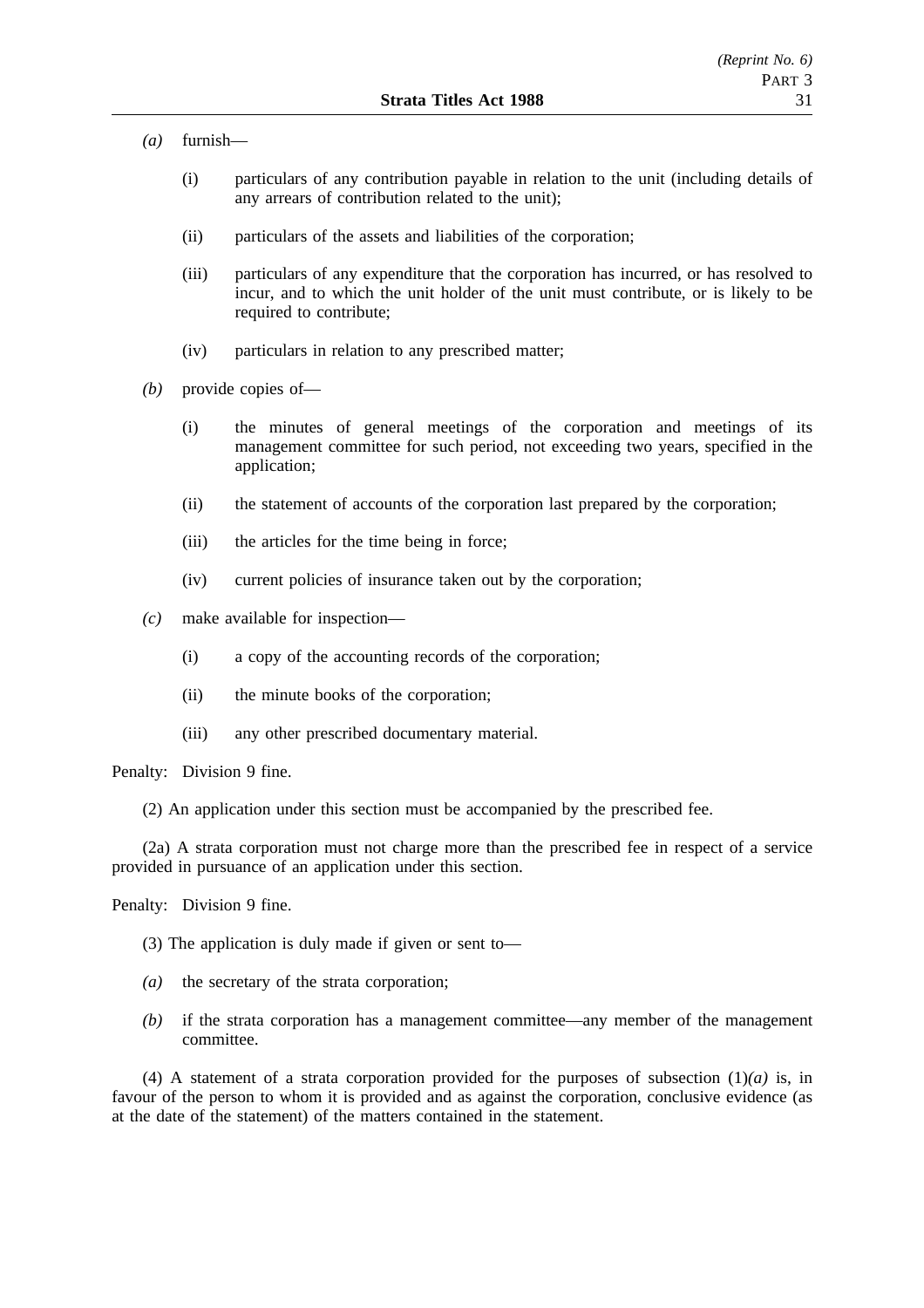## **PART 3A RESOLUTION OF DISPUTES**

#### **Resolution of disputes, etc.**

**41A.** (1) An application may be made under this section—

- *(a)* if a strata corporation or a member of a strata corporation claims that a breach of this Act or of the articles of the corporation has occurred; or
- *(b)* if a member of a strata corporation claims to have been prejudiced, as occupier of a strata unit, by the wrongful act or default of the strata corporation, of the management committee of the strata corporation, or of some other member of the strata corporation; or
- *(c)* if a member of a strata corporation claims that a decision of the strata corporation or of the management committee of the strata corporation is unreasonable, oppressive or unjust; or
- *(d)* if a dispute arises—
	- (i) between a strata corporation and a member of the corporation; or
	- (ii) between two or more members of a strata corporation,

in relation to any aspect of the occupation or use of a strata unit.

(2) Subject to this section, an application must be made to the Magistrates Court and the *Magistrates Court Act 1991* applies, with such modifications as may be necessary for the purpose or as may be prescribed, in relation to the application as if the proceedings were a minor civil action within the meaning of that Act.

(3) A person may, with leave of the District Court, bring an application under this section in the District Court.

(4) The District Court may, on the application of a party to proceedings under this section that have been commenced in the Magistrates Court, order that the proceedings be transferred to the District Court (and such an order will have effect according to its terms).

(5) Proceedings should not be commenced in, or transferred to, the District Court under subsections (3) or (4) unless the District Court considers that it is appropriate for the court to deal with the matter by reason of the complexity or significance of the matter.

(6) A court may, on its own initiative or on an application by a party to the proceedings—

- *(a)* transfer an application under this section to the Supreme Court on the ground that the application raises a matter of general importance; or
- *(b)* state a question of law for the opinion of the Supreme Court.

(7) A court, in hearing and determining an application under this section, should act according to equity, good conscience and the substantial merits of the case, without regard to technicalities and legal forms, and is not bound by the rules of evidence but may inform itself on any matter in such manner as it thinks fit.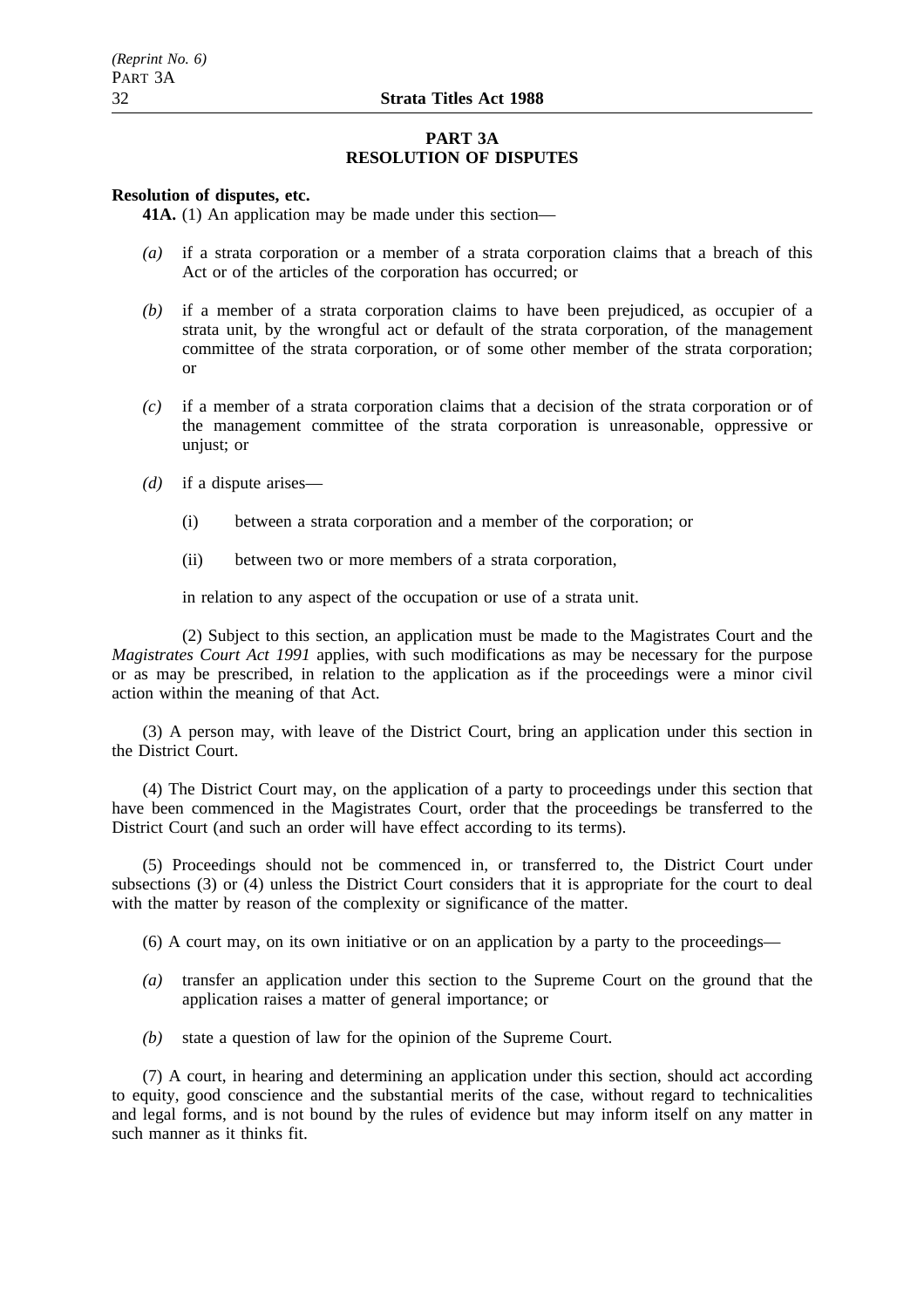(8) A member of a strata corporation duly appointed by the corporation for the purpose may represent the corporation in any proceedings under this section.

- (9) A court may, in respect of an application under this section—
- *(a)* attempt to achieve settlement of the proceedings by agreement between the parties;
- *(b)* require a party to provide reports or other information for the purposes of the proceedings;
- *(c)* order that a party take such action as in the opinion of the court necessary to remedy any default, or to resolve any dispute, and is specified in the order;
- *(d)* order that a party refrain from any further action of a kind specified in the order;
- *(e)* by order—
	- (i) alter the articles of the corporation;
	- (ii) vary or reverse any decision of the corporation, or of the management committee of the corporation;
- *(f)* give judgment on any monetary claim;
- *(g)* make orders as to costs;
- *(h)* make any incidental or ancillary orders.
- (10) A court should not make an order to alter the articles of a corporation unless—
- *(a)* the corporation is a party to the proceedings or the court is satisfied that the corporation has been given a reasonable opportunity to become a party to the proceedings; and
- *(b)* if it appears to the court that the alteration could adversely affect a member of the corporation who is not a party to the proceedings, the court is satisfied that the member has been notified of the possibility that such an order could be made and given a reasonable opportunity to make submissions to the court in relation to the matter; and
- *(c)* in any event, the court is satisfied that the order is essential to achieving a fair and equitable resolution of the matters in dispute.

(11) Where an application is made under this section and the court is satisfied that an interim order is justified by the urgency of the case, the court may make an interim order to safeguard the position of any person pending its final resolution.

(12) An interim order—

- *(a)* has effect for such period as the court may determine and specifies in the order, and may be renewed by the court from time to time; and
- *(b)* may be made or renewed whether or not notice of the application has been given to a respondent; and
- *(c)* unless sooner revoked, ceases to have effect on the determination or resolution of an application under this section.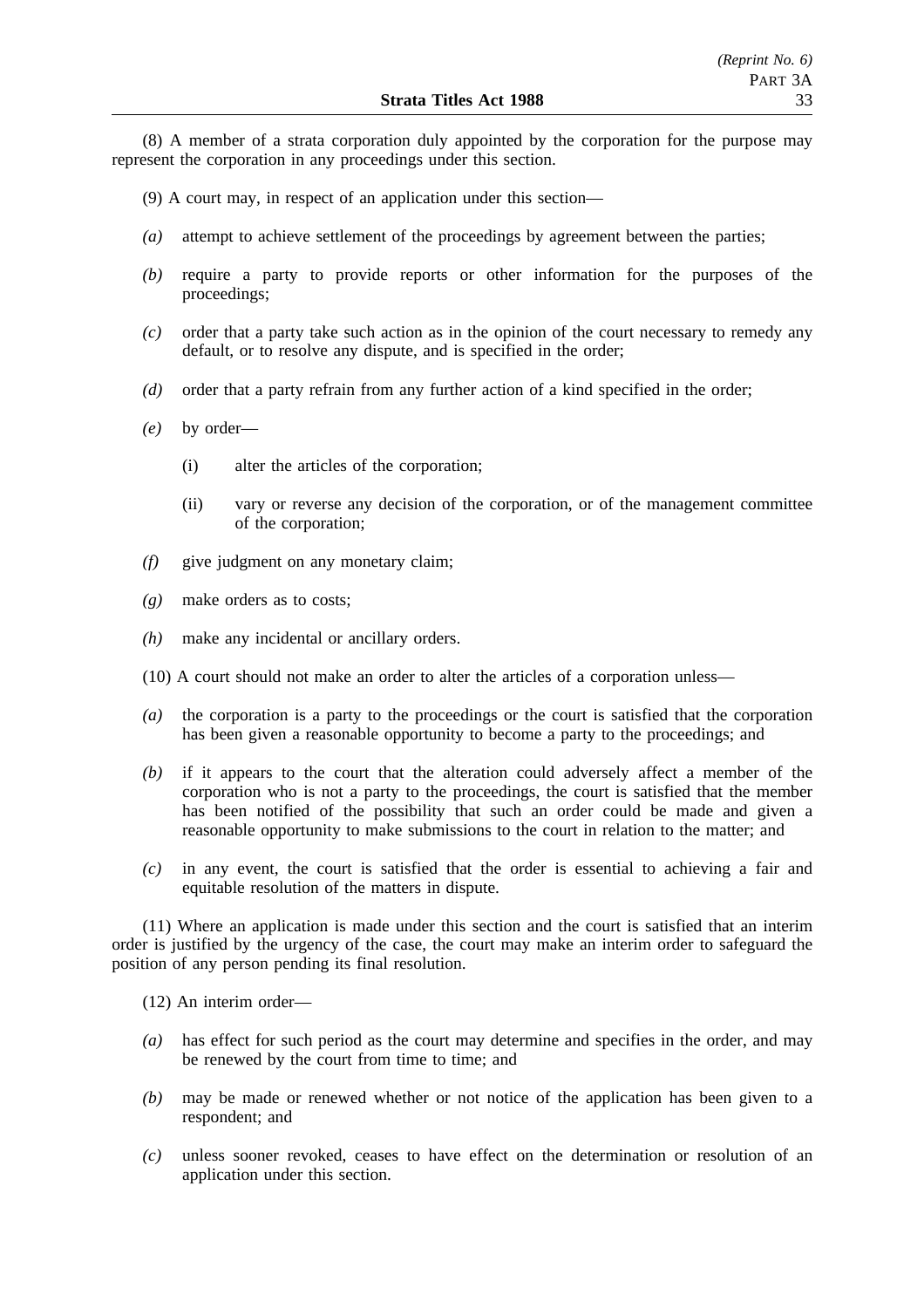(13) A person who fails to comply with an order under this section is guilty of an offence.

Penalty: Division 7 fine.

(14) The power to make an order under this section includes the power to vary or revoke an order.

(15) A court may decline to proceed with an application under this section if it considers that it would be more appropriate for proceedings to be taken in another court or tribunal constituted by law.

(16) This section does not limit or derogate from any civil remedy at law or in equity.

(17) Rules of Court may be made dealing with any matter necessary or expedient for the effective and efficient operation of this section.

(18) The rules for a particular court will be made in the same manner as ordinary rules are made for that court.

(19) In this section—

"**member**" in relation to a strata corporation includes any person who is bound to comply with the articles of the corporation.

\*\*\*\*\*\*\*\*\*\*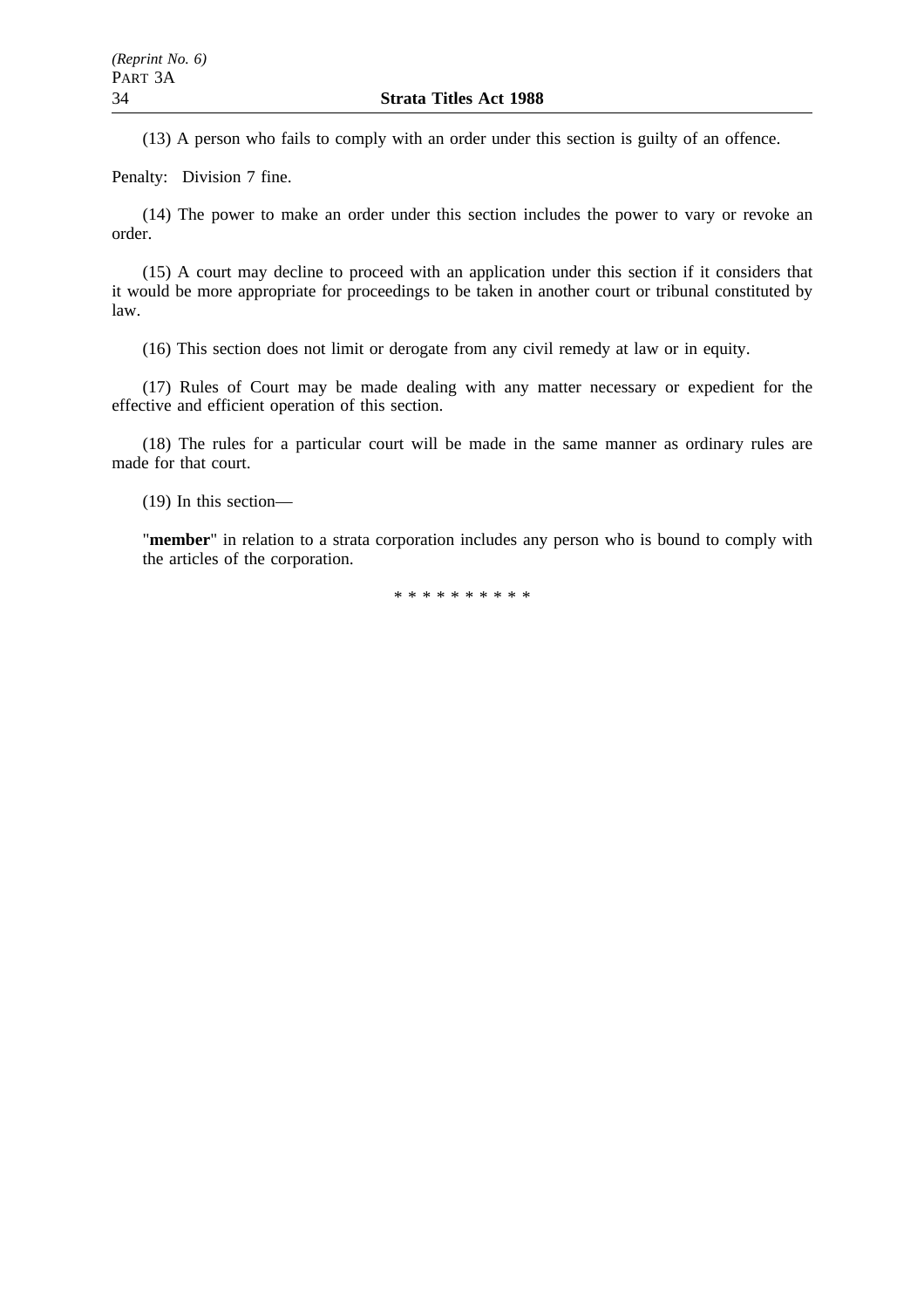# **PART 4 MISCELLANEOUS**

**Unit holder's power of entry**

**42.** (1) If—

- *(a)* (i) the proper supply of hot or cold water, gas, electricity, heating oil or air-conditioned air to a unit (unit A) fails; or
	- (ii) the sewerage, garbage or drainage system as it affects a unit (unit A) fails to operate properly; and
- *(b)* some other unit (unit B) must be entered in order to investigate the cause of the failure, or to carry out necessary repairs,

the unit holder of unit A, or a person authorised by that unit holder, may, after giving such notice to the unit holder of unit B as may be practicable in the circumstances, enter unit B for that purpose.

(2) Reasonable force may be exerted in the exercise of powers conferred by this section but any damage to unit B must be immediately made good at the expense of the unit holder of unit A.

#### **Insurance by unit holder**

**43.** (1) Nothing in this Act limits the right of a unit holder to effect insurance in respect of the unit.

(2) A contract of insurance may be entered into by the unit holder in respect of damage to the unit for an amount equal to the amount secured at the date of the contract by mortgages over the unit.

(3) Where a contract of insurance of the kind referred to in subsection (2) is in force—

- *(a)* payment must be made by the insurer under the contract to the mortgagees whose interests are noted in the contract in order of their respective priorities, subject to the terms and conditions of the contract;
- *(b)* subject to the terms and conditions of the contract, the insurer is liable to pay under the contract—
	- (i) the amount stated in the contract; or
	- (ii) the amount of the damage; or
	- (iii) the amount sufficient, at the date of the payment, to discharge the mortgages noted in the contract,

whichever is the least amount.

(4) Where the amount so paid by the insurer equals the amount necessary to discharge a mortgage over the unit, the insurer is entitled to an assignment of that mortgage and where the amount is less than the amount necessary to discharge a mortgage over the unit, the insurer is entitled to obtain from the mortgagee a transfer of a proportion of the mortgagee's interest in the mortgage equal to the proportion that the amount of the payment bears to the amount owing under the mortgage immediately before the payment.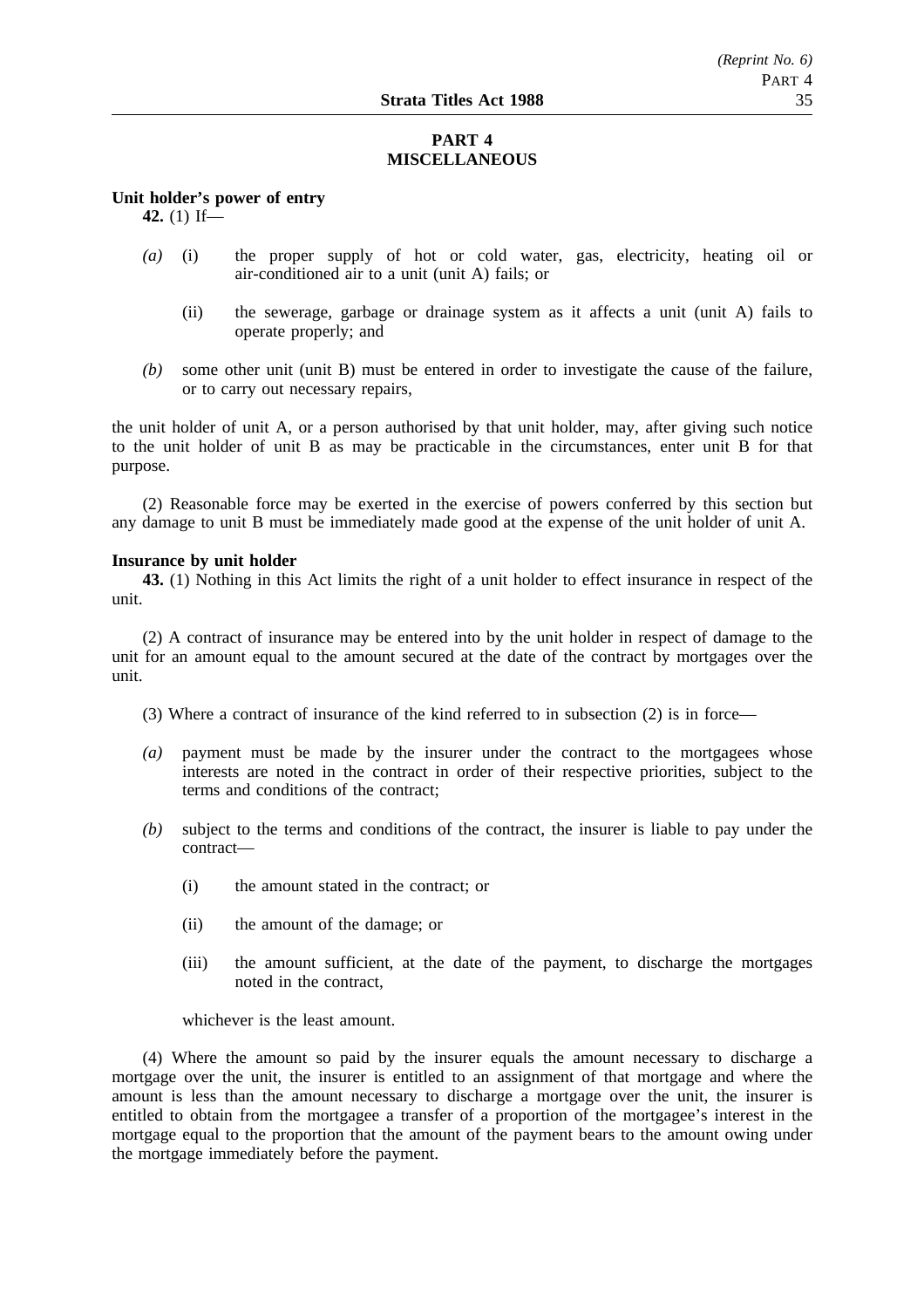(5) Money received under any such contract of insurance is not liable to be brought into contribution with any other money received under another contract of insurance, except where the other contract of insurance—

- *(a)* is in respect of damage to the same unit; and
- *(b)* relates to the same mortgage debt.

#### **Dealing with part of unit**

**44.** (1) Subject to this section, a unit holder may not enter into any dealing with a part of the unit unless—

- *(a)* the dealing is to be effected by amendment to the strata plan; or
- *(b)* the dealing consists of the granting, surrendering or extinction of an easement.
- (2) Subject to any other law, a unit holder may grant a lease or licence over a part of a unit—
- *(a)* if all of the units comprised in the strata scheme consist of non-residential premises; or
- *(b)* where paragraph *(a)* does not apply—
	- (i) if the lease or licence is granted to another unit holder; or
	- (ii) if the lease or licence is authorised by unanimous resolution of the strata corporation (but no authorisation is required in relation to a lease or licence over the whole of a unit).
- (3) Where a unit holder acts in contravention of this section—
- *(a)* the dealing is void and no instrument purporting to give effect to the dealing may be lodged for registration; and
- *(b)* the unit holder is guilty of an offence.

Penalty: Division 8 fine.

# **Body corporate may act as officer, etc.**

**44A.** (1) Where a unit holder is a body corporate, the body corporate is eligible to hold the office of presiding officer, secretary or treasurer of the strata corporation, or to be a member of the management committee.

(2) If a body corporate is appointed as the presiding officer, secretary or treasurer of a strata corporation, or as a member of a management committee, the body corporate may, by instrument in writing, appoint a person to perform on its behalf any function that is conferred on the body corporate by virtue of the appointment.

(2a) Subject to subsection (2b), the person appointed under subsection (2) must be a director, manager, secretary or other officer of the body corporate.

- (2b) Subsection (2a) does not apply—
- *(a)* if all of the units comprised in the relevant strata scheme consist of non-residential premises; or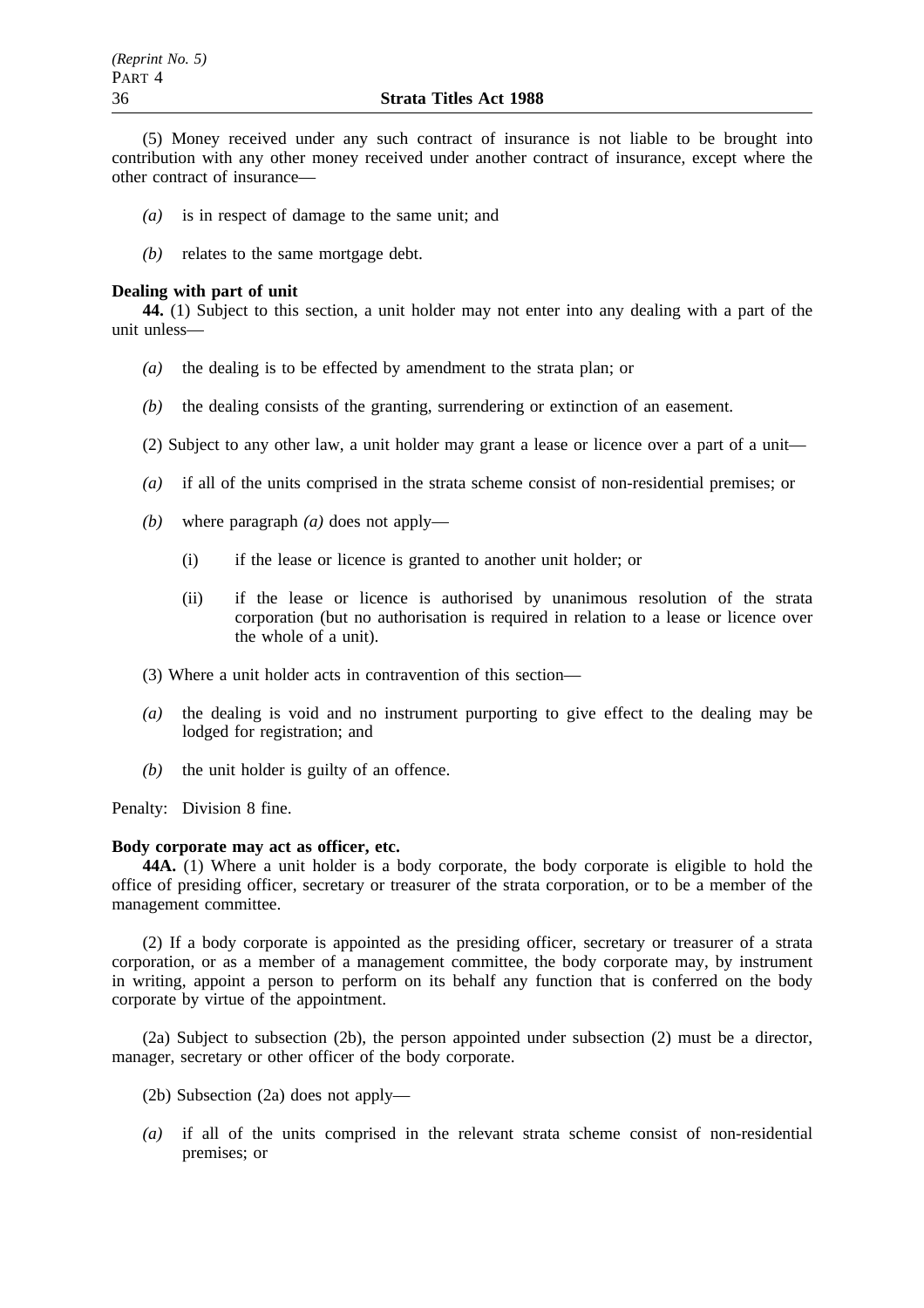- *(b)* if the body corporate is the South Australian Housing Trust; or
- *(c)* in any other case prescribed by regulation.

(3) A function performed on behalf of a body corporate by a person appointed under subsection (2) will be taken to have been performed by the body corporate.

(4) A body corporate may revoke at will an appointment under subsection (2).

#### **Persons under disability, etc.**

**45.** (1) Where a unit holder is under a disability, the rights and powers of that unit holder under this Act may be exercised on his or her behalf by a guardian.

(2) If a unit holder is under a disability or cannot be found, the Court may on application by the strata corporation or any other person with a proper interest in the matter, dispense with any consent, approval or vote that would otherwise be required from that person under this Act.

#### **Relief where unanimous resolution required**

**46.** (1) Where a unanimous resolution is necessary under this Act before an act may be done and that resolution is not obtained but the resolution is supported to the extent necessary for a special resolution, a person included in the majority in favour of the resolution may apply to the Court to have the resolution declared sufficient to authorise the particular act proposed and, if the Court so orders, the resolution will be taken to have been passed as a unanimous resolution.

(2) Notice of an application under subsection (1) must be served on—

- *(a)* every person who was entitled to exercise the power of voting conferred under this Act and did not, either in person or by proxy, vote in favour of the resolution; and
- *(b)* any other person whom the Court declares to have a sufficient interest in the proceedings to require that the person should be served with notice of the application,

and the Court may direct that any person served with, or to be served with, notice of proceedings under this subsection be joined as a party to the proceedings.

(3) The Court should not order a party who opposes an application under this section to pay the costs of a successful applicant unless the Court considers the actions of that party in relation to the application were unreasonable.

#### **Vicarious liability of management committee members**

**47.** (1) If a strata corporation for which a management committee has been constituted is guilty of an offence against this Act, each person who was a member of the management committee at the time of the offence is also guilty of an offence and liable to a penalty not exceeding one-half the maximum prescribed for the principal offence.

- (2) It is a defence to a charge under subsection (1) to prove—
- *(a)* that the defendant exercised reasonable care in the exercise of his or her responsibilities as a member of the management committee; and
- *(b)* that the offence is not attributable to any intentional or negligent act or omission on the defendant's part.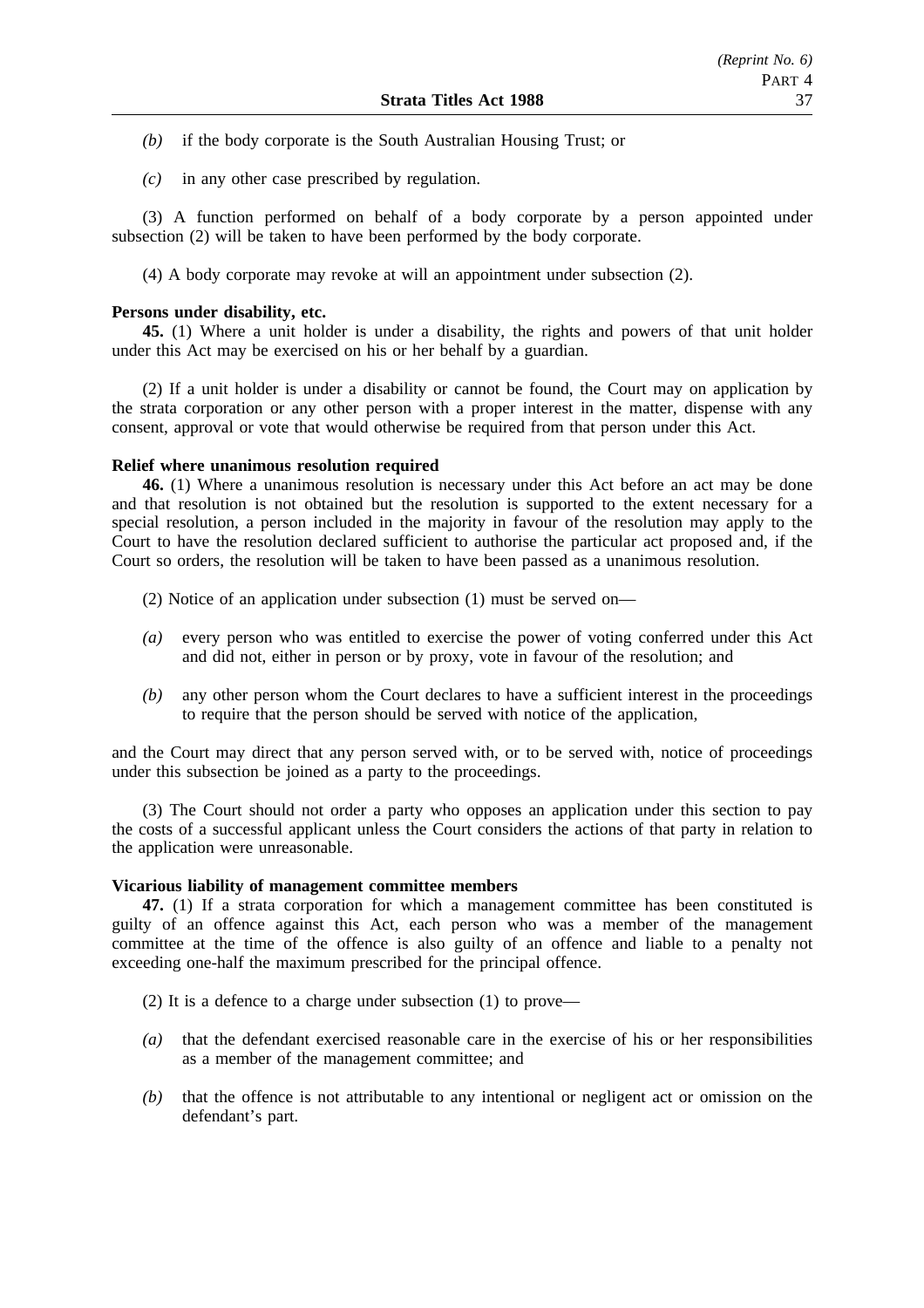#### **Applications, etc.**

**48.** (1) An application or plan submitted to the Registrar-General under this Act must be in a form approved by the Registrar-General and certified in any manner required by the Registrar-General.

(2) Any such application must be accompanied by the prescribed fee.

(3) Any other document that is to be lodged with the Registrar-General under this Act must be accompanied by the prescribed fee.

(4) The Registrar-General may, in appropriate cases, remit or reduce a fee.

#### **Service**

**49.** (1) A document to be served under this Act or the articles of a strata corporation may be served personally or by post.

(2) A strata corporation must keep—

- *(a)* a letter box, with the name of the corporation clearly shown on it, for postal delivery to the site; or
- *(b)* where there is no postal delivery to the site, a post office box.

(3) A document may be served on the strata corporation, its secretary or treasurer, or a member of its management committee—

- *(a)* by placing it in the strata corporation's letter box; or
- *(b)* by post addressed to the strata corporation, the secretary or treasurer at the postal address of the corporation.

#### **Proceedings for offences**

**50.** (1) An offence against this Act is a summary offence.

(2) A prosecution for an offence against this Act may only be commenced with the written consent of the Attorney-General.

(3) In proceedings for an offence against this Act, a document apparently signed by the Attorney-General that appears to be a consent to a prosecution for an offence against this Act will be accepted, in the absence of proof to the contrary, as proof of the consent.

(4) Where a person fails to comply with an obligation imposed by this Act and is, in consequence of that non-compliance, convicted of an offence against this Act, the court may order the convicted person to comply with the obligation within a time fixed by the court.

(5) If the convicted person fails to comply with an order under subsection (4), that person is guilty of a further offence.

Penalty: Division 7 fine.

# **Regulations**

**51.** (1) The Governor may make such regulations as are contemplated by this Act, or as are necessary or expedient for the purposes of this Act.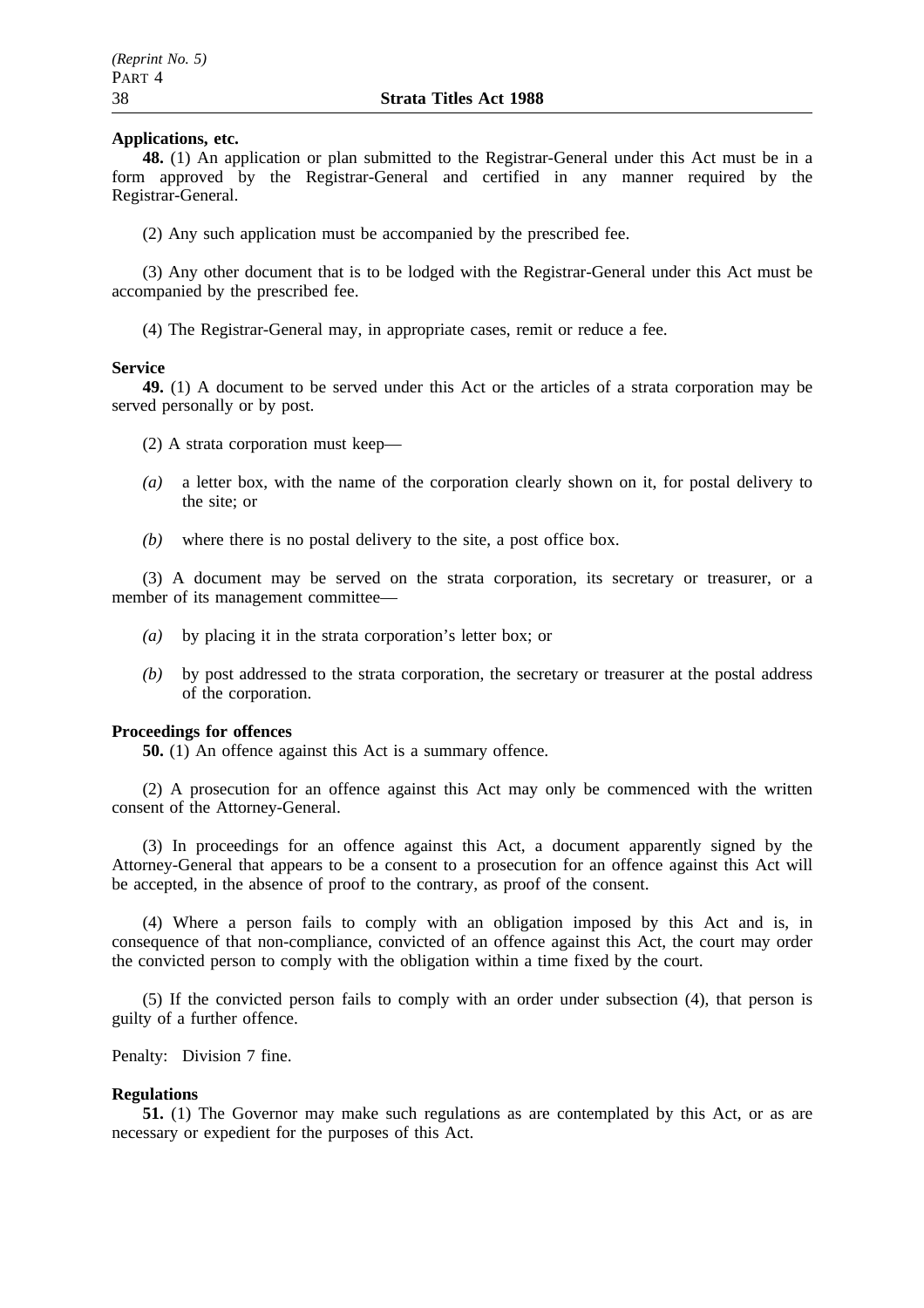- (2) Any such regulation—
- *(a)* may be of general or restricted application;
- *(b)* may confer discretionary powers;
- *(c)* may impose a fine (not exceeding a division 9 fine) for breach of, or non-compliance with, the regulation or any other regulation.

\*\*\*\*\*\*\*\*\*\*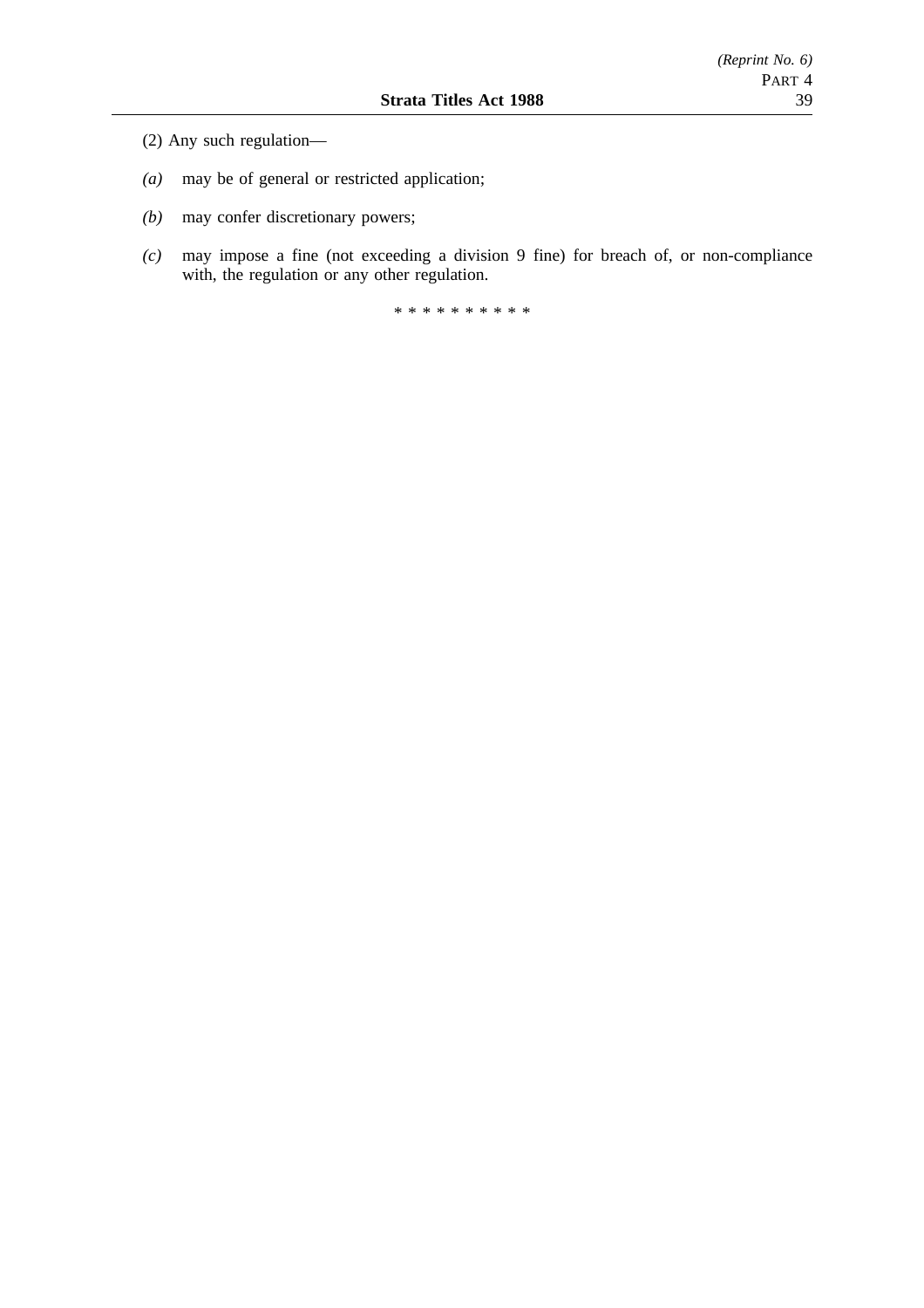#### **SCHEDULE 2**

*Transitional Provisions*

#### **Interpretation**

1. In this schedule—

"**the repealed strata title provisions**" means Part 19B of the *Real Property Act 1886* repealed by schedule 1.

#### **Existing plans**

2. (1) Subject to subclause (2), a plan deposited in the Lands Titles Registration Office by the Registrar-General in pursuance of the repealed strata title provisions will be taken to be a deposited plan under this Act.

(2) Subject to any amendment under this Act, the boundaries of a unit within a plan to which subclause (1) applies are not affected by the enactment of this Act.

#### **Strata corporations**

3. (1) A corporation existing under the repealed strata title provisions immediately before the commencement of this Act continues as a strata corporation under this Act.

(2) A committee of a corporation appointed under the repealed strata title provisions and in existence immediately before the commencement of this Act will, subject to this Act, continue as the management committee of the corporation under this Act.

(3) Where a strata corporation to which this clause applies had adopted articles in substitution for those prescribed by the repealed strata title provisions, those articles continue, subject to amendment or substitution under this Act, as the articles of the corporation.

(4) In any other case, the articles prescribed by schedule 3 will take the place of those prescribed by the repealed strata title provisions on the expiration of six months from the commencement of this Act (but if those earlier articles had been amended, there will be a corresponding amendment to the schedule 3 articles as they apply to the strata corporation).

#### **Continuation and completion of proceedings under the repealed provisions**

4. (1) Proceedings commenced under the repealed strata title provisions may be continued and completed as if this Act had not been enacted.

(2) For the purposes of subclause (1), proceedings for the deposit of a strata plan will be taken to have commenced when a formal application was first made to the Registrar-General, the Commission or the council in relation to the division of the land by strata plan.

#### **Prescribed building unit schemes**

5. (1) Where—

- *(a)* land was, before 22 February, 1968, laid out in a building unit scheme consisting of two or more units designed for separate occupation;
- *(b)* as at that date, buildings to which the scheme relates had been erected,

the scheme is one to which this clause applies.

(2) An application may be made under this Act for the deposit of a strata plan in relation to land subject to a scheme to which this clause applies.

- (3) An application cannot be made under subclause (2) without the consent of—
- *(a)* all those on whom rights to occupation of the units have been conferred under the scheme; and
- *(b)* any other person who has a registered interest in the land; and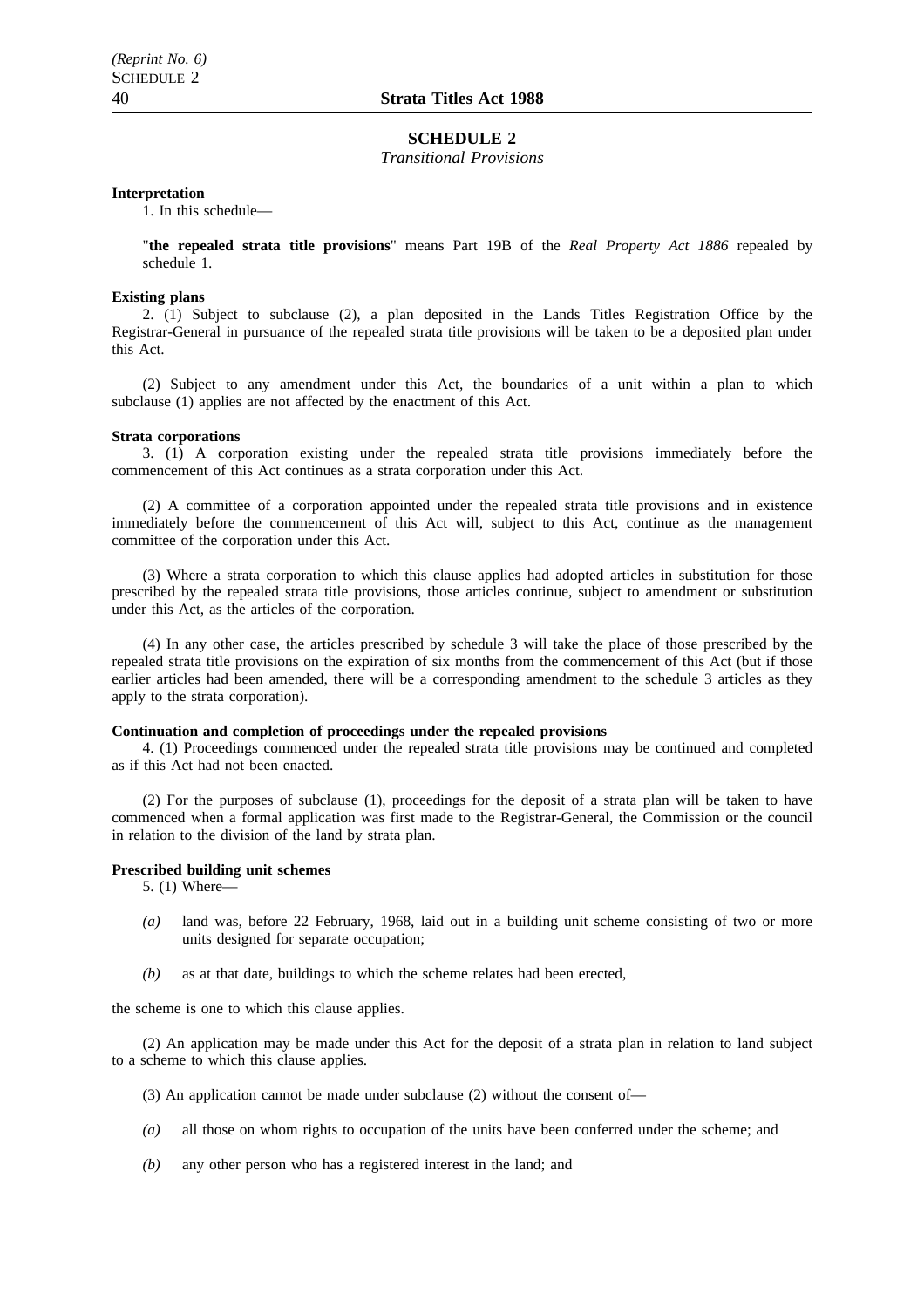- *(c)* any company formed to administer the scheme.
- (4) Where a strata plan is deposited in pursuance of an application under this clause—
- *(a)* the scheme is terminated;
- *(b)* all registered interests that had been entered on the original certificate for the land are extinguished and any related instrument is discharged (although the Registrar-General will, on due application being made, register any instrument in substitution for any instrument that is cancelled by the operation of this paragraph and may note a caveat on the title without the leave of the Court);
- *(c)* the certificate for the units will be issued in the names of those who were entitled to occupation of them under the scheme;
- *(d)* the assets and liabilities of any company formed to administer the scheme are transferred to the strata corporation.

#### **Application of Acts**

6. The *Acts Interpretation Act 1915* applies, except to the extent of any inconsistency with the provisions of this schedule, to any repeal made by this Act.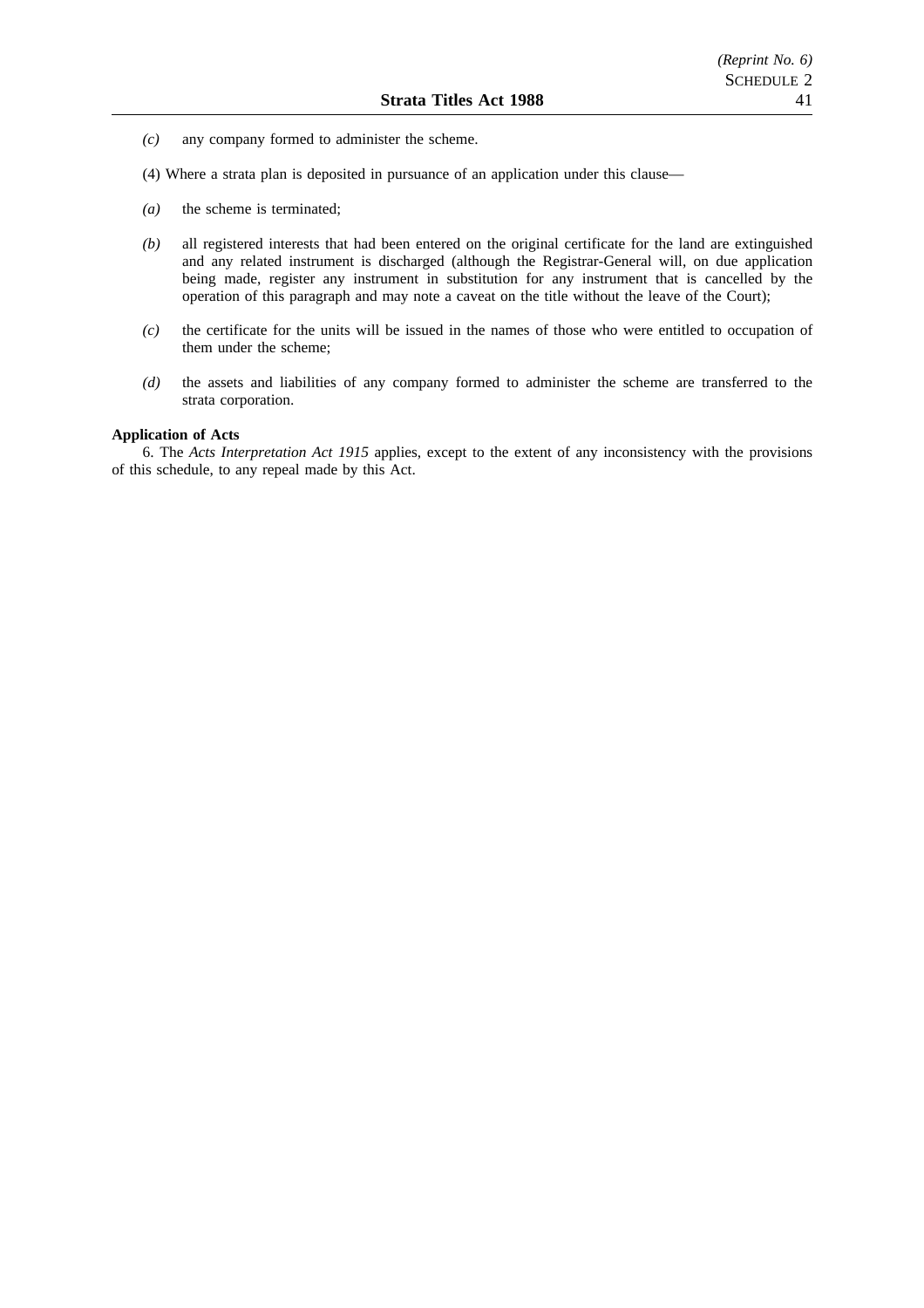#### **SCHEDULE 3**

*Articles of Strata Corporation*

1. (1) A unit holder must—

- *(a)* maintain the unit in good repair;
- *(b)* carry out any work ordered by a council or other public authority in respect of the unit.

(2) The occupier of a unit must keep it in a clean and tidy condition.

2. A person bound by these articles—

- *(a)* must not obstruct the lawful use of the common property by any person; and
- *(b)* must not use the common property in a manner that unreasonably interferes with the use and enjoyment of the common property by the other members of the strata community, their customers, clients or visitors; and
- *(c)* must not make, or allow his or her customers, clients or visitors to make, undue noise in or about any unit or the common property; and
- *(d)* must not interfere, or allow his or her customers, clients or visitors to interfere, with others in the enjoyment of their rights in relation to units or common property.

3. A person bound by these articles must not use the unit, or permit the unit to be used, for any unlawful purpose.

4. Subject to the *Strata Titles Act 1988*, a person bound by these articles must not, without the strata corporation's consent, keep any animal in, or in the vicinity of, a unit.

5. A person bound by these articles—

- *(a)* must not park a motor vehicle in a parking space allocated for others or on a part of the common property on which parking is not authorised by the strata corporation; and
- *(b)* must take reasonable steps to ensure that his or her customers, clients or visitors do not park in parking spaces allocated for others or on parts of the common property on which parking is not authorised by the strata corporation.
- 6. A person bound by these articles must not, without the consent of the strata corporation—
- *(a)* damage or interfere with any lawn, garden, tree, shrub, plant or flower on the common property; or
- *(b)* use any portion of the common property for his or her own purposes as a garden.
- 7. A person bound by these articles must not—
- *(a)* bring objects or materials onto the site of a kind that are likely to cause justified offence to the other members of the strata community; or
- *(b)* allow refuse to accumulate so as to cause justified offence to others.

8. A person bound by these articles must not, without the consent of the strata corporation, display any sign, advertisement, placard, banner or any other conspicuous material of a similar nature—

- *(a)* on part of his or her unit so as to be visible from outside the building; or
- *(b)* on any part of the common property.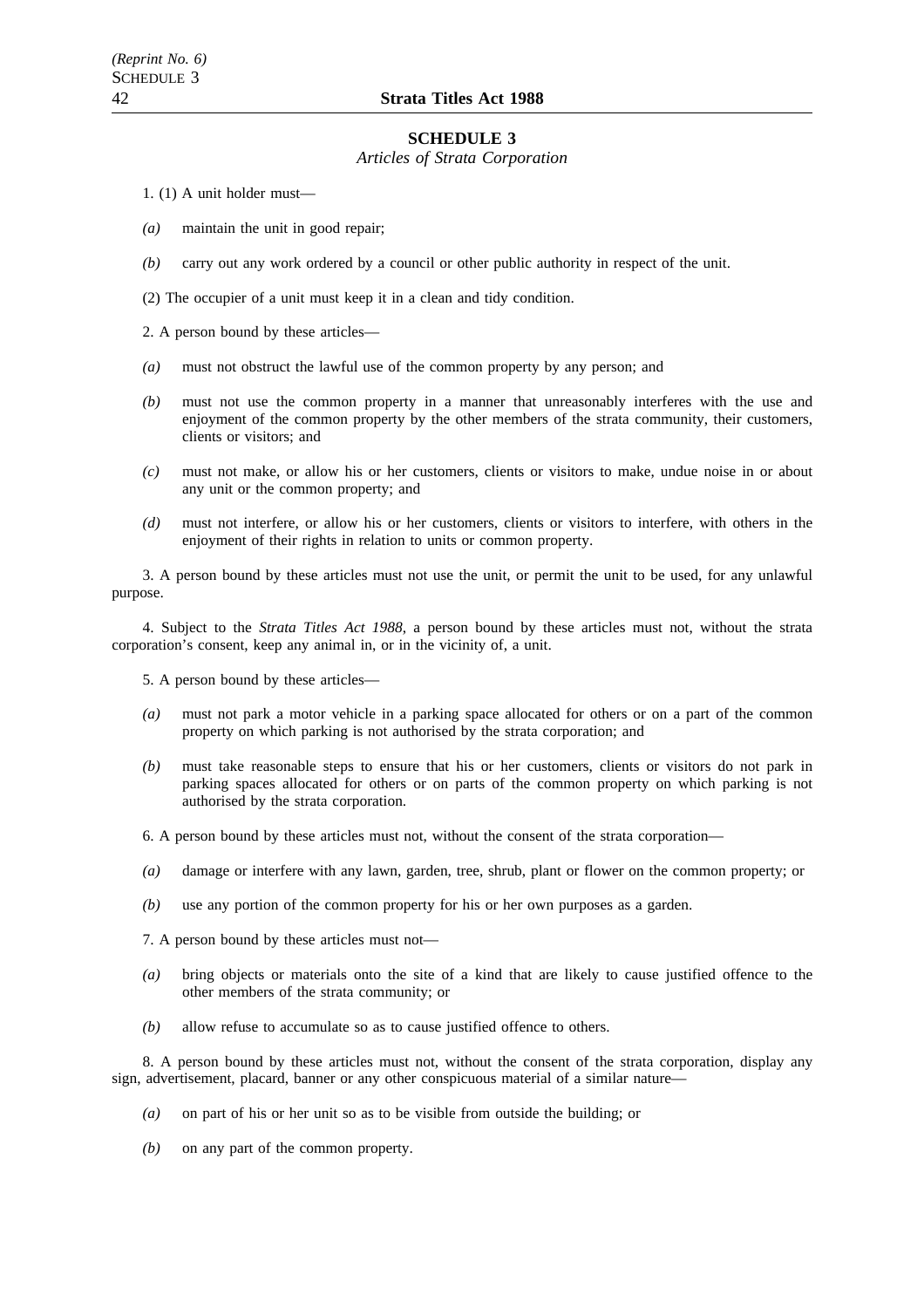9. The occupier of a unit may, without the consent of the strata corporation, paint, cover or in any other way decorate the inside of any building forming part of the unit and may, provided that unreasonable damage is not caused to any common property, fix locks, catches, screens, hooks and other similar items to that building.

10. The occupier of a unit used for residential purposes must not, without the consent of the strata corporation, use or store on the unit or on the common property any explosive or other dangerous substance.

11. A person bound by these articles—

- *(a)* must maintain within the unit, or on a part of the common property set apart for the purpose by the strata corporation, a receptacle for garbage adequately covered; and
- *(b)* must comply with all council by-laws relating to the disposal of garbage.

12. A unit holder must immediately notify the strata corporation of—

- *(a)* any change in the ownership of the unit, or any change in the address of an owner;
- *(b)* any change in the occupancy of the unit.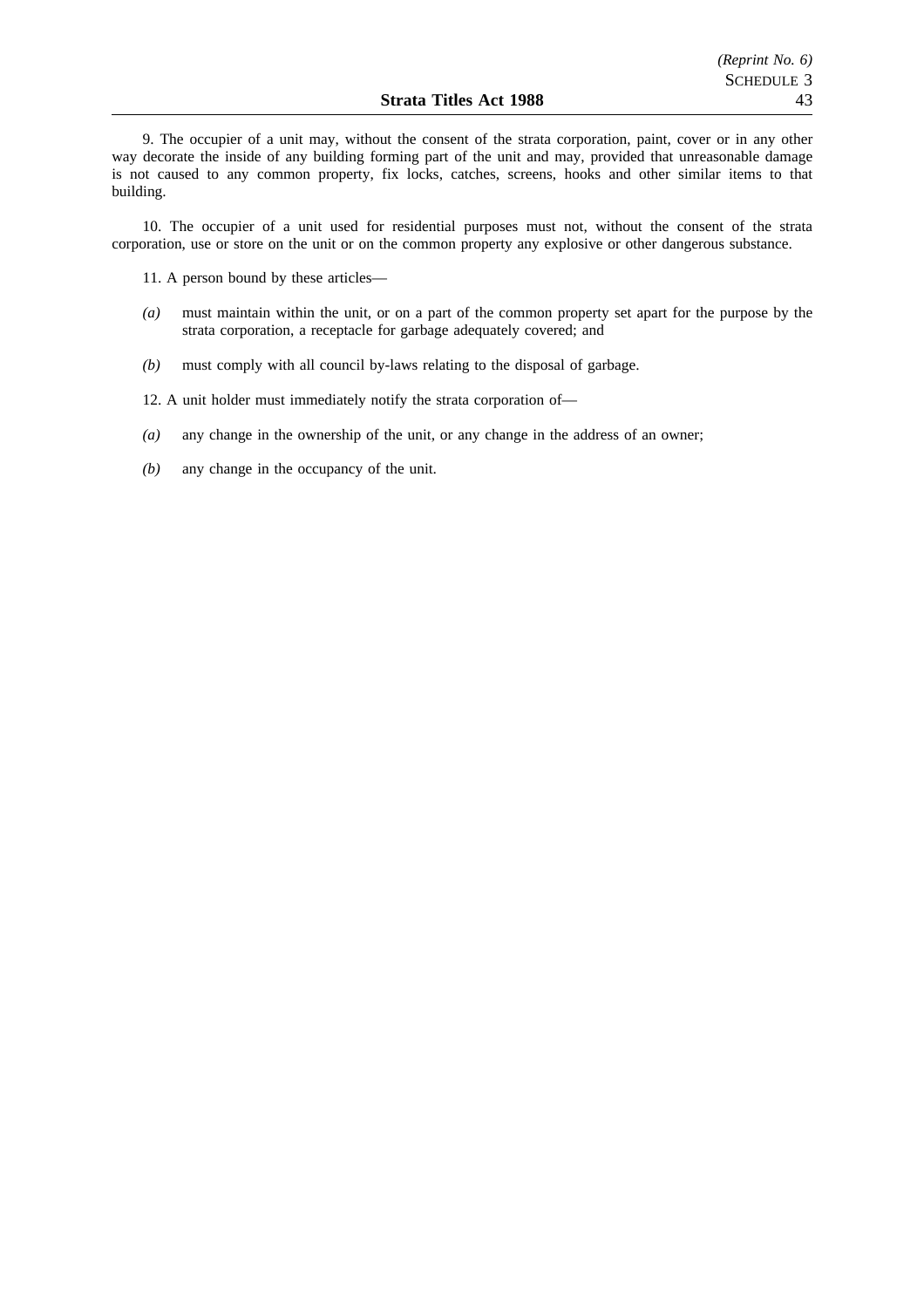# **APPENDIX 1**

#### **LEGISLATIVE HISTORY**

(*entries in bold type indicate amendments incorporated since the last reprint*)

Long title: amended by 54, 1990, s. 3(1) (Sched. 4) Section 2: repealed by 54, 1990, s. 3(1) (Sched. 4) Section 3(1): definition of "the Commission" substituted by 54, 1993, s. 13(a) definition of "fence" inserted by 13, 1990, s. 3(a) definition of "statutory encumbrance" inserted by 13, 1990, s. 3(b); amended by 54, 1993, s. 13(b); paragraph (c) repealed by 54, 1993, s. 13(b); amended by 56, 1993, Sched. 2 Section 5(6):<br>Section 5(7):<br>Section 5(7):<br>Section 5(7):<br>Section 5(7): Section 5(7):<br>
Section 7(4):<br>
Section 7(4):<br>
amended by 54, 1993, s. 1 amended by 54, 1993, s.  $13(c)$ Section  $7(6)$ : amended by 13, 1990, s.  $5(a)$ Section  $7(7)$ : amended by 13, 1990, s.  $5(b)$ , (c) Section 8(4): amended by 11, 1994, Sched. Section 8(5):<br>Section 8(6):<br>Section 8(6):<br>Section 8(6):<br>Section 8(6):<br>Section 8(6): substituted by 13, 1990, s.  $6(b)$ Section  $8(7)$ : inserted by 13, 1990, s.  $6(b)$ Section 12(2): amended by 13, 1990, s.  $7(a)$ Section 12(3): amended by 54, 1993, s. 13(d) Section 12(3a): inserted by 13, 1990, s. 7(b) Section 12(4a): inserted by 13, 1990, s. 7(c) Section 12(5): substituted by 13, 1990, s.  $7(d)$ Section 12(5a): inserted by 13, 1990, s. 7(d) Section 12(6): amended by 13, 1990, s. 7(e); 11, 1994, Sched. Section 12(6a): inserted by 13, 1990, s. 7(f); repealed by 11, 1994, Sched. **Section 12(8):** inserted by 38, 1996, s. 42 Division 5 of Part 2 comprising ss. 14 - 15 and heading amended by 13, 1990, s. 8; 54, 1990, s. 3(1) (Sched. 4); 23, 1992, s. 7; repealed by 54, 1993, s. 13(e) Section 16(2): amended by 13, 1990, s. 9 Section 17(7): amended by 13, 1990, s. 10(a) Section 17(7a): inserted by 13, 1990, s. 10(b) Section 17(9): inserted by 38, 1996, s. 43 **Division 7A of Part 2 comprising s. 17AAA and heading inserted by 38, 1996, s. 44** Division 8 of Part 2 comprising ss. 17A, 17B and heading inserted by 13, 1990, s. 11 Section 17B(2) and (3): substituted by 11, 1994, Sched. Section 17B(4): repealed by 11, 1994, Sched. Section 17B(5): amended by 54, 1993, s. 13(f); repealed by 11, 1994, Sched. Section 17B(6): amended by 54, 1993, s. 13(g); repealed by 11, 1994, Sched. Section 20(3): repealed by 78, 1991, s. 4 Section 22(1): amended by 54, 1990, s. 3(1) (Sched. 4); 78, 1991, s. 5 Section 23(1): amended by 13, 1990, s. 12(a) Section 23(1a): inserted by 13, 1990, s. 12(b) Section 23(5): amended by 54, 1990, s. 3(1) (Sched. 4); substituted by 78, 1991, s. 6 Section 25: **amended** by 13, 1990, s. 13 Section 26(2): amended by 13, 1990, s. 14(a)<br>Section 26(3): amended by 13, 1990, s. 14(b) amended by 13, 1990, s.  $14(b)$ Section 26(6): amended by 54, 1990, s. 3(1) (Sched. 4)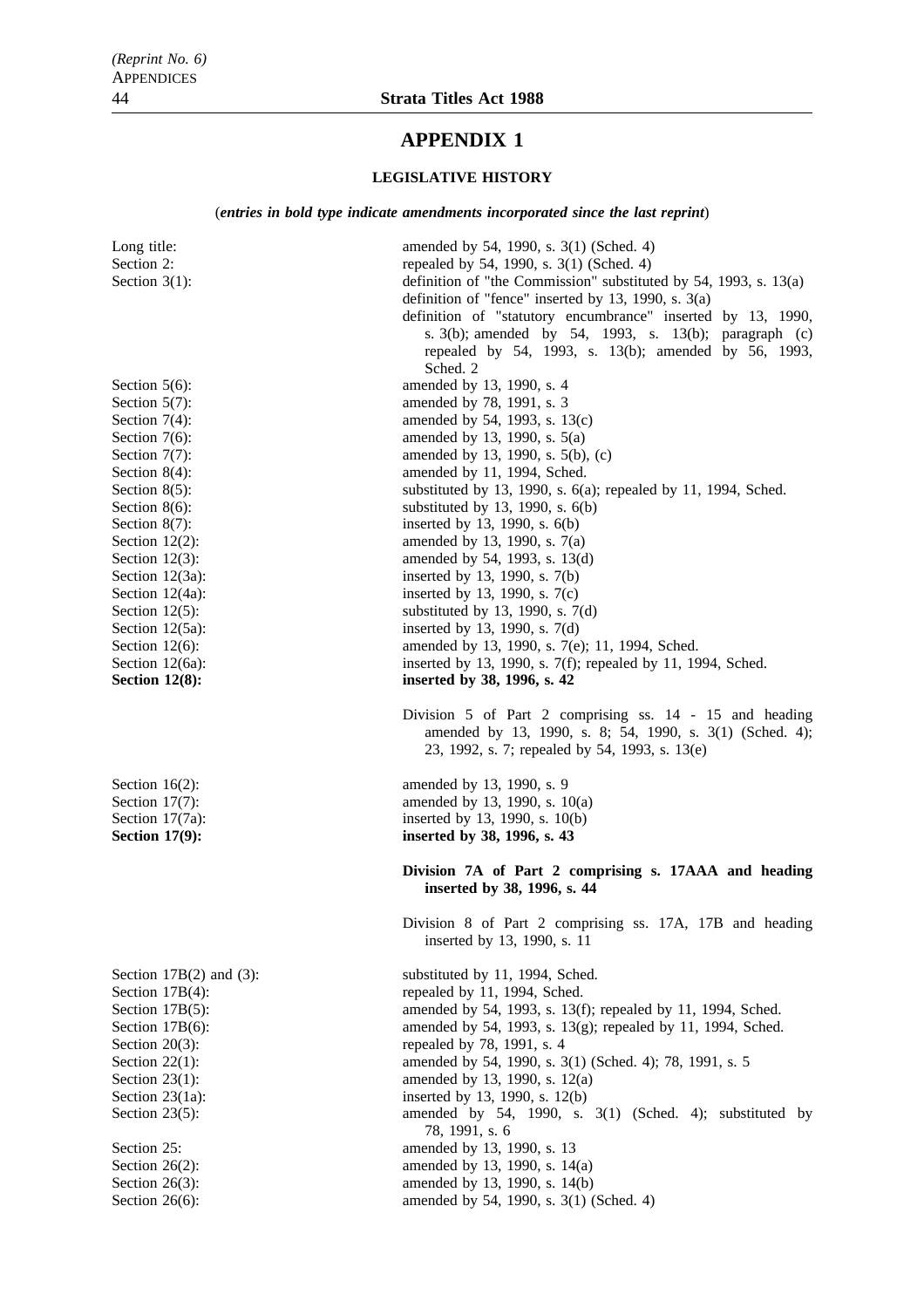Schedule 2 Schedule 3

Section 27(8): inserted by 13, 1990, s. 15 Section 29(1): substituted by 13, 1990, s. 16 Section 29(3): amended by 54, 1990, s. 3(1) (Sched. 4); repealed by 78, 1991, s. 7 Section 29(4): repealed by 78, 1991, s. 7 Section 29(5): amended by 54, 1990, s. 3(1) (Sched. 4); repealed by 78, 1991, s. 7 Section 29A: inserted by 26, 1992, s. 10 Section 30(3): amended by 13, 1990, s. 17 Section 31(2): amended by 13, 1990, s. 18 Section 32(1): amended by 54, 1990, s. 3(1) (Sched. 4); 78, 1991, s. 8 Section 33(2): amended by 13, 1990, s. 19(a) Section 33(3): amended by 13, 1990, s. 19(b) Section 33(3a): inserted by 13, 1990, s. 19(c) Section 33(4): amended by 54, 1990, s. 3(1) (Sched. 4); 78, 1991, s. 9 Section 33(6): substituted by 13, 1990, s. 19(d) Section 33(7): amended by 13, 1990, s. 19(e) Section 33(8): inserted by 13, 1990, s. 19(f) Section 34(2): amended by 13, 1990, s. 20(a) Section 34(5): amended by 13, 1990, s. 20(b) Section  $34(6)$ : substituted by 13, 1990, s.  $20(c)$ Section 34(8): substituted by 13, 1990, s. 20(d) Section 35(1): amended by 13, 1990, s. 21(a) Section 35(1a): inserted by 13, 1990, s. 21(b) Section 35(4): substituted by 13, 1990, s. 21(c)<br>Section 35(4a) and (4b): inserted by 13, 1990, s. 21(c) inserted by 13, 1990, s.  $21(c)$ Section 35(6): amended by 13, 1990, s. 21(d) Section 35(7): amended by 13, 1990, s. 21(e) **Division 6A of Part 3 comprising ss. 36A - 36L and heading inserted by 38, 1996, s. 45** Section 38(1): amended by 54, 1990, s. 3(1) (Sched. 4) Section 38(2):<br>Section 38(3):<br>Section 38(3):<br>Section 38(3):<br>Section 38(3): Section 38(3): amended by 54, 1990, s. 3(1) (Sched. 4)<br>Section 39(2): amended by 54, 1990, s. 3(1) (Sched. 4) amended by 54, 1990, s. 3(1) (Sched. 4) Section 40(2): amended by 54, 1990, s. 3(1) (Sched. 4) Section 41(1): amended by 13, 1990, s. 23(a), (b); 54, 1990, s. 3(1) (Sched. 4) Section 41(2a): inserted by 13, 1990, s. 23(c); amended by 54, 1990, s. 3(1) (Sched. 4) Part 3A comprising s. 41A and heading inserted by 78, 1991, s. 10 Section 41A(2): substituted by 26, 1992, s.  $11(a)$ Section 41A(4): amended by 26, 1992, s. 11(b) Section 41A(19): definition of "small claim" repealed by 26, 1992, s. 11(c) Section 44(2): substituted by 13, 1990, s. 24 Section 44(3): amended by 54, 1990, s. 3(1) (Sched. 4) Section 44A: inserted by 16, 1989, s. 3 Section  $44A(2a)$  and  $(2b)$ : inserted by 13, 1990, s. 25 Section 49(2): amended by 54, 1990, s. 3(1) (Sched. 4); substituted by 78, 1991, s. 11(a) Section 49(3): amended by 78, 1991, s. 11(b) Section 50(4): amended by 13, 1990, s. 26 Section 50(5): amended by 54, 1990, s. 3(1) (Sched. 4) Section 51(2): amended by 54, 1990, s. 3(1) (Sched. 4) Schedule 1: repealed by 54, 1990, s. 3(1) (Sched. 4) Clause 2: substituted by 13, 1990, s. 27 Article 6: amended by 13, 1990, s. 28